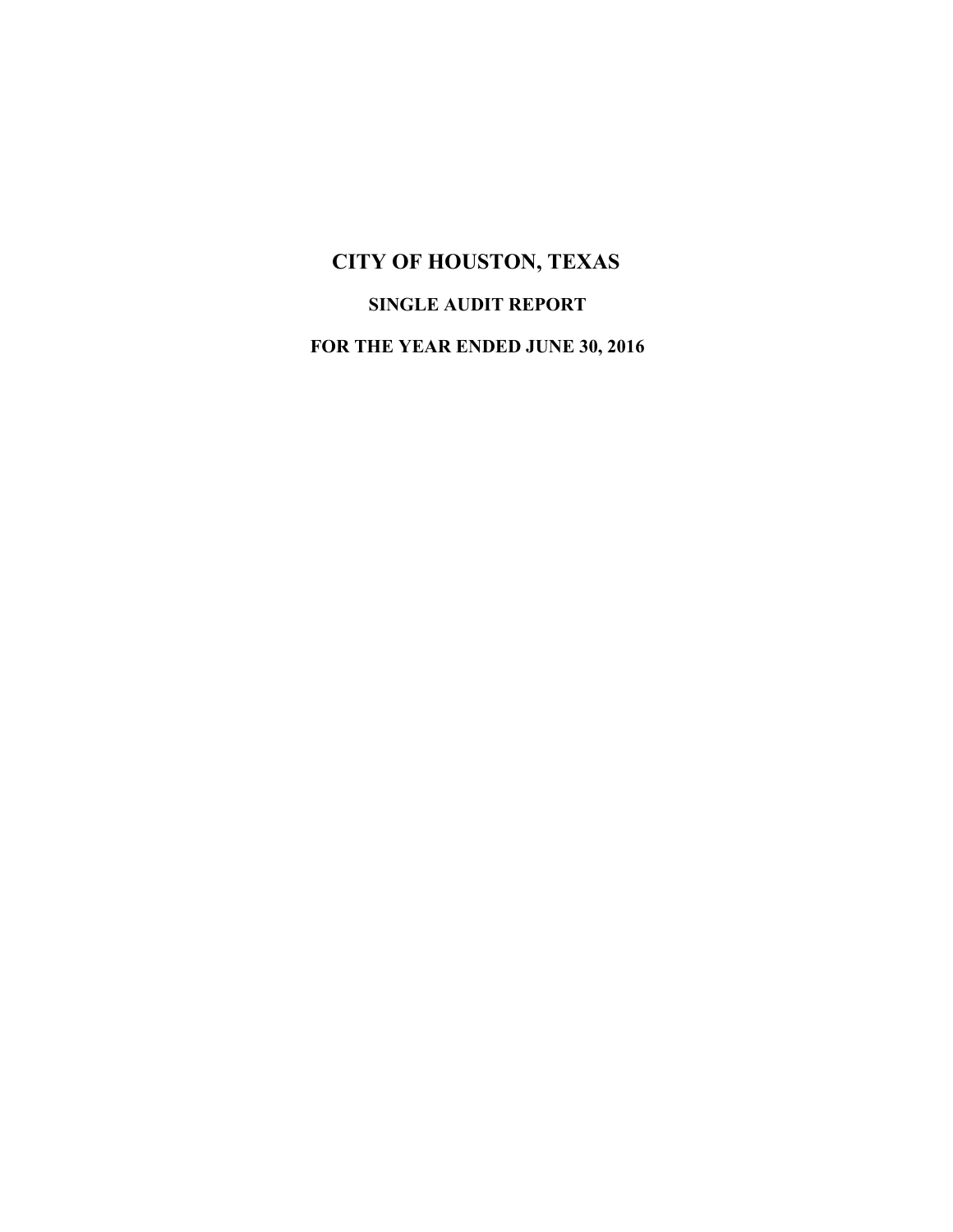## **CITY OF HOUSTON, TEXAS**

### **TABLE OF CONTENTS**

### **JUNE 30, 2016**

|                                                                                                                                                                                                                                               | PAGE      |
|-----------------------------------------------------------------------------------------------------------------------------------------------------------------------------------------------------------------------------------------------|-----------|
| Independent Auditors' Report on Internal Control Over<br>Financial Reporting and on Compliance and Other Matters<br>Based on an Audit of Financial Statements Performed in<br>Accordance with Government Auditing Standards                   | $1 - 2$   |
| Independent Auditors' Report on Compliance for each Major Federal<br>and State Program and Report on Internal Control over Compliance<br>Required by the Uniform Guidance and the State of Texas Uniform Grant<br><b>Management Standards</b> | $3 - 5$   |
| Schedule of Expenditures of Federal and State Awards<br>for the Year Ended June 30, 2016                                                                                                                                                      | $6 - 18$  |
| Notes to the Schedule of Expenditures of Federal and State Awards<br>for the Year Ended June 30, 2016                                                                                                                                         | $19 - 20$ |
| Schedule of Findings and Questioned Costs<br>for the Year Ended June 30, 2016                                                                                                                                                                 | $21 - 26$ |
| Schedule of Prior Year Audit Findings<br>for the Year Ended June 30, 2016                                                                                                                                                                     | $27 - 31$ |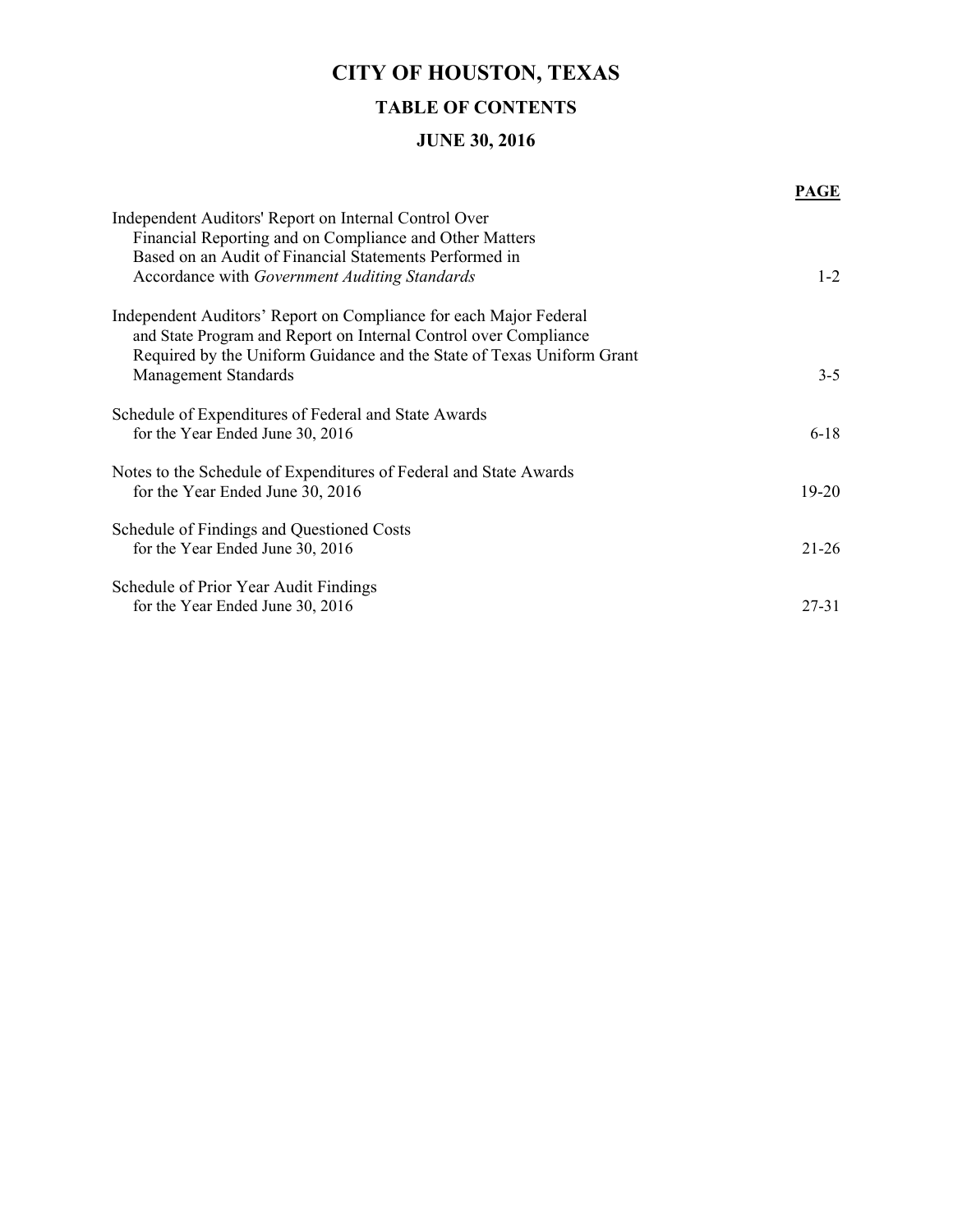

### **Independent Auditors' Report on Internal Control Over Financial Reporting and on Compliance and Other Matters Based on an Audit of Financial Statements Performed in Accordance with** *Government Auditing Standards*

To the Honorable Mayor, Members of City Council and City Controller of the City of Houston, Texas

We have audited, in accordance with the auditing standards generally accepted in the United States of America and the standards applicable to financial audits contained in *Government Auditing Standards* issued by the Comptroller General of the United States, the financial statements of the governmental activities, the business-type activities, the aggregate discretely presented component units, each major fund, and the aggregate remaining fund information of the City of Houston, Texas (the "City"), as of and for the year ended June 30, 2016, and the related notes to the financial statements, which collectively comprise the City's basic financial statements, and have issued our report thereon dated November 30, 2016.

Our report includes a reference to other auditors who audited the financial statements of the Firefighters' Relief and Retirement Pension Trust Fund, the Municipal Employees' Pension Trust Fund, and the Police Officers' Pension Trust Fund, blended component units of the City, which, in the aggregate, represent 100% of the assets and net position of the pension trust funds, within the fiduciary funds. We did not audit the financial statements of any governmental discretely presented component units (except for Houston Area Library Automated Network and Lamar Terrace Public Improvement District), which represent 7.5%, (15.4)% and 9.2%, respectively, of the assets, net position (deficit), and revenues of the governmental activities or any business-type discretely presented component units which represents 6.5%, 25.6% and 13.9%, respectively, of the assets, net position, and revenues of the business-type activities. This report does not include the results of the other auditors' testing of internal control over financial reporting or compliance and other matters that are reported on separately by those auditors. Except for the Hardy/Near Northside Redevelopment Authority, OST/Almeda Corridors Redevelopment Authority, and Uptown Development Authority, which were audited under *Governmental Auditing Standards* all other governmental and Business-Type discretely presented component units audited by other auditors were not audited in accordance with *Governmental Auditing Standards*.

### **Internal Control Over Financial Reporting**

In planning and performing our audit of the financial statements, we considered the City's internal control over financial reporting (internal control) to determine the audit procedures that are appropriate in the circumstances for the purpose of expressing our opinions on the financial statements, but not for the purpose of expressing an opinion on the effectiveness of the City's internal control. Accordingly, we do not express an opinion on the effectiveness of the City's internal control.

Our consideration of internal control was for the limited purpose described in the preceding paragraph and was not designed to identify all deficiencies in internal control that might be material weaknesses or significant deficiencies and therefore, material weaknesses or significant deficiencies may exist that were not identified. However, as described in the accompanying schedule of findings and questioned costs, we identified certain deficiencies in internal control that we consider to be a material weakness and a significant deficiency.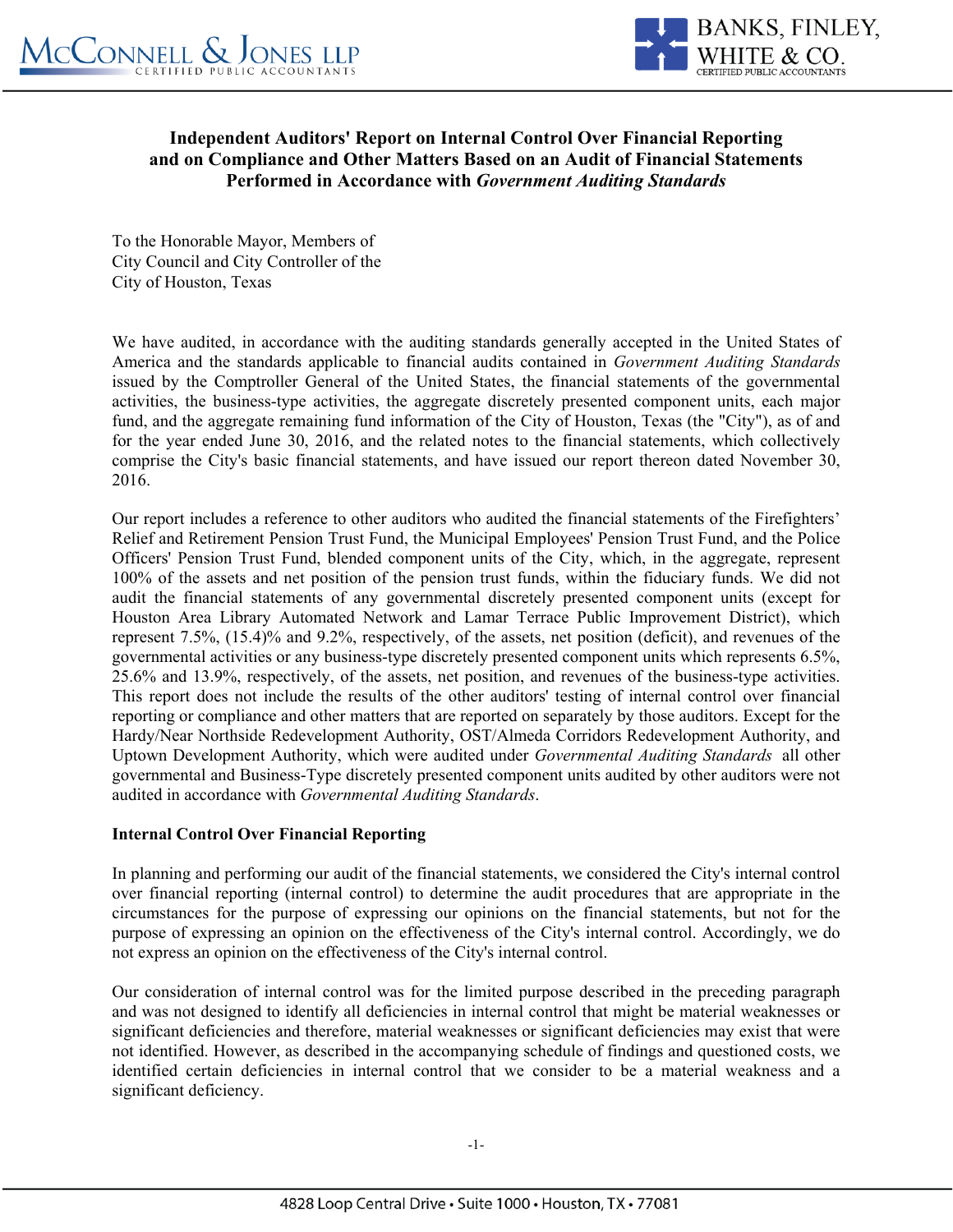A *deficiency in internal control* exists when the design or operation of a control does not allow management or employees, in the normal course of performing their assigned functions, to prevent, or detect and correct, misstatements on a timely basis. A *material weakness* is a deficiency, or a combination of deficiencies, in internal control such that there is a reasonable possibility that a material misstatement of the entity's financial statements will not be prevented, or detected and corrected on a timely basis. We consider the deficiencies described in the accompanying schedule of findings and questioned costs as item 2016-001 to be a material weakness.

A *significant deficiency* is a deficiency, or a combination of deficiencies, in internal control that is less severe than a material weakness, yet important enough to merit attention by those charged with governance. We consider the deficiencies described in the accompanying schedule of findings and questioned costs as item 2016-002 to be a significant deficiency.

#### **Compliance and Other Matters**

As part of obtaining reasonable assurance about whether the City's financial statements are free from material misstatement, we performed tests of its compliance with certain provisions of laws, regulations, contracts, and grant agreements, noncompliance with which could have a direct and material effect on the determination of financial statement amounts. However, providing an opinion on compliance with those provisions was not an objective of our audit, and accordingly, we do not express such an opinion. The results of our tests disclosed no instances of noncompliance or other matters that are required to be reported under *Government Auditing Standards*.

#### **The City's Response to Findings**

The City's response to the findings identified in our audit is described in the accompanying schedule of findings and questioned costs. The City's response was not subjected to the auditing procedures applied in the audit of the financial statements and, accordingly, we express no opinion on it.

#### **Purpose of this Report**

The purpose of this report is solely to describe the scope of our testing of internal control and compliance and the result of that testing, and not to provide an opinion on the effectiveness of the City's internal control or on compliance. This report is an integral part of an audit performed in accordance with *Government Auditing Standards* in considering the City's internal control and compliance. Accordingly, this communication is not suitable for any other purpose.

McConnell & Sones NAP Brush, Finley, White ? Co.<br>November 30, 2016

Houston, Texas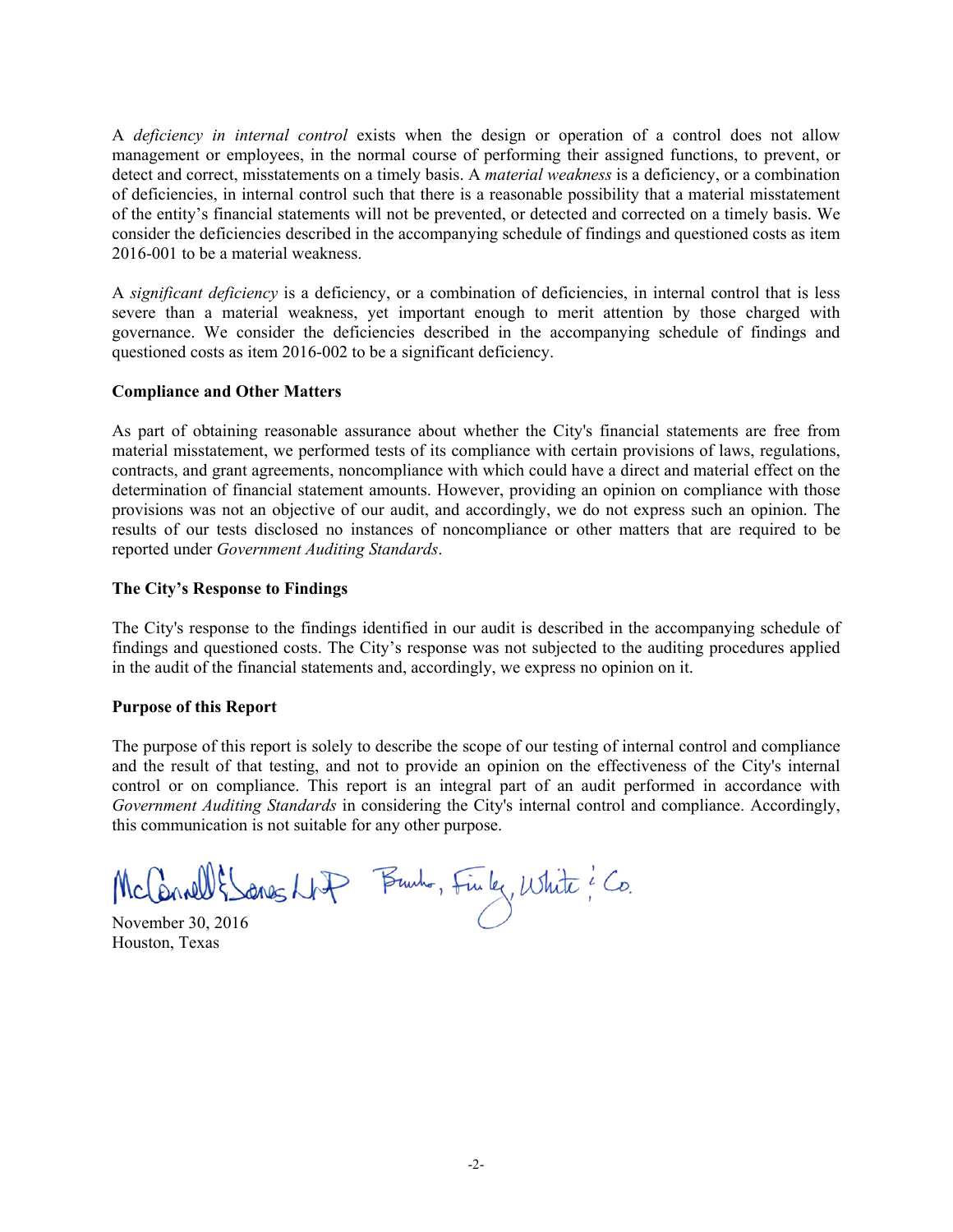

### **Independent Auditors' Report on Compliance for Each Major Federal and State Program and Report on Internal Control over Compliance Required by the Uniform Guidance and the State of Texas Uniform Grant Management Standards**

To the Honorable Mayor, Members of City of Houston, Texas

### **Report on Compliance for Each Major Federal and State Program**

We have audited the City of Houston, Texas (the "City'') compliance with the types of compliance requirements described in the *OMB Compliance Supplement* and the State of Texas *Uniform Grants Management Standards* ("UGMS") that could have a direct and material effect on each of the City's major federal and state programs for the year ended June 30, 2016. The City's major federal and state programs are identified in the summary of auditor's results section of the accompanying schedule of findings and questioned costs.

#### **Management's Responsibility**

Management is responsible for compliance with federal and State of Texas statutes, regulations, and the terms and conditions of its federal and state awards applicable to its federal and state programs.

#### **Auditors' Responsibility**

Our responsibility is to express an opinion on compliance for each of the City's major federal and state programs based on our audit of the types of compliance requirements referred to above. We conducted our audit of compliance in accordance with auditing standards generally accepted in the United States of America; the standards applicable to financial audits contained in *Government Auditing Standards* issued by the Comptroller General of the United States; the audit requirements of Title 2 U.S. *Code of Federal Regulations* Part 200, *Uniform Administrative Requirements, Cost Principles, and Audit Requirements for Federal Awards* (Uniform Guidance); and the audit requirements of the State of Texas UGMS. Those standards, the Uniform Guidance and the State of Texas UGMS require that we plan and perform the audit to obtain reasonable assurance about whether noncompliance with the types of compliance requirements referred to above that could have a direct and material effect on a major federal or state program occurred. An audit includes examining, on a test basis, evidence about the City's compliance with those requirements and performing such other procedures as we considered necessary in the circumstances.

We believe that our audit provides a reasonable basis for our opinion on compliance for each major federal and state program. However, our audit does not provide a legal determination of the City's compliance.

#### **Opinion on Each Major Federal and State Program**

In our opinion, the City complied, in all material respects, with the types of compliance requirements referred to above that could have a direct and material effect on each of its major federal and state programs for the year ended June 30, 2016.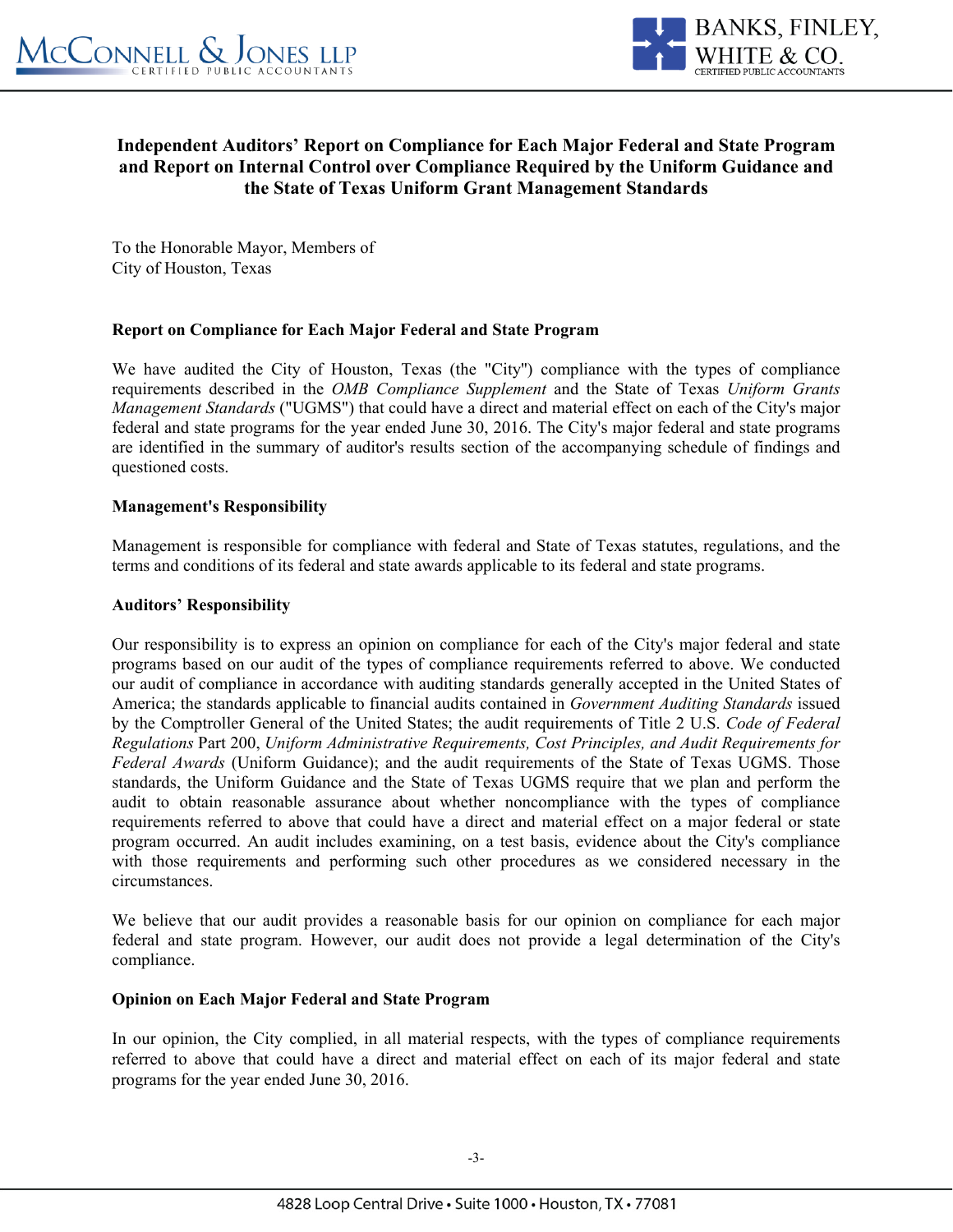#### **Report on Internal Control Over Compliance**

Management of the City is responsible for establishing and maintaining effective internal control over compliance with the types of compliance requirements referred to above. In planning and performing our audit of compliance, we considered the City's internal control over compliance with the types of requirements that could have a direct and material effect on each major federal and state program to determine the auditing procedures that are appropriate in the circumstances for the purpose of expressing an opinion on compliance for each major federal and state program and to test and report on internal control over compliance in accordance with the Uniform Guidance and the State of Texas UGMS, but not for the purpose of expressing an opinion on the effectiveness of internal control over compliance. Accordingly, we do not express an opinion on the effectiveness of the City's internal control over compliance.

A *deficiency in internal control over compliance* exists when the design or operation of a control over compliance does not allow management or employees, in the normal course of performing their assigned functions, to prevent, or detect and correct, noncompliance with a type of compliance requirement of a federal or a state program on a timely basis. A *material weakness in internal control over compliance* is a deficiency, or combination of deficiencies, in internal control over compliance, such that there is a reasonable possibility that material noncompliance with a type of compliance requirement of a federal or a state program will not be prevented, or detected and corrected, on a timely basis. A *significant deficiency in internal control over compliance* is a deficiency, or a combination of deficiencies, in internal control over compliance with a type of compliance requirement of a federal or a state program that is less severe than a material weakness in internal control over compliance, yet important enough to merit attention by those charged with governance.

Our consideration of internal control over compliance was for the limited purpose described in the first paragraph of this section and was not designed to identify all deficiencies in internal control over compliance that might be material weaknesses or significant deficiencies. We did not identify any deficiencies in internal control over compliance that we consider to be material weaknesses. However, material weaknesses may exist that have not been identified.

The purpose of this report on internal control over compliance is solely to describe the scope of our testing of internal control over compliance and the results of that testing based on the requirements of the Uniform Guidance and the State of Texas UGMS. Accordingly, this report is not suitable for any other purpose.

#### **Report on the Schedule of Expenditures of Federal and State Awards Required by the Uniform Guidance and the State of Texas UGMS**

We have audited the financial statements of the governmental activities, the business-type activities, the aggregate discretely presented component units, each major fund, and the aggregate remaining fund information of the City, as of and for the year ended June 30, 2016, and the related notes to the financial statements, which collectively comprise the City's basic financial statements. We issued our report thereon dated November 30, 2016, which contained unmodified opinions on those financial statements. Our audit was conducted for the purpose of forming opinions on the financial statements that collectively comprise the basic financial statements. The accompanying schedule of expenditures of federal and state awards is presented for purposes of additional analysis as required by the Uniform Guidance and the State of Texas UGMS and is not a required part of the basic financial statements. Such information is the responsibility of management and was derived from and relates directly to the underlying accounting and other records used to prepare the basic financial statements. The information has been subjected to the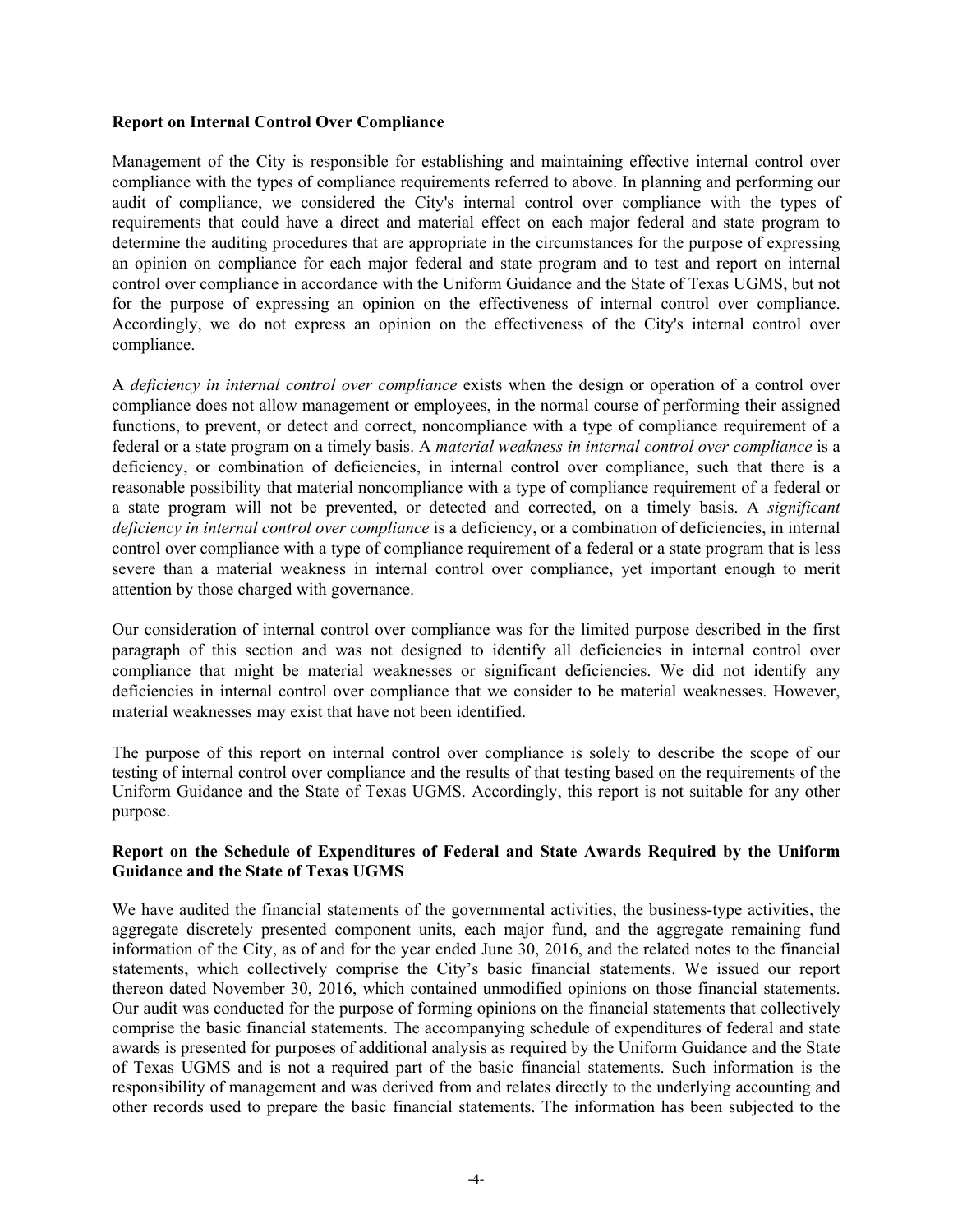auditing procedures applied in the audit of the financial statements and certain additional procedures, including comparing and reconciling such information directly to the underlying accounting and other records used to prepare the basic financial statements or to the basic financial statements themselves, and other additional procedures in accordance with auditing standards generally accepted in the United States of America. The City's basic financial statements include the operations of the aggregate discretely presented component units which are not included in the schedule during the year ended June 30, 2016. Our audit did not include the operations of the aggregate discretely presented component units because the entities engaged other auditors to perform their respective audits. In our opinion, the schedule of expenditures of federal and state awards is fairly stated in all material respects in relation to the financial statements as a whole.

McConnell & Sanes NAP Brunh, Finley, White ? Co.

Houston, Texas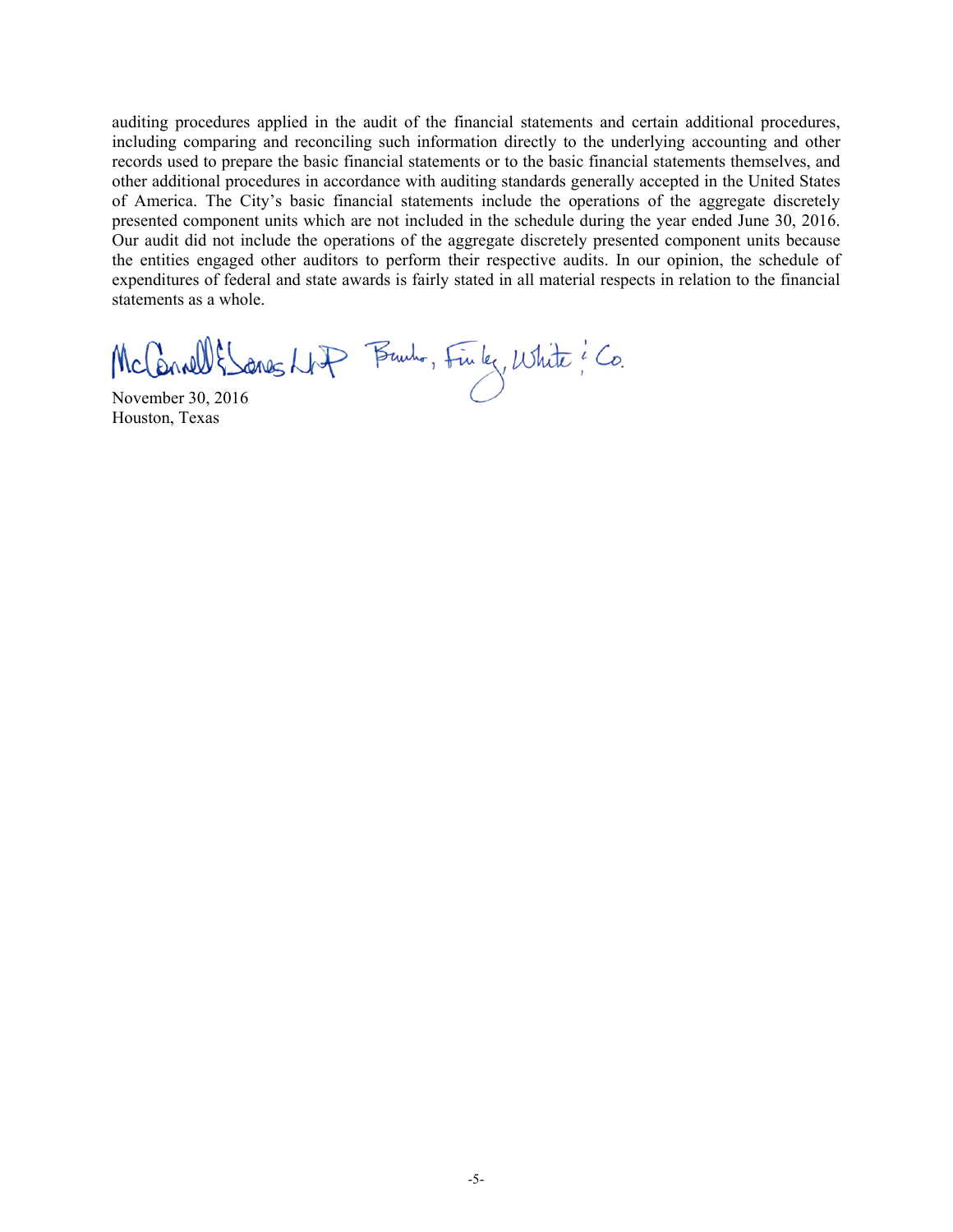## **CITY OF HOUSTON, TEXAS SCHEDULE OF EXPENDITURES OF FEDERAL AND STATE AWARDS FOR THE YEAR ENDED JUNE 30, 2016**

**\_\_\_\_\_\_\_\_\_\_\_\_\_\_\_\_\_\_\_\_\_\_\_\_\_\_\_\_\_\_\_\_\_\_\_\_\_\_\_\_\_\_\_\_\_\_\_\_\_\_\_\_\_\_\_\_\_\_\_\_\_\_\_\_\_\_\_\_\_\_\_\_\_\_**

#### **FEDERAL AWARDS**

| Program Title                                                                                                        | Federal<br><b>CFDA</b><br>Number | Grant<br><b>Award / Pass-Through</b><br><b>Identifying Number</b> | Passed<br>Through to<br><b>Subrecipients</b> | <b>Total Federal</b><br><b>Awards</b><br><b>Expenditures</b> |
|----------------------------------------------------------------------------------------------------------------------|----------------------------------|-------------------------------------------------------------------|----------------------------------------------|--------------------------------------------------------------|
| U.S. Department of Agriculture Food and Nutrition Services                                                           |                                  |                                                                   |                                              |                                                              |
| <b>Direct Awards</b><br>Farmers' Market Supplemental Nutrition Assistance Program Support Grants                     | 10.545                           | SNAP-FSUP-15-TX-01                                                |                                              | 820<br>\$                                                    |
| <b>Total Direct Awards</b>                                                                                           |                                  |                                                                   |                                              | 820                                                          |
| <b>Pass-Through Awards</b>                                                                                           |                                  |                                                                   |                                              |                                                              |
| Texas Department of State Health Services                                                                            |                                  |                                                                   |                                              |                                                              |
| Special Supplemental Nutrition Program for Women, Infants, and Children                                              | 10.557                           | 2015-047284                                                       | S                                            | S<br>2,835,740                                               |
| Special Supplemental Nutrition Program for Women, Infants, and Children<br>Texas Department of State Health Services | 10.557                           | 2016-048773-001                                                   |                                              | 8,356,190<br>11,191,930                                      |
| Texas Department of Agriculture Food and Nutrition Services                                                          |                                  |                                                                   |                                              |                                                              |
| Child and Adult Care Food Program                                                                                    | 10.558                           | CE ID 01525                                                       |                                              | 1,023,832                                                    |
| Summer Food Service Program for Children                                                                             | 10.559                           | CE ID 01525                                                       |                                              | 1,534,065                                                    |
| Total Texas Department of Agriculture Food and Nutrition Services                                                    |                                  |                                                                   | ä,                                           | 2,557,897                                                    |
| <b>Total Pass-Through Awards</b>                                                                                     |                                  |                                                                   |                                              | \$<br>13,749,827                                             |
| Total U.S. Department of Agriculture Food and Nutrition Services                                                     |                                  |                                                                   | <sup>S</sup>                                 | \$13,750,647                                                 |
| <b>U.S. Department of Housing and Urban Development</b>                                                              |                                  |                                                                   |                                              |                                                              |
| <b>Direct Awards</b>                                                                                                 |                                  |                                                                   |                                              |                                                              |
| Community Development Block Grants/Entitlement Grants                                                                | 14.218                           | B00MC480018                                                       | $\mathbb S$                                  | \$<br>2,037                                                  |
| Community Development Block Grants/Entitlement Grants                                                                | 14.218                           | B06MC480018                                                       |                                              | (3,026)                                                      |
| Community Development Block Grants/Entitlement Grants                                                                | 14.218                           | B07MC480018                                                       | 45                                           | 31,617                                                       |
| Community Development Block Grants/Entitlement Grants                                                                | 14.218                           | B08MC480018                                                       |                                              | 1,482                                                        |
| Community Development Block Grants/Entitlement Grants                                                                | 14.218                           | B09MC480018                                                       |                                              | 284,590                                                      |
| Community Development Block Grants/Entitlement Grants                                                                | 14.218<br>14.218                 | B10MC480018<br>B11MC480018                                        | 195                                          | 2,008,264<br>150,740                                         |
| Community Development Block Grants/Entitlement Grants<br>Community Development Block Grants/Entitlement Grants       | 14.218                           | B12MC480018                                                       | 18,979                                       | 1,733,193                                                    |
| Community Development Block Grants/Entitlement Grants                                                                | 14.218                           | B13MC480018                                                       | 77,308                                       | 3,539,525                                                    |
| Community Development Block Grants/Entitlement Grants                                                                | 14.218                           | B14MC480018                                                       | 1,252,459                                    | 8,354,421                                                    |
| Community Development Block Grants/Entitlement Grants                                                                | 14.218                           | B15MC480018                                                       | 806,483                                      | 13, 102, 741                                                 |
| Community Development Block Grants/Entitlement Grants                                                                | 14.218                           | B08MN480400                                                       | $\overline{\phantom{a}}$                     | 13,800                                                       |
| Community Development Block Grants/Entitlement Grants                                                                | 14.218                           | B11MN480400                                                       |                                              | 456,247                                                      |
| Community Development Block Grants/Entitlement Grants                                                                | 14.218                           | PRL0055-56-60-61<br>PRL2062                                       |                                              | 25,074,198                                                   |
|                                                                                                                      |                                  |                                                                   | 2,155,469                                    | 54,749,829                                                   |
| <b>Emergency Solutions Grant Program</b>                                                                             | 14.231                           | E11MC480002                                                       |                                              | 6,344                                                        |
| <b>Emergency Solutions Grant Program</b>                                                                             | 14.231                           | E13MC480002                                                       |                                              | 8,848                                                        |
| <b>Emergency Solutions Grant Program</b>                                                                             | 14.231                           | E14MC480002                                                       | 1,375,176                                    | 1,782,651                                                    |
| <b>Emergency Solutions Grant Program</b>                                                                             | 14.231                           | E15MC480002                                                       | 174,050<br>1,549,226                         | 174,050<br>1,971,893                                         |
|                                                                                                                      |                                  |                                                                   |                                              |                                                              |
| Home Investment Partnerships Program                                                                                 | 14.239                           | M07MC480206                                                       |                                              | (221,000)                                                    |
| Home Investment Partnerships Program                                                                                 | 14.239                           | M10MC480206                                                       |                                              | (16,904)                                                     |
| Home Investment Partnerships Program                                                                                 | 14.239                           | M11MC480206                                                       |                                              | 3                                                            |
| Home Investment Partnerships Program                                                                                 | 14.239<br>14.239                 | M12MC480206                                                       |                                              | 400,656                                                      |
| Home Investment Partnerships Program<br>Home Investment Partnerships Program                                         | 14.239                           | M13MC480206<br>M14MC480206                                        |                                              | 1,464,477<br>(154, 505)                                      |
| Home Investment Partnerships Program                                                                                 | 14.239                           | M15MC480206                                                       |                                              | 1,154,842                                                    |
| Home Investment Partnerships Program                                                                                 | 14.239                           | RPL0051-57-66 ADH0041                                             |                                              | 15,262,471                                                   |
|                                                                                                                      |                                  |                                                                   |                                              | 17,890,040                                                   |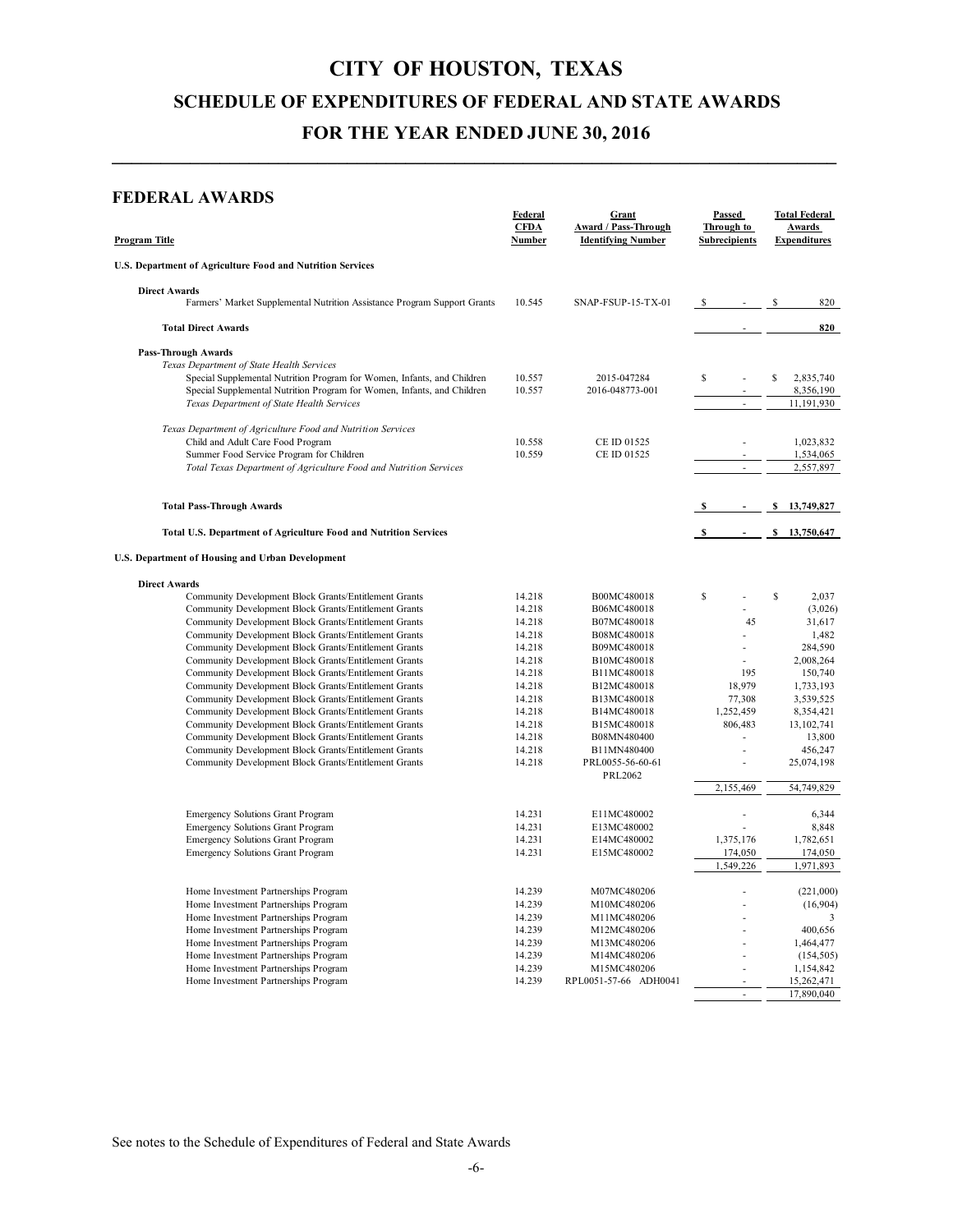## **CITY OF HOUSTON, TEXAS SCHEDULE OF EXPENDITURES OF FEDERAL AND STATE AWARDS FOR THE YEAR ENDED JUNE 30, 2016**

**\_\_\_\_\_\_\_\_\_\_\_\_\_\_\_\_\_\_\_\_\_\_\_\_\_\_\_\_\_\_\_\_\_\_\_\_\_\_\_\_\_\_\_\_\_\_\_\_\_\_\_\_\_\_\_\_\_\_\_\_\_\_\_\_\_\_\_\_\_\_\_\_\_\_**

| Program Title                                                                              | Federal<br><b>CFDA</b><br>Number | Grant<br>Award / Pass-Through<br><b>Identifying Number</b> | Passed<br>Through to<br><b>Subrecipients</b> | <b>Total Federal</b><br><b>Awards</b><br><b>Expenditures</b> |
|--------------------------------------------------------------------------------------------|----------------------------------|------------------------------------------------------------|----------------------------------------------|--------------------------------------------------------------|
| Direct Awards (cont'd)                                                                     |                                  |                                                            |                                              |                                                              |
| Housing Opportunities for Persons with AIDS                                                | 14.241                           | TX21H03-F003                                               | 4,892                                        | 4,892                                                        |
| Housing Opportunities for Persons with AIDS                                                | 14.241                           | TX21H07-F003                                               | 11,307                                       | 11,307                                                       |
| Housing Opportunities for Persons with AIDS                                                | 14.241                           | <b>TXH09F003</b>                                           | 78,387                                       | 78,387                                                       |
| Housing Opportunities for Persons with AIDS                                                | 14.241                           | <b>TXH10F003</b>                                           | 77,078                                       | 77,078                                                       |
| Housing Opportunities for Persons with AIDS                                                | 14.241                           | <b>TXH11F003</b>                                           | 409,409                                      | 409,409                                                      |
| Housing Opportunities for Persons with AIDS                                                | 14.241                           | <b>TXH12F003</b>                                           | 357,021                                      | 357,021                                                      |
| Housing Opportunities for Persons with AIDS                                                | 14.241<br>14.241                 | <b>TXH13F003</b><br><b>TXH14F003</b>                       | 595,675<br>5,661,319                         | 595,675<br>5,661,319                                         |
| Housing Opportunities for Persons with AIDS<br>Housing Opportunities for Persons with AIDS | 14.241                           | TX-H08-F004                                                | 7,367                                        | 7,367                                                        |
| Housing Opportunities for Persons with AIDS                                                | 14.241                           | TX-H15-F004                                                | 932,595                                      | 1,189,669                                                    |
| Housing Opportunities for Persons with AIDS                                                | 14.241                           | <b>HWA0009</b>                                             |                                              | 2,446,494                                                    |
|                                                                                            |                                  |                                                            | 8,135,050                                    | 10,838,618                                                   |
| Community Development Block Grants Section 108 Loan Guarantees                             | 14.248                           | HSBDC001                                                   |                                              | 929,841                                                      |
| Community Development Block Grants Section 108 Loan Guarantees                             | 14.248                           | HSBDC001                                                   |                                              | 1,862,467                                                    |
|                                                                                            |                                  |                                                            | $\overline{\phantom{a}}$                     | 2,792,308                                                    |
| Lead Hazard Reduction Demostration Grant Program                                           | 14.905                           | <b>TXLHD0260-13</b>                                        |                                              | 1,023,991                                                    |
| Lead Hazard Reduction Demostration Grant Program                                           | 14.905                           | <b>TXLHD0288-15</b>                                        |                                              | 345,355                                                      |
|                                                                                            |                                  |                                                            |                                              | 1,369,346                                                    |
| <b>Total Direct Awards</b>                                                                 |                                  |                                                            |                                              | \$11,839,745 \$89,612,034                                    |
| Pass-Through Awards                                                                        |                                  |                                                            |                                              |                                                              |
| Texas Department of Housing and Community Affair                                           |                                  |                                                            |                                              |                                                              |
| Community Development Block Grants/State Programs and Non-Entitlement                      | 14.228                           | 70090001                                                   | S                                            | S<br>1,559                                                   |
| Grants in Hawaii                                                                           |                                  |                                                            |                                              |                                                              |
| Total Texas Department of Housing and Community Affair                                     |                                  |                                                            |                                              | 1,559                                                        |
| Texas General Land Office                                                                  |                                  |                                                            |                                              |                                                              |
| Community Development Block Grants/State's Program and Non-Entitlement                     | 14.228                           | 13-181-000-7294                                            |                                              | 15,958,703                                                   |
| Grants in Hawaii                                                                           |                                  |                                                            |                                              |                                                              |
| Community Development Block Grants/State's Program and Non-Entitlement<br>Grants in Hawaii | 14.228                           | 13-181-000-7295                                            |                                              | 2,573,249                                                    |
| Community Development Block Grants/State's Program and Non-Entitlement                     | 14.228                           | 14-236-000-8329                                            |                                              | 1,934,274                                                    |
| Grants in Hawaii<br>Total Texas General Land Office                                        |                                  |                                                            | L.                                           | 20,466,226                                                   |
| <b>Total Pass-Through Awards</b>                                                           |                                  |                                                            | - S<br>$\sim 100$                            | S.<br>20,467,785                                             |
|                                                                                            |                                  |                                                            |                                              |                                                              |
| Total U.S. Department of Housing and Urban Development                                     |                                  |                                                            |                                              | \$11,839,745 \$110,079,819                                   |
| U.S. Department of the Interior Fish and Wildlife Service                                  |                                  |                                                            |                                              |                                                              |
| <b>Pass-Through Awards</b>                                                                 |                                  |                                                            |                                              |                                                              |
| Harris County Judge's Office                                                               |                                  |                                                            |                                              |                                                              |
| Coastal Impact Assistance Program                                                          | 15.668                           | F12AF01247                                                 |                                              | S<br>17,028                                                  |
| Total Harris County Judge's Office                                                         |                                  |                                                            |                                              | 17,028                                                       |
| <b>Total Pass-Through Awards</b>                                                           |                                  |                                                            | $\sim 100$                                   | s<br>17,028                                                  |
| Total U.S. Department of the Interior Fish and Wildlife Service                            |                                  |                                                            | $s - s$                                      | 17,028                                                       |
|                                                                                            |                                  |                                                            |                                              |                                                              |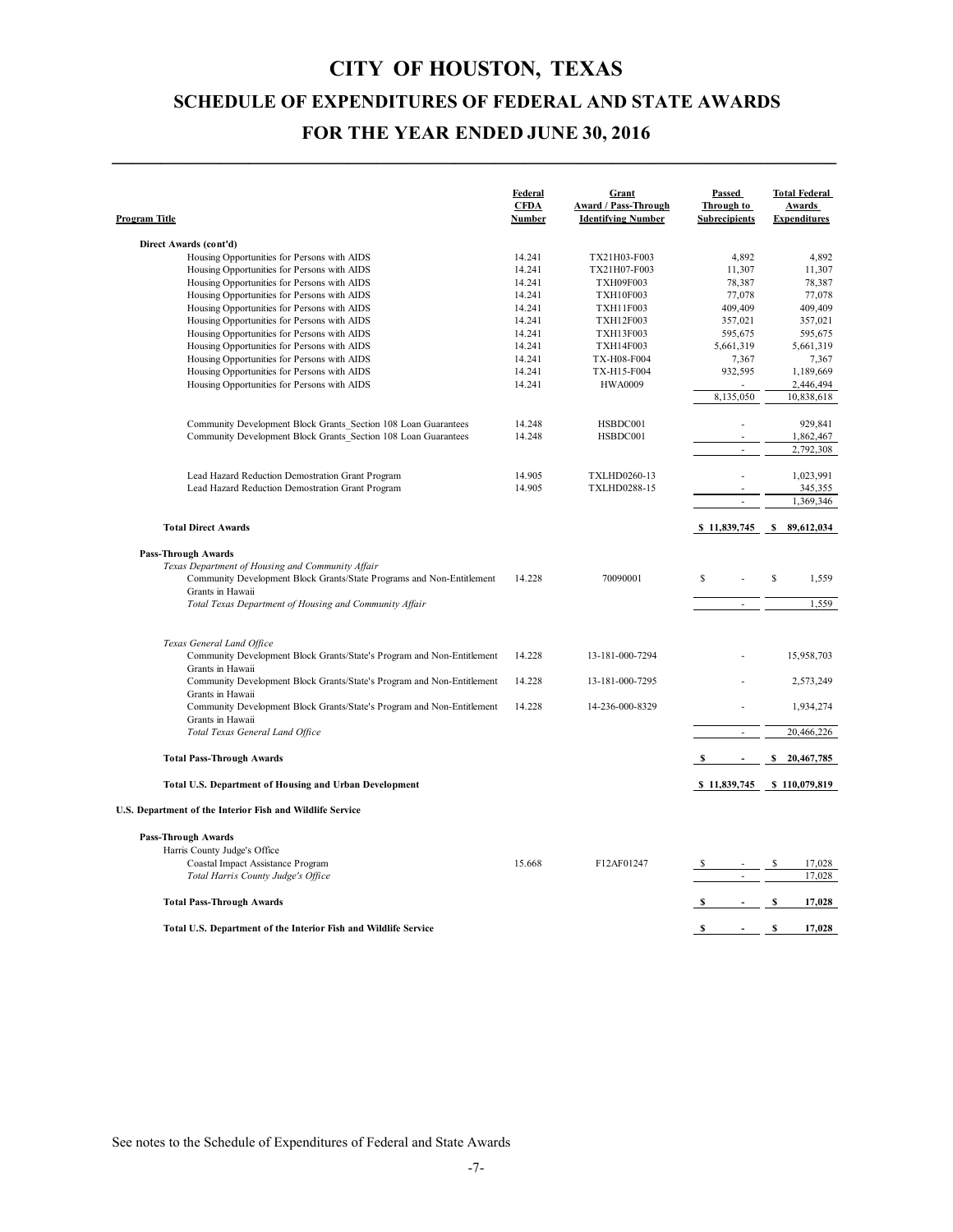## **CITY OF HOUSTON, TEXAS SCHEDULE OF EXPENDITURES OF FEDERAL AND STATE AWARDS FOR THE YEAR ENDED JUNE 30, 2016**

**\_\_\_\_\_\_\_\_\_\_\_\_\_\_\_\_\_\_\_\_\_\_\_\_\_\_\_\_\_\_\_\_\_\_\_\_\_\_\_\_\_\_\_\_\_\_\_\_\_\_\_\_\_\_\_\_\_\_\_\_\_\_\_\_\_\_\_\_\_\_\_\_\_\_**

| <b>Program Title</b>                                                                                             | Federal<br><b>CFDA</b><br>Number | Grant<br><b>Award / Pass-Through</b><br><b>Identifying Number</b> | Passed<br>Through to<br><b>Subrecipients</b> | <b>Total Federal</b><br><b>Awards</b><br><b>Expenditures</b> |
|------------------------------------------------------------------------------------------------------------------|----------------------------------|-------------------------------------------------------------------|----------------------------------------------|--------------------------------------------------------------|
| <b>U.S. Department of Justice</b>                                                                                |                                  |                                                                   |                                              |                                                              |
| <b>Direct Awards</b>                                                                                             |                                  |                                                                   |                                              |                                                              |
| Shared Forfeiture Property- Justice                                                                              | 16.000                           |                                                                   | -S                                           | 2,755,435<br>2,755,435                                       |
|                                                                                                                  |                                  |                                                                   |                                              |                                                              |
| Missing Children's Assistance                                                                                    | 16.543                           | 2012-MC-FX-K053                                                   |                                              | 142,319                                                      |
| Missing Children's Assistance                                                                                    | 16.543                           | 2015-MC-FX-K046                                                   |                                              | 286,900                                                      |
|                                                                                                                  |                                  |                                                                   | ÷,                                           | 429,219                                                      |
| National Institute of Justice Research, Evaluation, and Development                                              | 16.560                           | 2011-DN-BX-0002                                                   |                                              | 320                                                          |
| Project Grants                                                                                                   |                                  |                                                                   |                                              | 320                                                          |
|                                                                                                                  |                                  |                                                                   |                                              |                                                              |
| DNA Backlog Reduction Program                                                                                    | 16.741                           | 2011-DN-BX-K427                                                   |                                              | 3,288                                                        |
| DNA Backlog Reduction Program                                                                                    | 16.741                           | 2013-DN-BX-0067                                                   |                                              | 148,472                                                      |
|                                                                                                                  |                                  |                                                                   | ä,                                           | 151,760                                                      |
| Public Safety Partnership and Community Policing Grants                                                          | 16.710                           | 2010ULWX0026                                                      |                                              | 13,912                                                       |
| Public Safety Partnership and Community Policing Grants                                                          | 16.710                           | 2011ULWX0028                                                      |                                              | 1,224,324                                                    |
| Public Safety Partnership and Community Policing Grants                                                          | 16.710                           | 2013ULWX0025                                                      |                                              | 724,910                                                      |
|                                                                                                                  |                                  |                                                                   | ÷,                                           | 1,963,146                                                    |
|                                                                                                                  |                                  |                                                                   |                                              |                                                              |
| Edward Byrne Memorial Justice Assistance Grant Program<br>Edward Byrne Memorial Justice Assistance Grant Program | 16.738<br>16.738                 | 2012-DJ-BX-0536<br>2013-DJ-BX-1068                                |                                              | 69,626<br>896,419                                            |
| Edward Byrne Memorial Justice Assistance Grant Program                                                           | 16.738                           | 2015-DJ-BX-0832                                                   | 1,076,543                                    | 1,076,543                                                    |
|                                                                                                                  |                                  |                                                                   | 1,076,543                                    | 2,042,588                                                    |
|                                                                                                                  |                                  |                                                                   |                                              |                                                              |
| Economic High-Tech and Cyber Crime Prevention                                                                    | 16.752                           | 2013-ZP-BX-0006                                                   |                                              | 1,360                                                        |
|                                                                                                                  |                                  |                                                                   |                                              | 1,360                                                        |
| <b>Total Direct Awards</b>                                                                                       |                                  |                                                                   |                                              | 7,343,828                                                    |
| <b>Pass-Through Awards</b>                                                                                       |                                  |                                                                   |                                              |                                                              |
| State of Texas - Governor's Office Criminal Justice Division                                                     |                                  |                                                                   |                                              |                                                              |
| Juvenile Accountability Block Grants                                                                             | 16.523                           | 1332216                                                           |                                              | \$<br>2,767                                                  |
|                                                                                                                  |                                  |                                                                   | $\sim$                                       | 2,767                                                        |
| Crime Victim Assistance                                                                                          | 16.575                           | 1359215                                                           |                                              | 2,225                                                        |
| Crime Victim Assistance                                                                                          | 16.575                           | 1359216                                                           |                                              | 40,637                                                       |
|                                                                                                                  |                                  |                                                                   |                                              | 42,862                                                       |
|                                                                                                                  |                                  |                                                                   |                                              |                                                              |
| Edward Byrne Memorial Justice Assistance Grant Program                                                           | 16.738<br>16.738                 | 2581003<br>2588603                                                | ä,                                           | 9,757<br>15,375                                              |
| Edward Byrne Memorial Justice Assistance Grant Program<br>Edward Byrne Memorial Justice Assistance Grant Program | 16.738                           | 2588604                                                           |                                              | 104,629                                                      |
|                                                                                                                  |                                  |                                                                   | ÷,                                           | 129,761                                                      |
| Total State of Texas - Governor's Office Criminal Justice Division                                               |                                  |                                                                   | ÷,                                           | 175,390                                                      |
| <b>Total Pass-Through Awards</b>                                                                                 |                                  |                                                                   | S<br>$\overline{\phantom{a}}$                | 175,390<br>S                                                 |
|                                                                                                                  |                                  |                                                                   |                                              |                                                              |
| <b>Total U.S. Department of Justice</b>                                                                          |                                  |                                                                   |                                              | 7,519,218                                                    |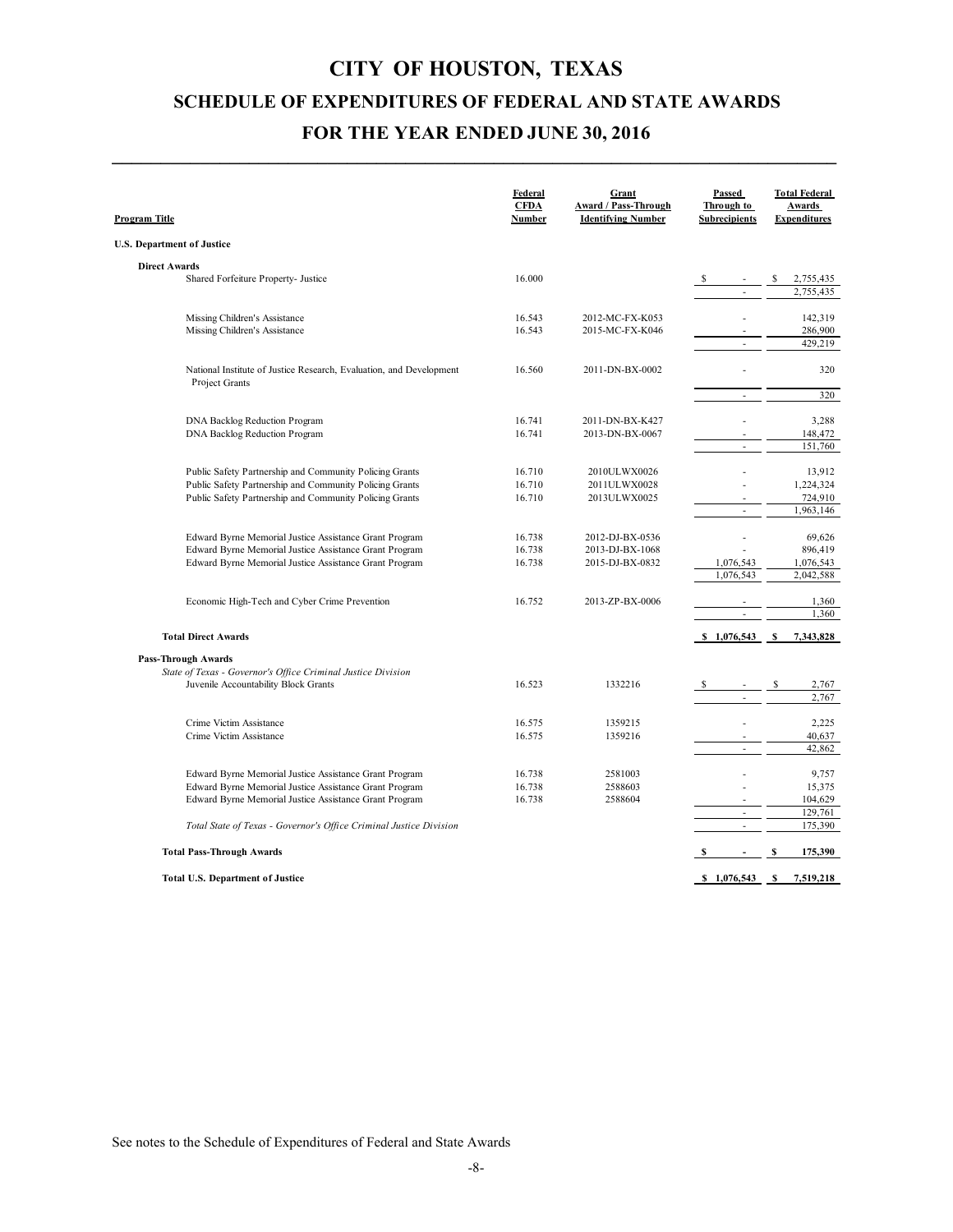### **FOR THE YEAR ENDED JUNE 30, 2016**

| Program Title        |                                                                        | Federal<br><b>CFDA</b><br>Number | Grant<br>Award / Pass-Through<br><b>Identifying Number</b> | Passed<br>Through to<br><b>Subrecipients</b> | <b>Total Federal</b><br>Awards<br><b>Expenditures</b> |
|----------------------|------------------------------------------------------------------------|----------------------------------|------------------------------------------------------------|----------------------------------------------|-------------------------------------------------------|
|                      | <b>U.S. Department of Transportation</b>                               |                                  |                                                            |                                              |                                                       |
| <b>Direct Awards</b> |                                                                        |                                  |                                                            |                                              |                                                       |
|                      | Airport Improvement Program                                            | 20.106                           | 3-48-0110-038                                              | S                                            | \$<br>320,982                                         |
|                      | Airport Improvement Program                                            | 20.106                           | 3-48-0111-091                                              |                                              | 212,550                                               |
|                      | Airport Improvement Program                                            | 20.106                           | 3-48-0111-097                                              |                                              | 422,448                                               |
|                      | Airport Improvement Program                                            | 20.106                           | 3-48-0111-100                                              |                                              | 26,221                                                |
|                      | Airport Improvement Program                                            | 20.106                           | 3-48-0111-102-2014                                         |                                              | 551,589                                               |
|                      | Airport Improvement Program                                            | 20.106                           | 3-48-0111-103-2015                                         |                                              | 13,888,014                                            |
|                      | Airport Improvement Program                                            | 20.106                           | MOA-460B-RWSL                                              |                                              | 414,055                                               |
|                      |                                                                        |                                  |                                                            | ÷,                                           | 15,835,859                                            |
|                      | Highway Planning and Construction                                      | 20.205                           | TCSP2001(001)                                              |                                              | 15,248                                                |
|                      |                                                                        |                                  |                                                            | $\overline{\phantom{a}}$                     | 15,248                                                |
|                      |                                                                        |                                  |                                                            |                                              |                                                       |
|                      | National Motor Carrier Safety                                          | 20.218                           | FM-MHP-0187-14-01-00                                       |                                              | 65,600                                                |
|                      | National Motor Carrier Safety                                          | 20.218                           | FM-MHP-0230-15-01-00                                       |                                              | 317,420                                               |
|                      |                                                                        |                                  |                                                            | $\sim$                                       | 383,020                                               |
|                      | National Infrastructure Investments                                    | 20.933                           | DTFH61-13-G-00004                                          |                                              | 1,327,668                                             |
|                      |                                                                        |                                  |                                                            | $\bar{a}$                                    | 1,327,668                                             |
|                      | <b>Total Direct Awards</b>                                             |                                  |                                                            | S<br>$\blacksquare$                          | \$<br>17,561,795                                      |
|                      | <b>Pass-Through Awards</b>                                             |                                  |                                                            |                                              |                                                       |
|                      | State of Texas - Department of Transportation                          |                                  |                                                            |                                              |                                                       |
|                      | Highway Planning and Construction                                      | 20.205                           | CSJ 0912-70-064                                            | S                                            | \$<br>4,650,363                                       |
|                      | Highway Planning and Construction                                      | 20.205                           | CSJ 0912-70-065                                            |                                              | 6,803                                                 |
|                      | Highway Planning and Construction                                      | 20.205                           | CSJ 0912-70-078                                            |                                              | 3,314                                                 |
|                      | Highway Planning and Construction                                      | 20.205                           | CSJ 0912-70-082                                            |                                              | 2,303,599                                             |
|                      | Highway Planning and Construction                                      | 20.205                           | CSJ 0912-71-459                                            | ٠                                            | 125,804                                               |
|                      | Highway Planning and Construction                                      | 20.205                           | CSJ 0912-72-046                                            |                                              | 429,856                                               |
|                      | Highway Planning and Construction                                      | 20.205                           | CSJ 0912-72-072                                            | ×.                                           | 385,950                                               |
|                      | Highway Planning and Construction<br>Highway Planning and Construction | 20.205<br>20.205                 | CSJ 0912-72-276                                            | ÷                                            | 1,284,771                                             |
|                      | Highway Planning and Construction                                      | 20.205                           | CSJ 0912-72-289<br>CSJ 0912-72-308                         |                                              | 961,213<br>822,396                                    |
|                      | Highway Planning and Construction                                      | 20.205                           | CSJ 0912-72-309                                            |                                              | 772,304                                               |
|                      | Highway Planning and Construction                                      | 20.205                           | CSJ 0912-72-310                                            |                                              | 61,556                                                |
|                      |                                                                        |                                  |                                                            | ÷.                                           | 11,807,929                                            |
|                      | State and Community Highway Safety*                                    | 20.600                           | 2016-HOUSTONP-S-1YG-0013                                   |                                              | 515,180                                               |
|                      | State and Community Highway Safety*                                    | 20.600                           | 2016-HOUSTONP-S-1YG-0019                                   |                                              | 210,332                                               |
|                      | State and Community Highway Safety*                                    | 20.600                           | 585EG139                                                   |                                              | 164,488                                               |
|                      | State and Community Highway Safety*                                    | 20.600                           | 585EG140                                                   |                                              | 77,388                                                |
|                      |                                                                        |                                  |                                                            | $\blacksquare$                               | 967,388                                               |
|                      | National Priority Safety Programs*                                     | 20.616                           | 585EGF6363                                                 |                                              | 48,745                                                |
|                      | National Priority Safety Programs*                                     | 20.616                           | 585EGF6470                                                 |                                              | 627                                                   |
|                      | National Priority Safety Programs*                                     | 20.616                           | 5863GF6219                                                 |                                              | 53,849                                                |
|                      | National Priority Safety Programs*                                     | 20.616                           | 2016-HOUSTONPDCIOT-00034                                   |                                              | 69,771                                                |
|                      | Total State of Texas Department of Transportation                      |                                  |                                                            | ÷                                            | 172,992<br>12,948,309                                 |
|                      |                                                                        |                                  |                                                            |                                              |                                                       |
|                      | Houston-Galveston Area Council                                         |                                  |                                                            |                                              |                                                       |
|                      | Highway Planning and Construction                                      | 20.205                           | C76123                                                     |                                              | 155,000                                               |
|                      | Total Houston-Galveston Area Council                                   |                                  |                                                            |                                              | 155,000                                               |
|                      | <b>Total Pass-Through Awards</b>                                       |                                  |                                                            |                                              | \$13,103,309                                          |
|                      | <b>Total U.S. Department of Transportation</b>                         |                                  |                                                            |                                              | \$30,665,104                                          |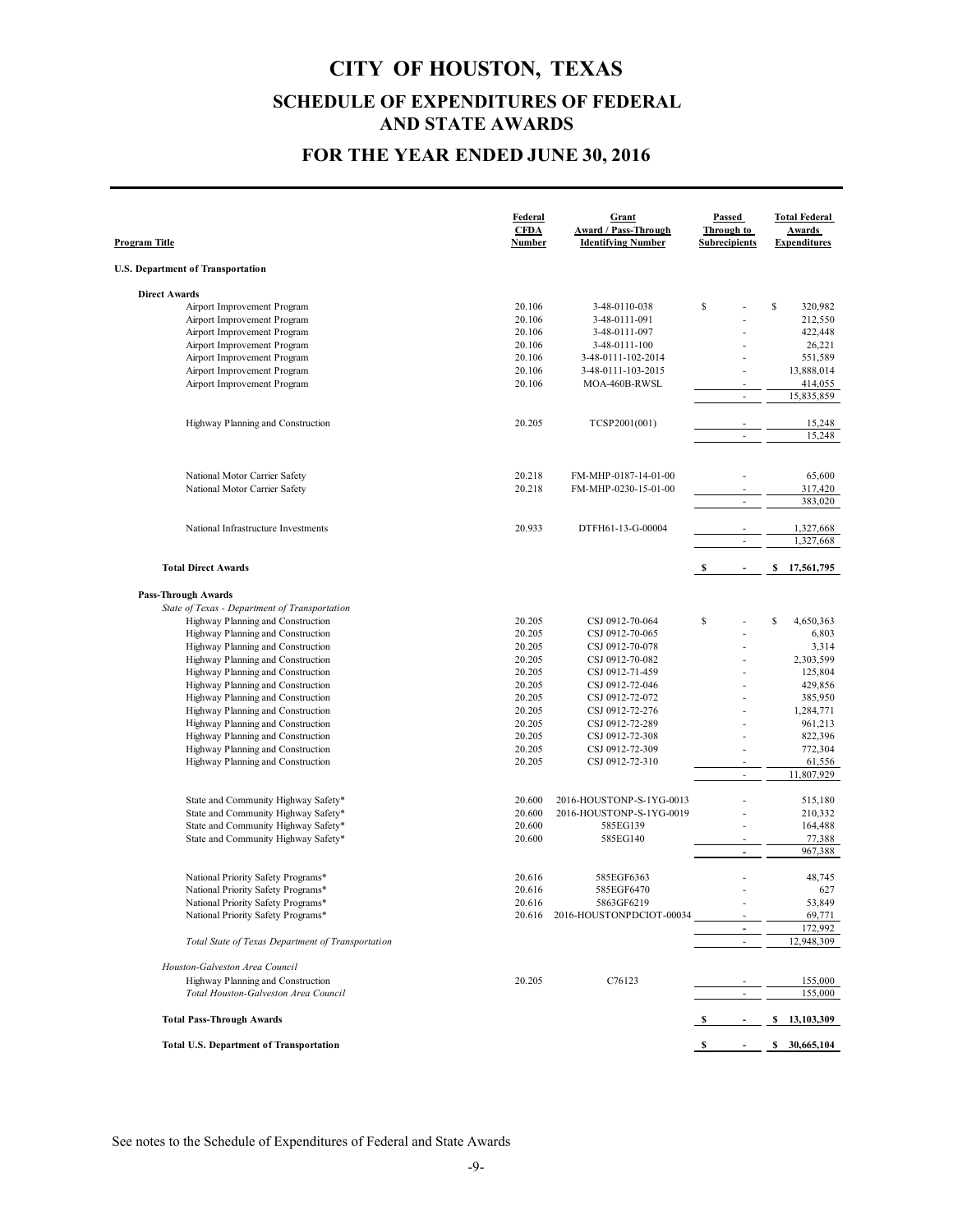### **FOR THE YEAR ENDED JUNE 30, 2016**

| <u>Program Title</u>                                                                         | Federal<br><b>CFDA</b><br>Number | Grant<br>Award / Pass-Through<br><b>Identifying Number</b> |    | Passed<br>Through to<br><b>Subrecipients</b> |    | <b>Total Federal</b><br>Awards<br><b>Expenditures</b> |
|----------------------------------------------------------------------------------------------|----------------------------------|------------------------------------------------------------|----|----------------------------------------------|----|-------------------------------------------------------|
| <b>U.S. Department of Treasury</b>                                                           |                                  |                                                            |    |                                              |    |                                                       |
|                                                                                              |                                  |                                                            |    |                                              |    |                                                       |
| <b>Direct Awards</b><br>Shared Forfeiture Property - Treasury                                | 21.000                           |                                                            |    | $\sigma_{\rm{max}}$                          | \$ | 203,922                                               |
| <b>Total U.S. Department of Treasury</b>                                                     |                                  |                                                            |    | $\sim 100$                                   | S  | 203,922                                               |
| U.S. Institute of Museum and Library Services                                                |                                  |                                                            |    |                                              |    |                                                       |
| <b>Direct Awards</b>                                                                         |                                  |                                                            |    |                                              |    |                                                       |
| National Leadership Grants                                                                   | 45.312                           | SP-02-15-0019-15                                           |    | $\mathcal{L}$                                |    | 12,667<br>12,667                                      |
| <b>Total Direct Awards</b>                                                                   |                                  |                                                            | S  | $\overline{\phantom{a}}$                     | \$ | 12,667                                                |
|                                                                                              |                                  |                                                            |    |                                              |    |                                                       |
| <b>Pass-Through Awards</b>                                                                   |                                  |                                                            |    |                                              |    |                                                       |
| Texas State Library and Archive Commission<br>Grants to States                               | 45.310                           | 479-15007                                                  | S  |                                              | \$ | 41,143                                                |
| Grants to States                                                                             | 45.310                           | 479-16006                                                  |    |                                              |    | 44,341                                                |
| Grants to States                                                                             | 45.310                           | 723-15007                                                  |    |                                              |    | 6,040                                                 |
| Total Texas State Library and Archive Commission                                             |                                  |                                                            |    | $\sim$                                       |    | 91,524                                                |
| <b>Total Pass-Through Awards</b>                                                             |                                  |                                                            |    |                                              | S  | 91,524                                                |
| Total U.S. Institute of Museum and Library Services                                          |                                  |                                                            | s  |                                              | \$ | 104,191                                               |
| <b>U.S. Environmental Protection Agency</b>                                                  |                                  |                                                            |    |                                              |    |                                                       |
|                                                                                              |                                  |                                                            |    |                                              |    |                                                       |
| <b>Direct Awards</b><br>Brownfields Assessment and Cleanup Cooperative Agreements            | 66.818                           | 00F94701                                                   | S  |                                              | \$ | 18,387                                                |
| Brownfields Assessment and Cleanup Cooperative Agreements                                    | 66.818                           | 00F94801                                                   |    |                                              |    | 23,000                                                |
|                                                                                              |                                  |                                                            |    | $\overline{\phantom{a}}$                     |    | 41,387                                                |
| <b>Total Direct Awards</b>                                                                   |                                  |                                                            |    |                                              | S  | 41,387                                                |
|                                                                                              |                                  |                                                            |    |                                              |    |                                                       |
| <b>Pass-Through Awards</b><br>Texas Commission on Environmental Quality                      |                                  |                                                            |    |                                              |    |                                                       |
| Surveys, Studies, Research, Investigations, Demonstrations,                                  | 66.034                           | 582-15-50041                                               | \$ |                                              | \$ | 82,044                                                |
| and Special Purpose Activites Relating to the Clean Air Act                                  |                                  |                                                            |    |                                              |    |                                                       |
|                                                                                              |                                  |                                                            |    | $\overline{\phantom{a}}$                     |    | 82,044                                                |
| Performance Partnership Grants                                                               | 66.605                           | 582-12-40054                                               |    |                                              |    | 358,153                                               |
|                                                                                              |                                  |                                                            |    | $\overline{\phantom{a}}$                     |    | 358,153                                               |
| Total Texas Commission on Environmental Quality                                              |                                  |                                                            |    | $\overline{\phantom{a}}$                     |    | 440,197                                               |
|                                                                                              |                                  |                                                            |    |                                              |    |                                                       |
| Texas Water Development Board<br>Capitalization Grants for Clean Water State Revolving Funds | 66.458                           | L110062                                                    |    |                                              |    | 839,968                                               |
| Capitalization Grants for Clean Water State Revolving Funds                                  | 66.458                           | L120030                                                    |    |                                              |    | 6,706,747                                             |
| Capitalization Grants for Clean Water State Revolving Funds                                  | 66.458                           | L1000149                                                   |    |                                              |    | 27,844,417                                            |
| Capitalization Grants for Clean Water State Revolving Funds                                  | 66.458                           | L1000223                                                   |    |                                              |    | 19,501,290                                            |
| Capitalization Grants for Clean Water State Revolving Funds                                  | 66.458                           | L1000382                                                   |    |                                              |    | 2,527,089                                             |
|                                                                                              |                                  |                                                            |    | ÷,                                           |    | 57,419,511                                            |
| Capitalization Grants for Drinking Water State Revolving Funds                               | 66.468                           | L1000222                                                   |    | ä,                                           |    | 25,048,133                                            |
| Capitalization Grants for Drinking Water State Revolving Funds                               | 66.468                           | LF1000263                                                  |    |                                              |    | 174,904                                               |
|                                                                                              |                                  |                                                            |    | $\overline{\phantom{a}}$                     |    | 25,223,037                                            |
| Total Texas Water Development Board                                                          |                                  |                                                            |    | ÷,                                           |    | 82,642,548                                            |
| <b>Total Pass-Through Awards</b>                                                             |                                  |                                                            |    |                                              | \$ | 83,082,745                                            |
| Total U.S. Environmental Protection Agency                                                   |                                  |                                                            | S. |                                              |    | \$83,124,132                                          |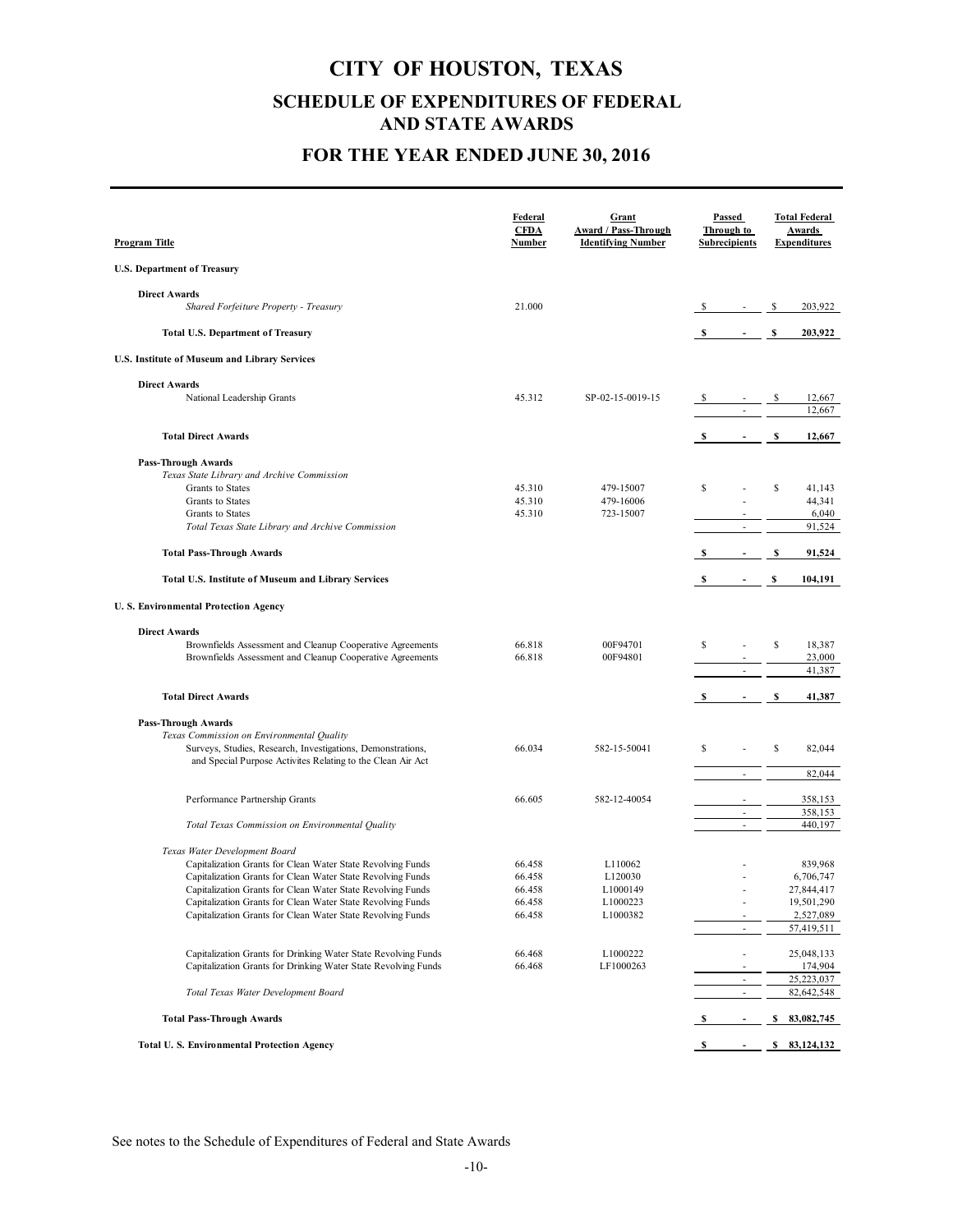### **FOR THE YEAR ENDED JUNE 30, 2016**

| Program Title                                                                                                                                                                                                                                      | Federal<br><b>CFDA</b><br>Number | Grant<br><b>Award / Pass-Through</b><br><b>Identifying Number</b> | Passed<br>Through to<br><b>Subrecipients</b> | <b>Total Federal</b><br>Awards<br><b>Expenditures</b> |
|----------------------------------------------------------------------------------------------------------------------------------------------------------------------------------------------------------------------------------------------------|----------------------------------|-------------------------------------------------------------------|----------------------------------------------|-------------------------------------------------------|
| U.S. Department Of Health and Human Services                                                                                                                                                                                                       |                                  |                                                                   |                                              |                                                       |
| <b>Direct Awards</b>                                                                                                                                                                                                                               |                                  |                                                                   |                                              |                                                       |
| Project Grants and Cooperative Agreements for<br>Tuberculosis Control Programs                                                                                                                                                                     | 93.116                           | PS6004670                                                         | S                                            | \$<br>879,648                                         |
| Project Grants and Cooperative Agreements for                                                                                                                                                                                                      | 93.116                           | U52PS004670-02                                                    |                                              | 718,413                                               |
| Tuberculosis Control Programs                                                                                                                                                                                                                      |                                  |                                                                   | $\overline{\phantom{a}}$                     | 1,598,061                                             |
| Injury Prevention and Control Research and State<br>and Community Based Programs                                                                                                                                                                   | 93.136                           | CE002063-04                                                       |                                              | 47,544                                                |
| Injury Prevention and Control Research and State<br>and Community Based Programs                                                                                                                                                                   | 93.136                           | CE002063-05                                                       |                                              | 185,750                                               |
|                                                                                                                                                                                                                                                    |                                  |                                                                   | $\sim$                                       | 233,294                                               |
| Immunization Cooperative Agreements                                                                                                                                                                                                                | 93.268                           | 5NH23IP000734-04-00                                               |                                              | 1,507,566                                             |
| Immunization Cooperative Agreements<br>Immunization Cooperative Agreements                                                                                                                                                                         | 93.268<br>93.268                 | IP000734-03<br>CCH622532A                                         |                                              | 1,736,170<br>2,131,405                                |
|                                                                                                                                                                                                                                                    |                                  |                                                                   | $\bar{a}$                                    | 5,375,141                                             |
| Epidemiology and Laboratory Capacity for Infectious Diseases (ELC)                                                                                                                                                                                 | 93.323                           | CK000368-01S1                                                     |                                              | 63,029                                                |
| Epidemiology and Laboratory Capacity for Infectious Diseases (ELC)                                                                                                                                                                                 | 93.323                           | CK000368-02S1                                                     | $\sim$                                       | 283,661<br>346,690                                    |
|                                                                                                                                                                                                                                                    |                                  |                                                                   |                                              |                                                       |
| Cooperative Agreement to Support Navigators in Federally-facilitated<br>and State Partnership Marketplaces                                                                                                                                         | 93.332                           | NAVCA140138-01                                                    | 162,771<br>162,771                           | 471,654<br>471,654                                    |
|                                                                                                                                                                                                                                                    |                                  |                                                                   |                                              |                                                       |
| The Affordable Care Act: Building Epidemiology, Laboratory, and<br>Health Information Systems Capacity in the Epidemiology and<br>Laboratory Capacity for Infectious Disease (ELC) and Emerging<br>Infections Program (EIP) Cooperative Agreements | 93.521                           | CK000368-01                                                       |                                              | 117,283                                               |
| The Affordable Care Act: Building Epidemiology, Laboratory, and<br>Health Information Systems Capacity in the Epidemiology and<br>Laboratory Capacity for Infectious Disease (ELC) and Emerging<br>Infections Program (EIP) Cooperative Agreements | 93.521                           | CK000368-02                                                       |                                              | 442,711                                               |
|                                                                                                                                                                                                                                                    |                                  |                                                                   |                                              | 559,994                                               |
| PPHF 2012 - Prevention and Public Health Fund (Affordable Care Act) -<br>Capacity Building Assistance to Strengthen Public Health Immunization<br>Infrastructure and Performance Financed in part by 2012 Prevention and<br>Public Health Funds    | 93.539                           | 6NH23IP000734-04-01                                               |                                              | 66,803                                                |
| PPHF 2012 - Prevention and Public Health Fund (Affordable Care Act) -<br>Capacity Building Assistance to Strengthen Public Health Immunization<br>Infrastructure and Performance Financed in part by 2012 Prevention and<br>Public Health Funds    | 93.539                           | IP00734-03S1                                                      |                                              | 235,638                                               |
|                                                                                                                                                                                                                                                    |                                  |                                                                   | $\sim$                                       | 302,441                                               |
| Child Lead Poisoning Prevention Surveillance financed in part by<br>Prevention and Public Health (PPHF) Program                                                                                                                                    | 93.753                           | 1259-01                                                           |                                              | 238,045                                               |
| Child Lead Poisoning Prevention Surveillance financed in part by<br>Prevention and Public Health (PPHF) Program                                                                                                                                    | 93.753                           | 5UE1EH001259-02                                                   |                                              | 38,632                                                |
|                                                                                                                                                                                                                                                    |                                  |                                                                   |                                              | 276,677                                               |
| Domestic Ebola Supplement to the Epidemiology and Laboratory<br>Capacity for Infectious Diseases (ELC)                                                                                                                                             | 93.815                           | CK000368-01S2                                                     |                                              | 514,066                                               |
|                                                                                                                                                                                                                                                    |                                  |                                                                   | ÷,                                           | 514,066                                               |
| HIV Prevention Activities Health Department Based                                                                                                                                                                                                  | 93.940                           | PS003255-05                                                       |                                              | 323,031                                               |
| HIV Prevention Activities Health Department Based                                                                                                                                                                                                  | 93.940<br>93.940                 | PS003672-04                                                       | 1,147,761                                    | 3,785,897                                             |
| HIV Prevention Activities_Health Department Based<br>HIV Prevention Activities_Health Department Based                                                                                                                                             | 93.940                           | 1U62PS005050-01<br>5U62PS003672-05                                | 972,921                                      | 378,083<br>3,044,890                                  |
|                                                                                                                                                                                                                                                    |                                  |                                                                   | 2,120,682                                    | 7,531,901                                             |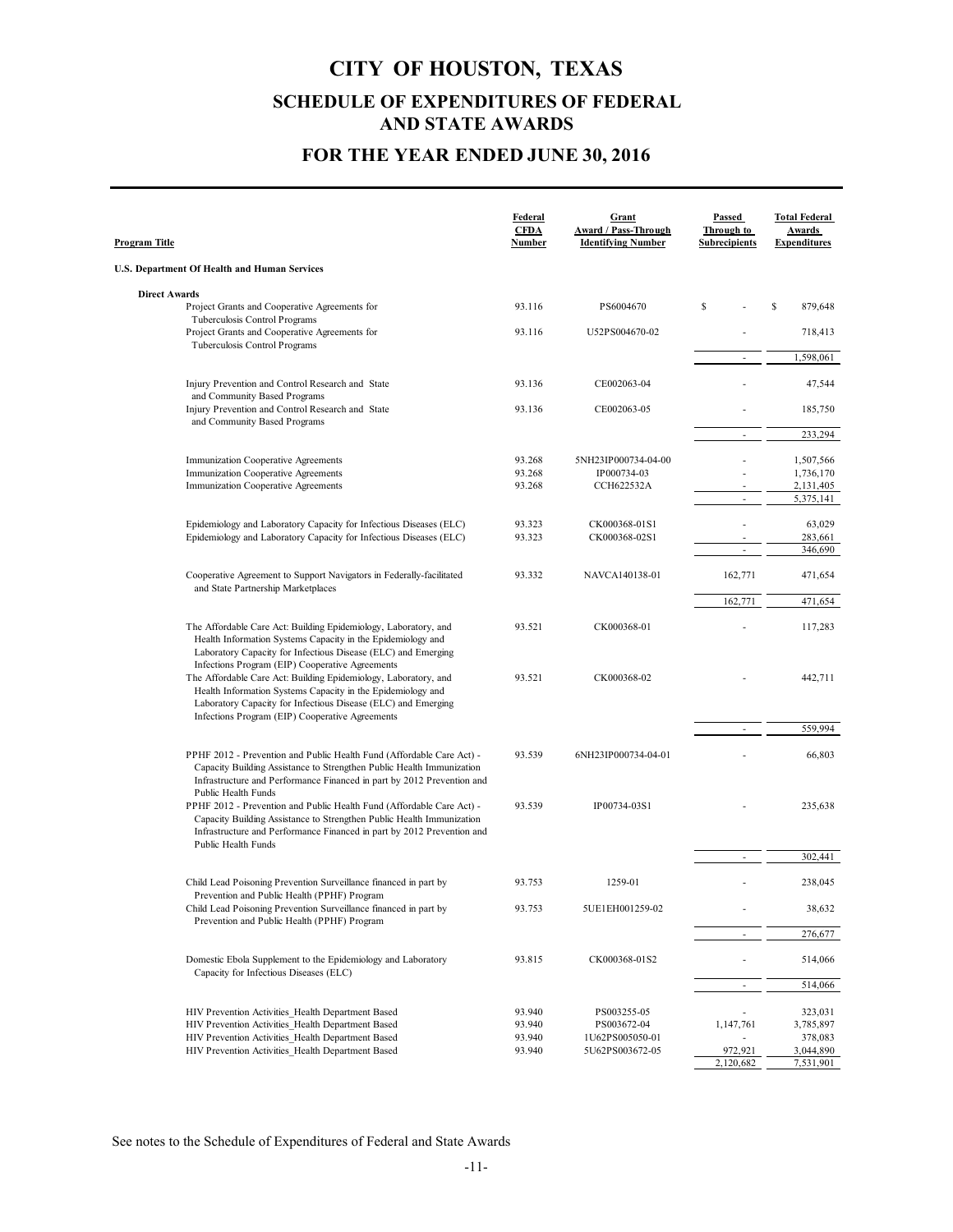### **FOR THE YEAR ENDED JUNE 30, 2016**

| Program Title                                                                                                                                             | Federal<br><b>CFDA</b><br>Number | Grant<br>Award / Pass-Through<br><b>Identifying Number</b> | Passed<br>Through to<br><b>Subrecipients</b> | <b>Total Federal</b><br>Awards<br><b>Expenditures</b> |
|-----------------------------------------------------------------------------------------------------------------------------------------------------------|----------------------------------|------------------------------------------------------------|----------------------------------------------|-------------------------------------------------------|
| Direct Awards (Cont'd)                                                                                                                                    |                                  |                                                            |                                              |                                                       |
| Human Immunodeficiency Virus (HIV)/Acquired                                                                                                               | 93.944                           | PS004027-03                                                |                                              | 669,125                                               |
| Immunodeficiency Virus Syndrome (AIDS) Surveillance<br>Human Immunodeficiency Virus (HIV)/Acquired<br>Immunodeficiency Virus Syndrome (AIDS) Surveillance | 93.944                           | PS004947-01                                                |                                              | 584,870                                               |
| Human Immunodeficiency Virus (HIV)/Acquired<br>Immunodeficiency Virus Syndrome (AIDS) Surveillance                                                        | 93.944                           | PS004947-02                                                |                                              | 52,977                                                |
| Human Immunodeficiency Virus (HIV)/Acquired<br>Immunodeficiency Virus Syndrome (AIDS) Surveillance                                                        | 93.944                           | 1U62PS005092-01                                            |                                              | 66,409                                                |
| Human Immunodeficiency Virus (HIV)/Acquired<br>Immunodeficiency Virus Syndrome (AIDS) Surveillance                                                        | 93.944                           | 5U62PS004027-04                                            |                                              | 669,317                                               |
|                                                                                                                                                           |                                  |                                                            | $\overline{\phantom{a}}$                     | 2,042,698                                             |
| <b>Total Direct Awards</b>                                                                                                                                |                                  |                                                            | \$2,283,453                                  | \$ 19,252,617                                         |
| <b>Pass-Through Awards</b>                                                                                                                                |                                  |                                                            |                                              |                                                       |
| Texas Department of Aging and Disability Services                                                                                                         |                                  |                                                            |                                              |                                                       |
| Special Programs for the Aging Title VII, Chapter 3 Programs<br>for Prevention of Elder Abuse, Neglect, and Exploitation                                  | 93.041                           | 539-11-0022-00001<br>2015-EAP-15                           | S                                            | \$<br>1,921                                           |
| Special Programs for the Aging Title VII, Chapter 3 Programs<br>for Prevention of Elder Abuse, Neglect, and Exploitation                                  | 93.041                           | 539-16-00014-00001<br>2016-EAP-16                          | 38,842                                       | 38,842                                                |
|                                                                                                                                                           |                                  |                                                            | 38,842                                       | 40,763                                                |
| Special Programs for the Aging Title VII, Chapter 2<br>Long Term Care Ombudsman Servives for Older Individuals                                            | 93.042                           | 539-11-0022-00001<br>2015-OAG-15                           | 7,411                                        | 9,874                                                 |
| Special Programs for the Aging Title VII, Chapter 2<br>Long Term Care Ombudsman Servives for Older Individuals                                            | 93.042                           | 539-16-00014-00001<br>2016-OAG-16                          | 113,540                                      | 113,540                                               |
|                                                                                                                                                           |                                  |                                                            | 120,951                                      | 123,414                                               |
| Special Programs for the Aging Title III, Part D Disease<br>Prevention and Health Promotion Services                                                      | 93.043                           | 539-11-0022-00001<br>2015-3D-15                            | 69,233                                       | 85,511                                                |
| Special Programs for the Aging Title III, Part D Disease<br>Prevention and Health Promotion Services                                                      | 93.043                           | 539-16-00014-00001<br>2016-3D-16                           | 120,516                                      | 153,381                                               |
|                                                                                                                                                           |                                  |                                                            | 189,749                                      | 238,892                                               |
| Special Programs for the Aging Title III, Part B Grants for<br>Supportive Services and Senior Centers**                                                   | 93.044                           | 539-11-0022-00001<br>2015-3B-15                            | 155,306                                      | 1,242,969                                             |
| Special Programs for the Aging Title III, Part B Grants for<br>Supportive Services and Senior Centers**                                                   | 93.044                           | 539-16-00014-00001<br>2016-3B-16                           | 259,648                                      | 1,823,717                                             |
| Special Programs for the Aging Title III, Part B Grants for<br>Supportive Services and Senior Centers**                                                   | 93.044                           | 539-11-0022-00001<br>2015-ADM-15                           |                                              | 271,184                                               |
| Special Programs for the Aging Title III, Part B Grants for<br>Supportive Services and Senior Centers**                                                   | 93.044                           | 539-16-00014-00001<br>2016-ADM-16                          |                                              | 565,655                                               |
|                                                                                                                                                           |                                  |                                                            | 414,954                                      | 3,903,525                                             |
| Special Programs for the Aging Title III, Part C Nutrition Services**                                                                                     | 93.045                           | 539-11-0022-00001<br>2015-3C1-15                           | 461,068                                      | 466,317                                               |
| Special Programs for the Aging Title III, Part C Nutrition Services**                                                                                     | 93.045                           | 539-16-00014-00001<br>2016-3C1-16                          | 1,510,420                                    | 1,529,663                                             |
| Special Programs for the Aging Title III, Part C Nutrition Services**                                                                                     | 93.045                           | 539-11-0022-00001<br>2015-3C2-15                           | 564,317                                      | 566,876                                               |
| Special Programs for the Aging Title III, Part C Nutrition Services**                                                                                     | 93.045                           | 539-16-00014-00001<br>2016-3C2-16                          | 1,903,287                                    | 1,922,808                                             |
|                                                                                                                                                           |                                  |                                                            | 4,439,092                                    | 4,485,664                                             |
| National Family Caregiver Support, Title III, Part E                                                                                                      | 93.052                           | 539-11-0022-00001<br>2015-3E-15                            | 75,816                                       | 357,966                                               |
| National Family Caregiver Support, Title III, Part E                                                                                                      | 93.052                           | 539-16-00014-00001<br>2016-3E-16                           | 242,544                                      | 737,281                                               |
|                                                                                                                                                           |                                  |                                                            | 318,360                                      | 1,095,247                                             |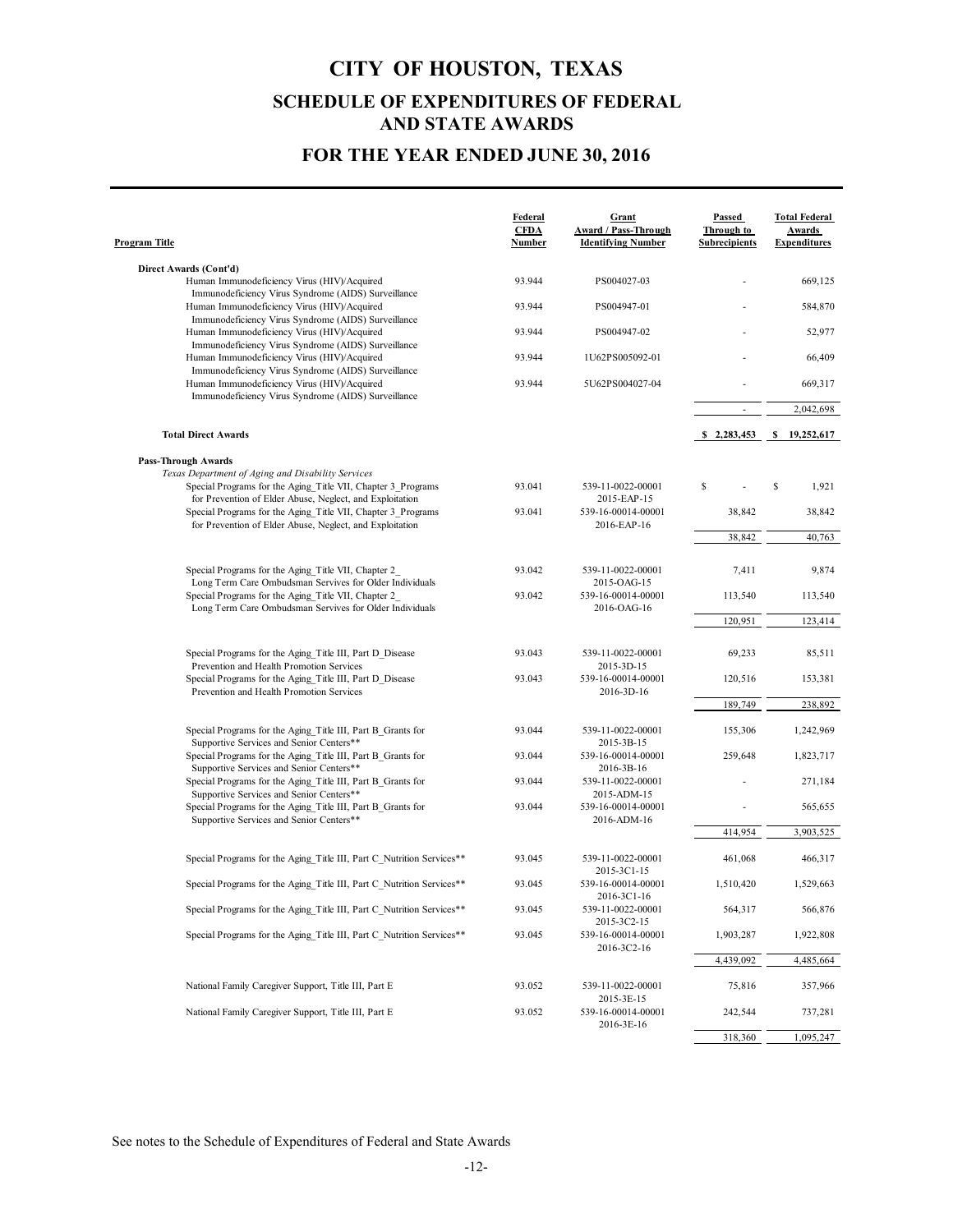### **FOR THE YEAR ENDED JUNE 30, 2016**

| <b>Program Title</b>                                                                                                  | <u>Federal</u><br><b>CFDA</b><br><b>Number</b> | Grant<br><b>Award / Pass-Through</b><br><b>Identifying Number</b> | Passed<br>Through to<br><b>Subrecipients</b> | <b>Total Federal</b><br>Awards<br><b>Expenditures</b> |
|-----------------------------------------------------------------------------------------------------------------------|------------------------------------------------|-------------------------------------------------------------------|----------------------------------------------|-------------------------------------------------------|
|                                                                                                                       |                                                |                                                                   |                                              |                                                       |
| Pass-Through Awards (Cont'd)<br>Nutrition Services Incentive Program**                                                | 93.053                                         | 539-11-0022-00001<br>2015-NSIP-15                                 | 543,278                                      | 543,278                                               |
| Nutrition Services Incentive Program**                                                                                | 93.053                                         | 539-16-00014-00001<br>2016-NSIP-16                                | 1,464,455                                    | 1,464,455                                             |
|                                                                                                                       |                                                |                                                                   | 2,007,733                                    | 2,007,733                                             |
| Medicare Enrollment Assistance Program                                                                                | 93.071                                         | 539-11-0022-00001                                                 |                                              | 38,356                                                |
| Medicare Enrollment Assistance Program                                                                                | 93.071                                         | 2015-ACA-MIPPA2<br>539-16-00014-00001<br>2016-ACA-MIPPA2          |                                              | 20,664                                                |
| Medicare Enrollment Assistance Program                                                                                | 93.071                                         | 539-15-94901<br>2015-MIPPA3-15                                    |                                              | 24,281                                                |
|                                                                                                                       |                                                |                                                                   |                                              | 83,301                                                |
| Lifespan Respite Care Program                                                                                         | 93.072                                         | 539-15-94901<br>2015-ADRC-TXLRP                                   |                                              | 7,168                                                 |
|                                                                                                                       |                                                |                                                                   |                                              | 7,168                                                 |
| State Health Insurance Assistance Program                                                                             | 93.324                                         | 539-11-0022-00001                                                 |                                              | (3, 145)                                              |
| State Health Insurance Assistance Program                                                                             | 93.324                                         | 2015-CMS-17<br>539-16-00014-00001                                 |                                              | 117,417                                               |
| State Health Insurance Assistance Program                                                                             | 93.324                                         | 2016-CMS-17<br>539-16-00014-00001<br>2016-CMS-17-02               |                                              | 35,635                                                |
|                                                                                                                       |                                                |                                                                   |                                              | 149,907                                               |
| Medical Assistance Program                                                                                            | 93.778                                         | 539-15-94901<br>ADRC OPER MFP-15                                  |                                              | 90,975                                                |
|                                                                                                                       |                                                |                                                                   | ÷.                                           | 90,975                                                |
|                                                                                                                       |                                                |                                                                   |                                              |                                                       |
| Money Follows the Person Rebalancing Demonstration                                                                    | 93.791                                         | 539-15-94901<br>ADRC HNP/ACL-15                                   |                                              | 11,421                                                |
| Money Follows the Person Rebalancing Demonstration                                                                    | 93.791                                         | 539-16-0031-00003<br><b>ADRC HNP/LCA-16</b>                       |                                              | 95,606                                                |
| Money Follows the Person Rebalancing Demonstration                                                                    | 93.791                                         | 539-11-0022-00001<br>2015-MFPD-15                                 | 10,447                                       | 10,447                                                |
| Money Follows the Person Rebalancing Demonstration                                                                    | 93.791                                         | 539-16-00014-00001<br>2016-MFPD-16                                | 14,882                                       | 14,882                                                |
|                                                                                                                       |                                                |                                                                   | 25,329                                       | 132,356                                               |
| Total Texas Department of Aging & Disability Services                                                                 |                                                |                                                                   | 7,555,010                                    | 12,358,945                                            |
| Texas Department of State Health Services                                                                             |                                                |                                                                   |                                              |                                                       |
| Public Health Emergency Preparedness                                                                                  | 93.069                                         | 2015-001159                                                       |                                              | 24,967                                                |
| Public Health Emergency Preparedness                                                                                  | 93.069                                         | 2015-001208                                                       |                                              | 20,918                                                |
| Public Health Emergency Preparedness                                                                                  | 93.069                                         | 2015-001219                                                       |                                              | 156,414                                               |
| Public Health Emergency Preparedness                                                                                  | 93.069                                         | 2015-047249                                                       |                                              | 675                                                   |
| Public Health Emergency Preparedness                                                                                  | 93.069                                         | 2015-047409                                                       |                                              | 176,868                                               |
| Public Health Emergency Preparedness                                                                                  | 93.069                                         | 2016-001159                                                       |                                              | 223,392                                               |
| Public Health Emergency Preparedness                                                                                  | 93.069                                         | 2016-001208                                                       |                                              | 454,339                                               |
| Public Health Emergency Preparedness                                                                                  | 93.069                                         | 2016-001219                                                       |                                              | 1,203,342                                             |
| Public Health Emergency Preparedness                                                                                  | 93.069                                         | 2016-004035-00                                                    |                                              | 123,898                                               |
|                                                                                                                       |                                                |                                                                   | $\blacksquare$                               | 2,384,813                                             |
| Hospital Preparedness Program (HPP) and Public Health Emergency<br>Preparedness (PHEP) Aligned Cooperative Agreements | 93.074                                         | 2015-003629                                                       |                                              | 362,385                                               |
|                                                                                                                       |                                                |                                                                   |                                              | 362,385                                               |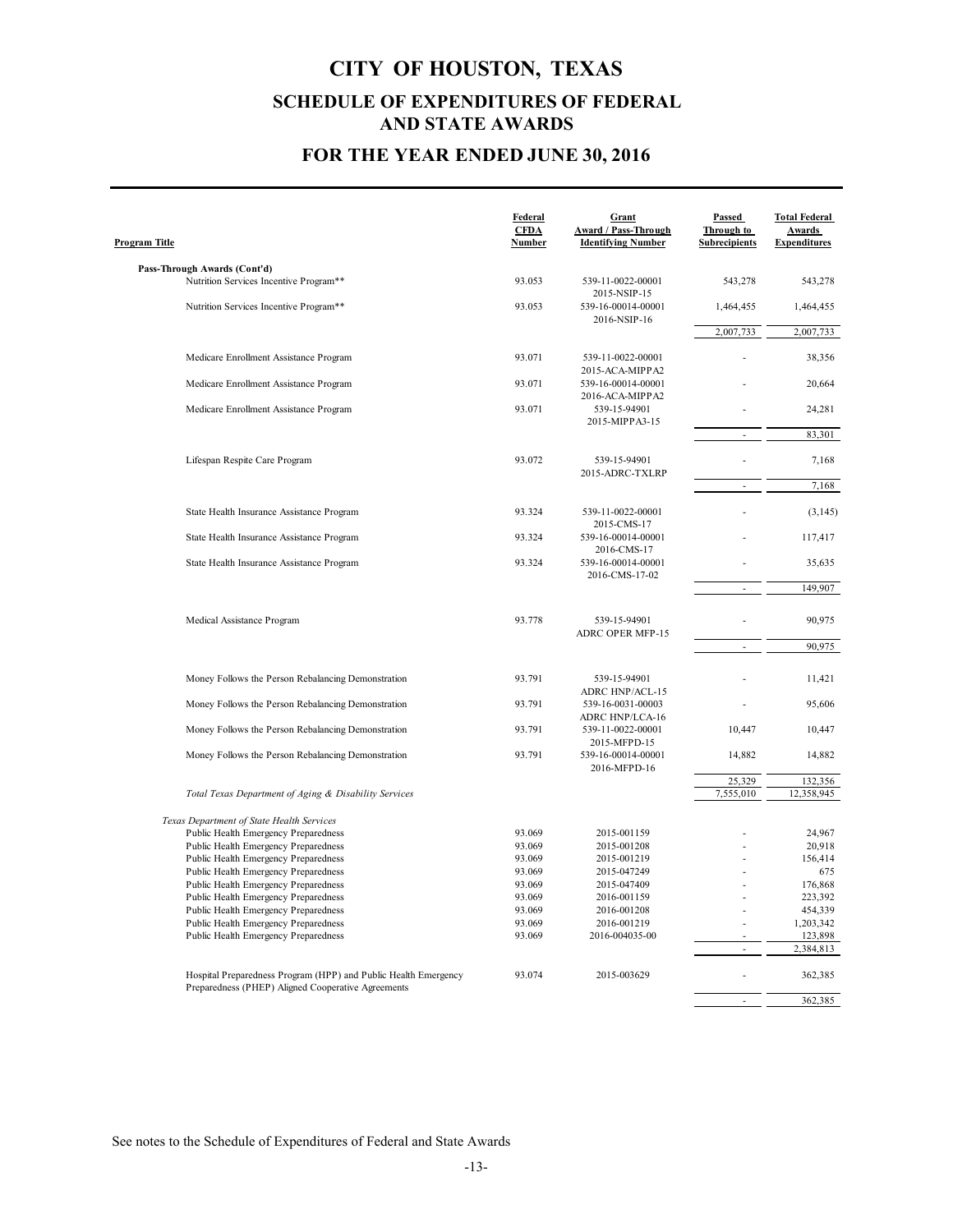### **FOR THE YEAR ENDED JUNE 30, 2016**

| <b>Program Title</b>                                                                                                                   | Federal<br><b>CFDA</b><br><b>Number</b> | Grant<br>Award / Pass-Through<br><b>Identifying Number</b> | Passed<br>Through to<br><b>Subrecipients</b> | <b>Total Federal</b><br>Awards<br><b>Expenditures</b> |
|----------------------------------------------------------------------------------------------------------------------------------------|-----------------------------------------|------------------------------------------------------------|----------------------------------------------|-------------------------------------------------------|
|                                                                                                                                        |                                         |                                                            |                                              |                                                       |
| Pass-Through Awards (Cont'd)<br>Hansen's Disease National Ambulatory Care Program                                                      | 93.215                                  | 2015-001077                                                |                                              | 30,395                                                |
| Hansen's Disease National Ambulatory Care Program                                                                                      | 93.215                                  | 2016-001077-00                                             |                                              | 52,329                                                |
|                                                                                                                                        |                                         |                                                            | $\overline{\phantom{a}}$                     | 82,724                                                |
|                                                                                                                                        |                                         |                                                            |                                              |                                                       |
| Immunization Cooperative Grants<br>Immunization Cooperative Grants                                                                     | 93.268<br>93.268                        | 2015-001078<br>2016-001078                                 |                                              | 285,858<br>1,184,822                                  |
|                                                                                                                                        |                                         |                                                            | ÷,                                           | 1,470,680                                             |
|                                                                                                                                        |                                         |                                                            |                                              |                                                       |
| Preventive Health Services Sexually Transmitted Diseases Control Grants                                                                | 93.977                                  | 2015-001348                                                |                                              | 1,098,758                                             |
| Preventive Health Services Sexually Transmitted Diseases Control Grants                                                                | 93.977                                  | 2016-001348-00                                             | ÷.                                           | 717,565<br>1,816,323                                  |
|                                                                                                                                        |                                         |                                                            |                                              |                                                       |
| Preventive Health and Health Services Block Grant                                                                                      | 93.991                                  | 2015-047243                                                |                                              | 27,412                                                |
| Preventive Health and Health Services Block Grant                                                                                      | 93.991                                  | 2016-003837                                                |                                              | 22,041                                                |
| Preventive Health and Health Services Block Grant                                                                                      | 93.991                                  | 2016-001186                                                |                                              | 229,862                                               |
|                                                                                                                                        |                                         |                                                            | ä,                                           | 279,315                                               |
| Maternal and Child Health Services Block Grant to the States                                                                           | 93.994                                  | 2015-046150                                                |                                              | 100,408                                               |
| Maternal and Child Health Services Block Grant to the States                                                                           | 93.994                                  | 2015-047142                                                |                                              | 44,105                                                |
| Maternal and Child Health Services Block Grant to the States                                                                           | 93.994                                  | 2016-003868                                                |                                              | 134,278                                               |
| Maternal and Child Health Services Block Grant to the States                                                                           | 93.994                                  | 2016-003932                                                |                                              | 161,257                                               |
| Maternal and Child Health Services Block Grant to the States                                                                           | 93.994                                  | 2016-048876-001                                            | $\overline{\phantom{a}}$                     | 61,242<br>501,290                                     |
| Texas Department of State Health Services                                                                                              |                                         |                                                            | $\bar{\phantom{a}}$                          | 6,897,530                                             |
|                                                                                                                                        |                                         |                                                            |                                              |                                                       |
| Houston-Galveston Area Council                                                                                                         |                                         |                                                            |                                              |                                                       |
| Special Programs for the Aging Title III, Part D Disease Prevention and                                                                | 93.043                                  | AG1229                                                     |                                              | 4,856                                                 |
| <b>Health Promotion Services</b><br>Total Houston-Galveston Area Council                                                               |                                         |                                                            | ÷                                            | 4,856                                                 |
|                                                                                                                                        |                                         |                                                            |                                              |                                                       |
| The University of Texas Health Science Center                                                                                          |                                         |                                                            |                                              |                                                       |
| Environmental Health                                                                                                                   | 93.113                                  | 0010389A                                                   |                                              | 67,067                                                |
| Total University of Texas Health Science Center                                                                                        |                                         |                                                            |                                              | 67,067                                                |
| Women's Family Planning and Health Association of Texas                                                                                |                                         |                                                            |                                              |                                                       |
| Family Planning Services                                                                                                               | 93.217                                  | WHFPT15                                                    |                                              | 491,101                                               |
| Family Planning Services                                                                                                               | 93.217                                  | WHFPT16                                                    |                                              | 122,660                                               |
| Total Women's Family Planning and Health Association of Texas                                                                          |                                         |                                                            |                                              | 613,761                                               |
|                                                                                                                                        |                                         |                                                            |                                              |                                                       |
| Council of State and Territorial Epidemiologists<br>NON-ACA/PPHF-Building Capacity of the Public Health System to Improve              | 93.424                                  | <b>CSTE-2015</b>                                           |                                              | 4,356                                                 |
| Population Health through National Nonprofit Organizations                                                                             |                                         |                                                            |                                              |                                                       |
| Total Council of State and Territorial Epidemiologists                                                                                 |                                         |                                                            |                                              | 4,356                                                 |
|                                                                                                                                        |                                         |                                                            |                                              |                                                       |
| National Association of County and City Health Officials<br>Building Capacity of the Public Health System to Improve Population Health | 93.524                                  | 2015-121402                                                |                                              | 7,163                                                 |
| through National, Non-Profit Organizations- financed in part by Prevention and                                                         |                                         |                                                            |                                              |                                                       |
| Public Health Funds (PPHF)                                                                                                             |                                         |                                                            |                                              |                                                       |
| Total National Association of County and City Health Officials                                                                         |                                         |                                                            |                                              | 7,163                                                 |
| Texas Health and Human Services Commission                                                                                             |                                         |                                                            |                                              |                                                       |
| Temporary Assistance for Needy Families                                                                                                | 93.558                                  | 529-16-0003-000                                            |                                              | 540,851                                               |
| Total Texas Health and Human Services Commission                                                                                       |                                         |                                                            |                                              | 540,851                                               |
|                                                                                                                                        |                                         |                                                            |                                              |                                                       |
| Gulf Coast Workforce Board                                                                                                             |                                         |                                                            |                                              |                                                       |
| Child Care Mandatory and Matching Funds of the Child Care and<br>Development Fund                                                      | 93.596                                  | 2815CCMC07                                                 |                                              | 27,675                                                |
| Child Care Mandatory and Matching Funds of the Child Care and                                                                          | 93.596                                  | 2816CCMC07                                                 |                                              | 103,697                                               |
| Development Fund                                                                                                                       |                                         |                                                            |                                              |                                                       |
| Total Gulf Coast Workforce Board                                                                                                       |                                         |                                                            |                                              | 131,372                                               |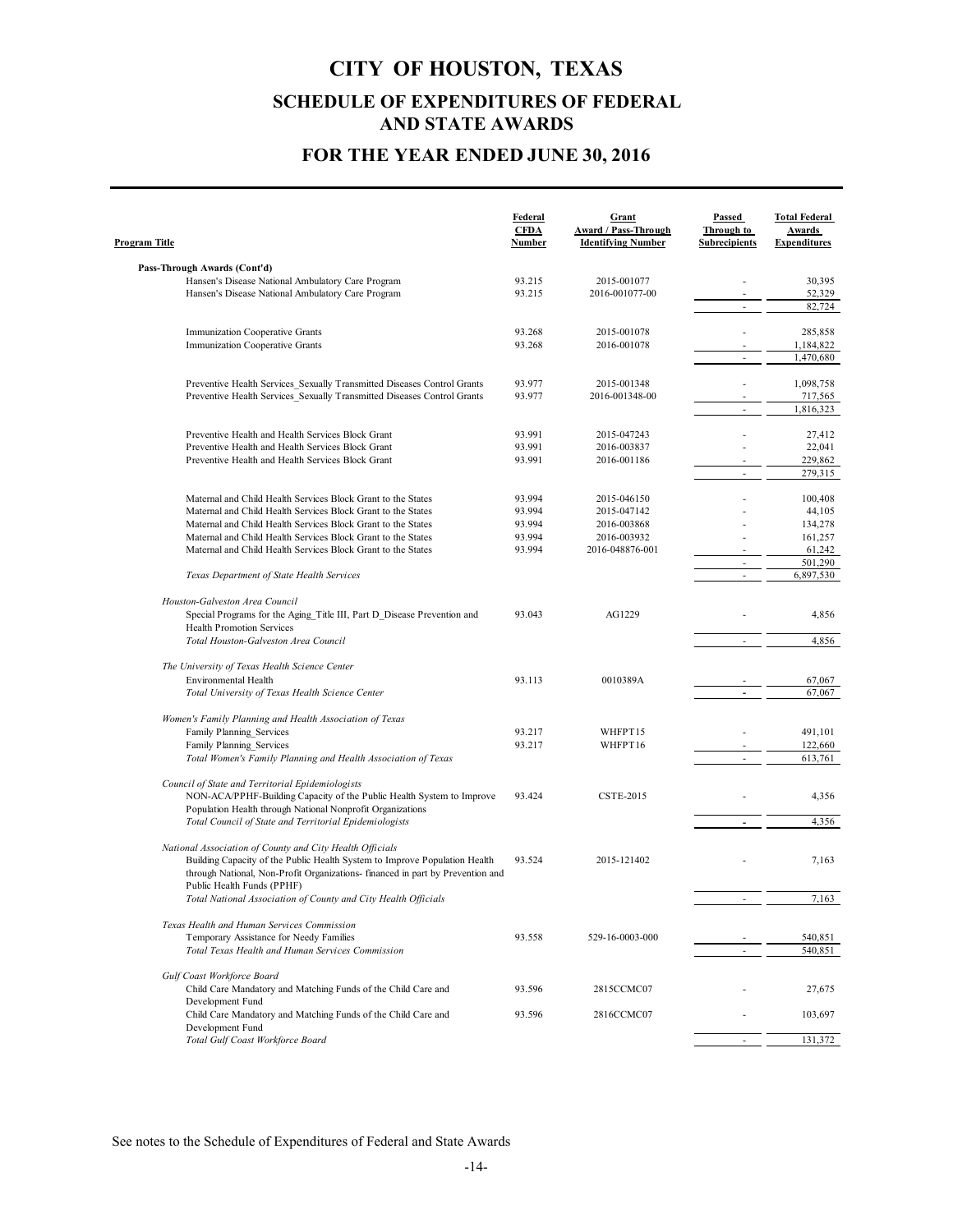### **FOR THE YEAR ENDED JUNE 30, 2016**

| Program Title                                               | Federal<br><b>CFDA</b><br>Number | Grant<br>Award / Pass-Through<br><b>Identifying Number</b> | Passed<br>Through to<br><b>Subrecipients</b> | <b>Total Federal</b><br>Awards<br><b>Expenditures</b> |
|-------------------------------------------------------------|----------------------------------|------------------------------------------------------------|----------------------------------------------|-------------------------------------------------------|
| Pass-Through Awards (Cont'd)                                |                                  |                                                            |                                              |                                                       |
| Harris County Public Health Environment Services            |                                  |                                                            |                                              |                                                       |
| HIV Emergency Relief Project Grants                         | 93.914                           | 15GEN0051/15GEN1087                                        |                                              | 57,835                                                |
| HIV Emergency Relief Project Grants                         | 93.914                           | 16GEN0186                                                  |                                              | 70,380                                                |
| Total Harris County Public Health Environment Services      |                                  |                                                            | ÷.                                           | 128,215                                               |
| <b>Total Pass-Through Awards</b>                            |                                  |                                                            |                                              | \$7,555,010 \$20,754,116                              |
| <b>Total U.S. Department Of Health and Human Services</b>   |                                  |                                                            |                                              | \$9,838,463 \$40,006,733                              |
| <b>Corporation for National and Community Service</b>       |                                  |                                                            |                                              |                                                       |
| <b>Direct Awards</b>                                        |                                  |                                                            |                                              |                                                       |
| Social Innovation Fund                                      | 94.019                           | 11SIHDC001                                                 | $-$ \$                                       | 169,320                                               |
| <b>Total Corporation for National and Community Service</b> |                                  |                                                            |                                              | 169,320                                               |
| <b>Office of National Drug Control Policy</b>               |                                  |                                                            |                                              |                                                       |
| <b>Direct Awards</b>                                        |                                  |                                                            |                                              |                                                       |
| High Intensity Drug Trafficking Areas Program               | 95.001                           | G14HN0001A                                                 | S                                            | $\mathbf S$<br>131,773                                |
| High Intensity Drug Trafficking Areas Program               | 95.001                           | G15HN0001A                                                 | ÷,                                           | 2,903,326                                             |
| High Intensity Drug Trafficking Areas Program               | 95.001                           | G16HN0001A                                                 |                                              | 1,425                                                 |
|                                                             |                                  |                                                            | $\blacksquare$                               | 3,036,524                                             |
| <b>Total Office of National Drug Control Policy</b>         |                                  |                                                            | s<br>$\overline{\phantom{a}}$                | s<br>3,036,524                                        |
| <b>U.S. Department of Homeland Security</b>                 |                                  |                                                            |                                              |                                                       |
| <b>Direct Awards</b>                                        |                                  |                                                            |                                              |                                                       |
| Assistance to Firefighters Grant                            | 97.044                           | EMW-2014-FO-02023                                          | $-$ \$                                       | 759,092                                               |
|                                                             |                                  |                                                            |                                              | 759,092                                               |
| Port Security Grant Program                                 | 97.056                           | EMW-2013-PU-00259-S01                                      |                                              | 137,799                                               |
| Port Security Grant Program                                 | 97.056                           | EMW-2014-PU-00192-S01                                      |                                              | 519,950                                               |
| Port Security Grant Program                                 | 97.056                           | EMW-2015-PU-00254-S01                                      |                                              | 381,955                                               |
|                                                             |                                  |                                                            |                                              | 1,039,704                                             |
| Staffing for Adequate Fire and Emergency Response           | 97.083                           | EMW-2014-FH-00682                                          |                                              | 1,046,268                                             |
|                                                             |                                  |                                                            | ÷,                                           | 1,046,268                                             |
| Securing the Cities Program                                 | 97.106                           | EMW-2014-FH-00682                                          |                                              | 66,270                                                |
|                                                             |                                  |                                                            |                                              | 66,270                                                |
|                                                             |                                  |                                                            |                                              |                                                       |
| <b>Total Direct Awards</b>                                  |                                  |                                                            | $\mathbf{s}$<br>$\blacksquare$               | \$<br>2,911,334                                       |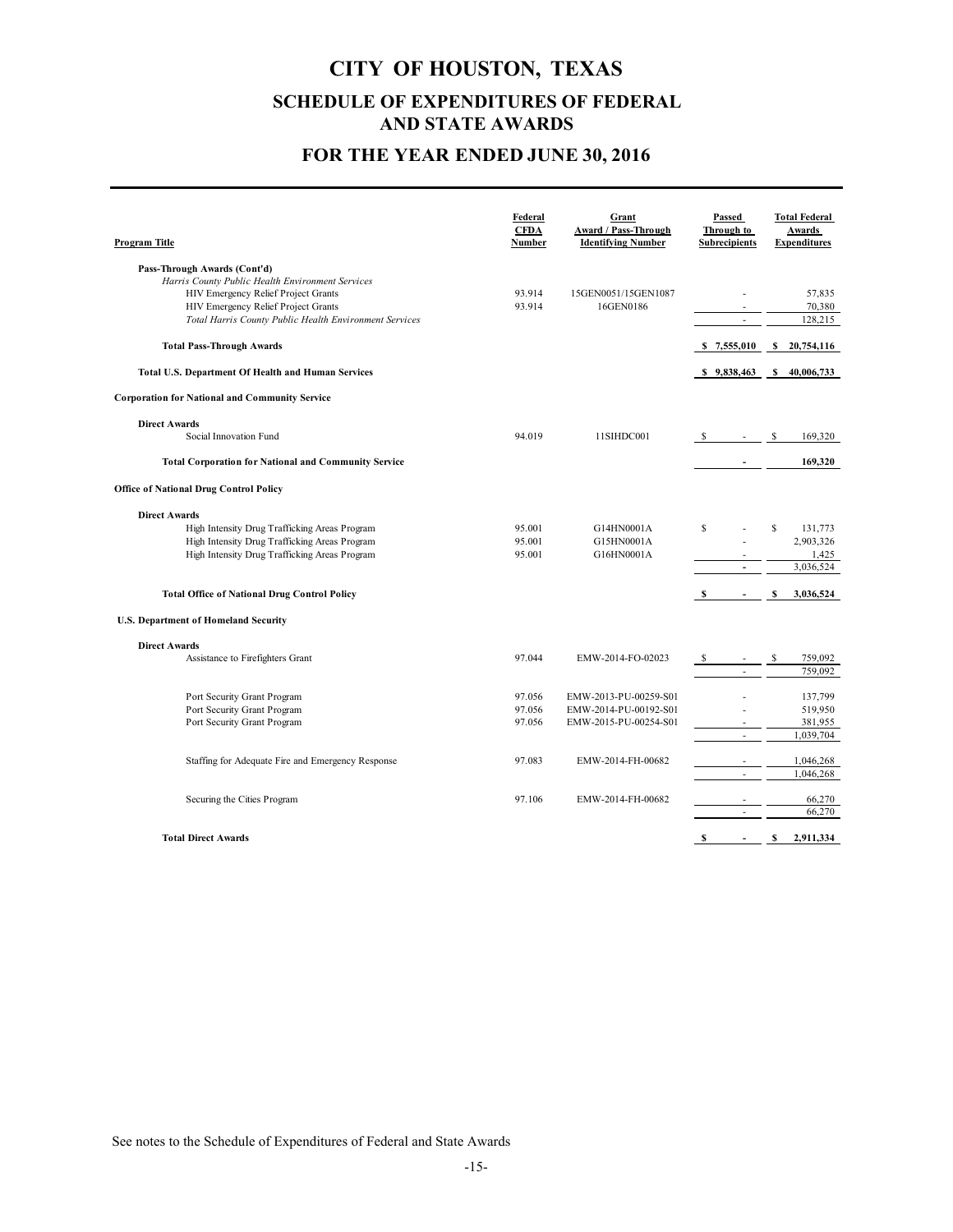### **FOR THE YEAR ENDED JUNE 30, 2016**

| Program Title                                                           | Federal<br><b>CFDA</b><br><b>Number</b> | Grant<br>Award / Pass-Through<br><b>Identifying Number</b> | Passed<br>Through to<br><b>Subrecipients</b> | <b>Total Federal</b><br>Awards<br><b>Expenditures</b> |
|-------------------------------------------------------------------------|-----------------------------------------|------------------------------------------------------------|----------------------------------------------|-------------------------------------------------------|
| <b>Pass-Through Awards</b>                                              |                                         |                                                            |                                              |                                                       |
| Texas Office of the Governor, Division of Emergency Management          |                                         |                                                            |                                              |                                                       |
| Disaster Grants - Public Assistance (Presidentially Declared Disasters) | 97.036                                  | DR-4223-TX                                                 | S                                            | 3,241,658<br>S                                        |
| Disaster Grants - Public Assistance (Presidentially Declared Disasters) | 97.036                                  | EM 3294-TX                                                 |                                              | (7,033)                                               |
| Total Texas Office of the Governor, Division of Emergency Management    |                                         |                                                            | ÷                                            | 3,234,625                                             |
| Texas Office of the Governor, Homeland Security                         |                                         |                                                            |                                              |                                                       |
| Homeland Security Grant Program                                         | 97.067                                  | EMW-2015-SS-00080                                          |                                              | 58,491                                                |
| Homeland Security Grant Program                                         | 97.067                                  | EMW-2015-SS-00080-S01                                      |                                              | 3,656,325                                             |
| Total Texas Office of the Governor, Homeland Security                   |                                         |                                                            |                                              | 3,714,816                                             |
| Texas Department of Public Safety                                       |                                         |                                                            |                                              |                                                       |
| Emergency Management Performance Grants                                 | 97.042                                  | 15TX-EMPG-0357                                             |                                              | 263,403                                               |
|                                                                         |                                         |                                                            | ÷.                                           | 263,403                                               |
| Homeland Security Grant Program                                         | 97.067                                  | 13-SR 35000-02                                             |                                              | 55,945                                                |
| Homeland Security Grant Program                                         | 97.067                                  | 13-SR 35000-02&35000-3                                     |                                              | 7,724,403                                             |
| Homeland Security Grant Program                                         | 97.067                                  | 13-SR 35000-18                                             |                                              | 50,005                                                |
| Homeland Security Grant Program                                         | 97.067                                  | 14-SR 35000-01                                             |                                              | 95,048                                                |
|                                                                         |                                         |                                                            |                                              | 7,925,401                                             |
| Total Texas Department of Public Safety                                 |                                         |                                                            | $\overline{\phantom{a}}$                     | 8,188,804                                             |
| Texas Commission on Environmental Quality                               |                                         |                                                            |                                              |                                                       |
| Homeland Security Biowatch Program                                      | 97.091                                  | 582-16-60020                                               |                                              | 583,655                                               |
| Total Texas Commission on Environmental Quality                         |                                         |                                                            |                                              | 583,655                                               |
| <b>Total Pass-Through Awards</b>                                        |                                         |                                                            |                                              | 15,721,900<br>S.                                      |
| <b>Total U.S. Department of Homeland Security</b>                       |                                         |                                                            |                                              | \$18,633,234                                          |
| <b>TOTAL EXPENDITURES OF FEDERAL AWARDS</b>                             |                                         |                                                            | \$22,754,751                                 | \$307,309,872                                         |
|                                                                         |                                         |                                                            |                                              |                                                       |
|                                                                         |                                         |                                                            | Passed                                       | <b>Total Federal</b>                                  |
|                                                                         |                                         |                                                            | Through to                                   | Awards                                                |
| <b>Cluster Title</b>                                                    |                                         |                                                            | <b>Subrecipients</b>                         | <b>Expenditures</b>                                   |
| *<br>Highway Safety Cluster<br>$* *$                                    |                                         |                                                            | S                                            | 1,140,380<br>S                                        |
| Aging Cluster                                                           |                                         |                                                            | 6,861,779                                    | 10,396,922                                            |

**Total of Cluster Federal Awards \$ 11,537,302 6,861,779 \$**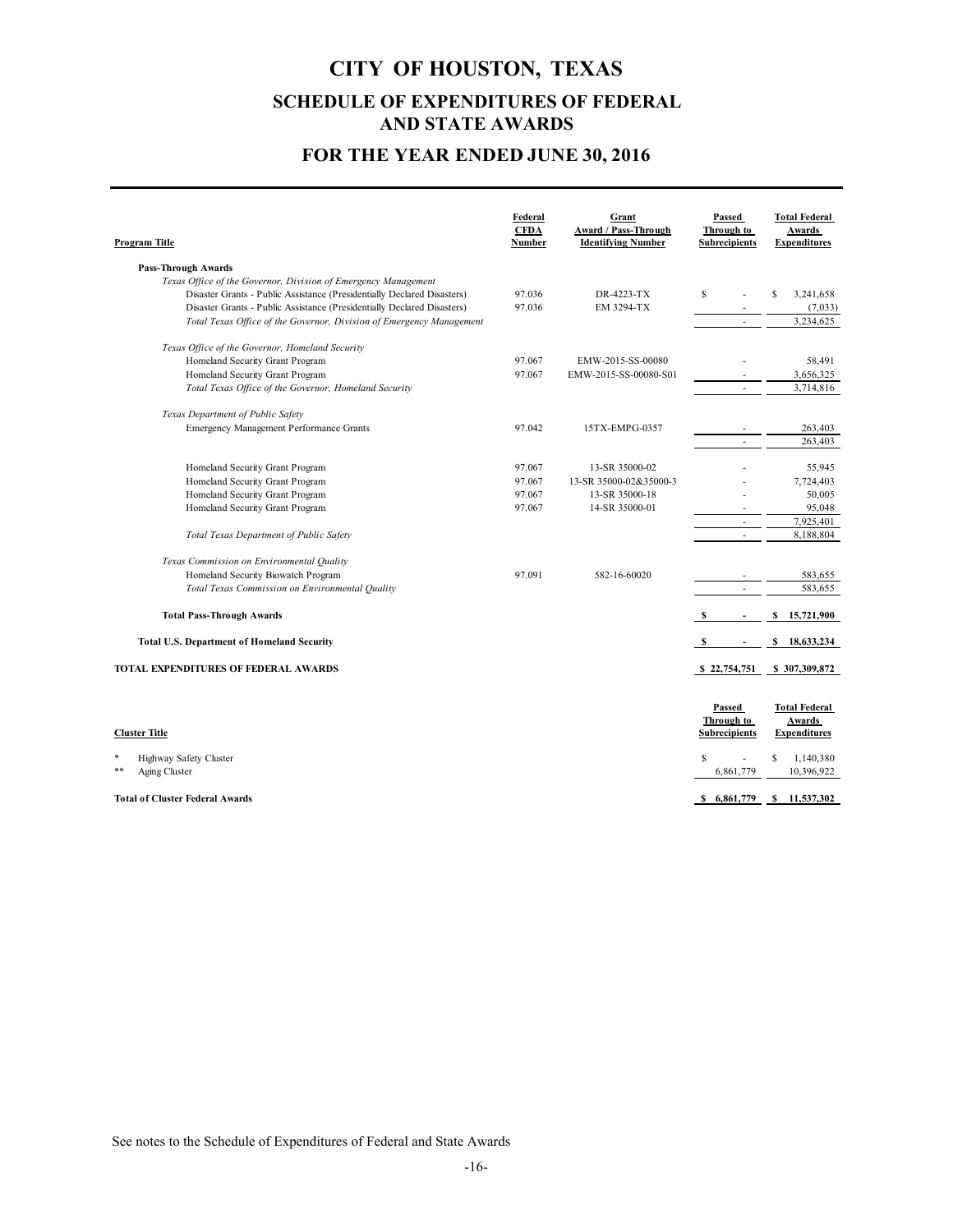### **FOR THE YEAR ENDED JUNE 30, 2016**

#### **STATE AWARDS**

| <b>Program Title</b>                                    | <b>Grant Award / Pass-</b><br><b>Through Identifying</b><br><b>Number</b> |                          | <b>Total State</b><br><b>Awards</b><br><b>Expenditures</b> |  |
|---------------------------------------------------------|---------------------------------------------------------------------------|--------------------------|------------------------------------------------------------|--|
| Direct Award                                            |                                                                           |                          |                                                            |  |
| Office of the Attorney General                          |                                                                           |                          |                                                            |  |
| Victim Coordinator Liaison                              | OAG-1553759                                                               | \$                       | \$<br>322                                                  |  |
| Victim Coordinator Liaison                              | OAG-1662345                                                               |                          | 30,649                                                     |  |
| Total Office of the Attorney General                    |                                                                           | $\overline{\phantom{a}}$ | 30,971                                                     |  |
| Office of the Governor Criminal Justice Division        |                                                                           |                          |                                                            |  |
| Internet Crimes A/C-T/F                                 | IC-14-A10-27452-01                                                        |                          | (47,664)                                                   |  |
| Internet Crimes A/C-T/F                                 | 2745202                                                                   |                          | 273,609                                                    |  |
| <b>JCMP</b>                                             | 2686102                                                                   |                          | 5,211                                                      |  |
| <b>JCMP</b>                                             | 2686103                                                                   |                          | 59,606                                                     |  |
| Total Office of the Governor Criminal Justice Division  |                                                                           | $\blacksquare$           | 290,762                                                    |  |
| Texas Automobile Theft Prevention Authority             |                                                                           |                          |                                                            |  |
| HACTF /23                                               | 2015-T01-CITY OF-00024                                                    |                          | 185,868                                                    |  |
| HACTF /24                                               | 608-16-HPD-0000                                                           |                          | 633,006                                                    |  |
| Total Texas Automobile Theft Prevention Authority       |                                                                           |                          | 818,874                                                    |  |
| Texas Department of Aging and Disability Services       |                                                                           |                          |                                                            |  |
|                                                         |                                                                           |                          |                                                            |  |
| <b>ADRC</b> Operations SGR                              | 539-16-0031-00003                                                         |                          | 432,053                                                    |  |
|                                                         | ADRC-SGR-16                                                               |                          |                                                            |  |
| ADRC Promoting Independence                             | 539-15-94901                                                              |                          | 11,779                                                     |  |
|                                                         | 2015-PI-15                                                                |                          |                                                            |  |
| <b>ADRC</b> Promoting Independence                      | 539-16-0031-00003                                                         |                          | 16,818                                                     |  |
|                                                         | 2015-PI-16                                                                |                          |                                                            |  |
| DADS MIPPA 3                                            | 539-16-0031-00003                                                         |                          | 22,975                                                     |  |
|                                                         | 2016-MIPPA3-16                                                            |                          |                                                            |  |
| Lifespan Resp Care Program                              | 539-14-0190                                                               | 4,774                    | 53,482                                                     |  |
| Lifespan Resp Care Program                              | 539-14-0190-00002                                                         |                          | 99,923                                                     |  |
| <b>State General Revenue</b>                            | 539-11-0022-00001                                                         | 16,142                   | 16,142                                                     |  |
|                                                         | 2015-SGR-15                                                               |                          |                                                            |  |
| <b>State General Revenue</b>                            | 539-16-00014-00001                                                        | 672,485                  | 672,485                                                    |  |
|                                                         | 2016-SGR-16                                                               |                          |                                                            |  |
| Total Texas Department of Aging and Disability Services |                                                                           | 693,401                  | 1,325,657                                                  |  |
| Texas Department of Housing and Community Affair        |                                                                           |                          |                                                            |  |
| <b>HHSP GR</b>                                          | 63140001773                                                               |                          | 56                                                         |  |
| HHSP GR                                                 | 63160002289                                                               | 494,813                  | 564,292                                                    |  |
| HHSP GR 2                                               | 63150002043                                                               | 377,022                  | 1,241,750                                                  |  |
| <b>AYBR</b>                                             | 1001995                                                                   |                          | 2,625                                                      |  |
| Total Texas Department of Housing and Community Affair  |                                                                           | 871,835                  | 1,808,723                                                  |  |
| Texas Department of State Health Services               |                                                                           |                          |                                                            |  |
| CHS TTL V Prenatal Dental                               | 2015-046010                                                               |                          | 22,827                                                     |  |
| CHS TTL V Prenatal Dental                               | 2016-003884                                                               |                          | 9,297                                                      |  |
| <b>Community Diabetes</b>                               | 2016-003872                                                               |                          | 61,288                                                     |  |
| <b>IDCU</b> Surveillance                                | 2016-3777                                                                 |                          | 54,347                                                     |  |
| <b>IDCU/SUR Ebola</b>                                   | 2016-003853                                                               |                          | 38,110                                                     |  |
| <b>IDCU</b> Flu-Lab                                     | 2015-001097                                                               |                          | 3,306                                                      |  |
| <b>IDCU</b> Flu-Lab                                     | 2016-001097                                                               |                          | 5,402                                                      |  |
| <b>IDCU</b> Foodborne                                   | 2015-046169                                                               |                          | 16,756                                                     |  |
| Local Public Health Services                            | 2015-001186                                                               |                          | 70,519                                                     |  |
| Milk and Dairy                                          | 2015-046345                                                               |                          | 15,275                                                     |  |
| Tuberculosis Elimination                                | 2015-001451                                                               |                          | 474,216                                                    |  |
| Tuberculosis Elimination                                | 2016-001451                                                               | $\overline{\phantom{a}}$ | 1,456,603                                                  |  |
| Total Texas Department of State Health Services         |                                                                           | $\blacksquare$           | 2,227,946                                                  |  |
|                                                         |                                                                           |                          |                                                            |  |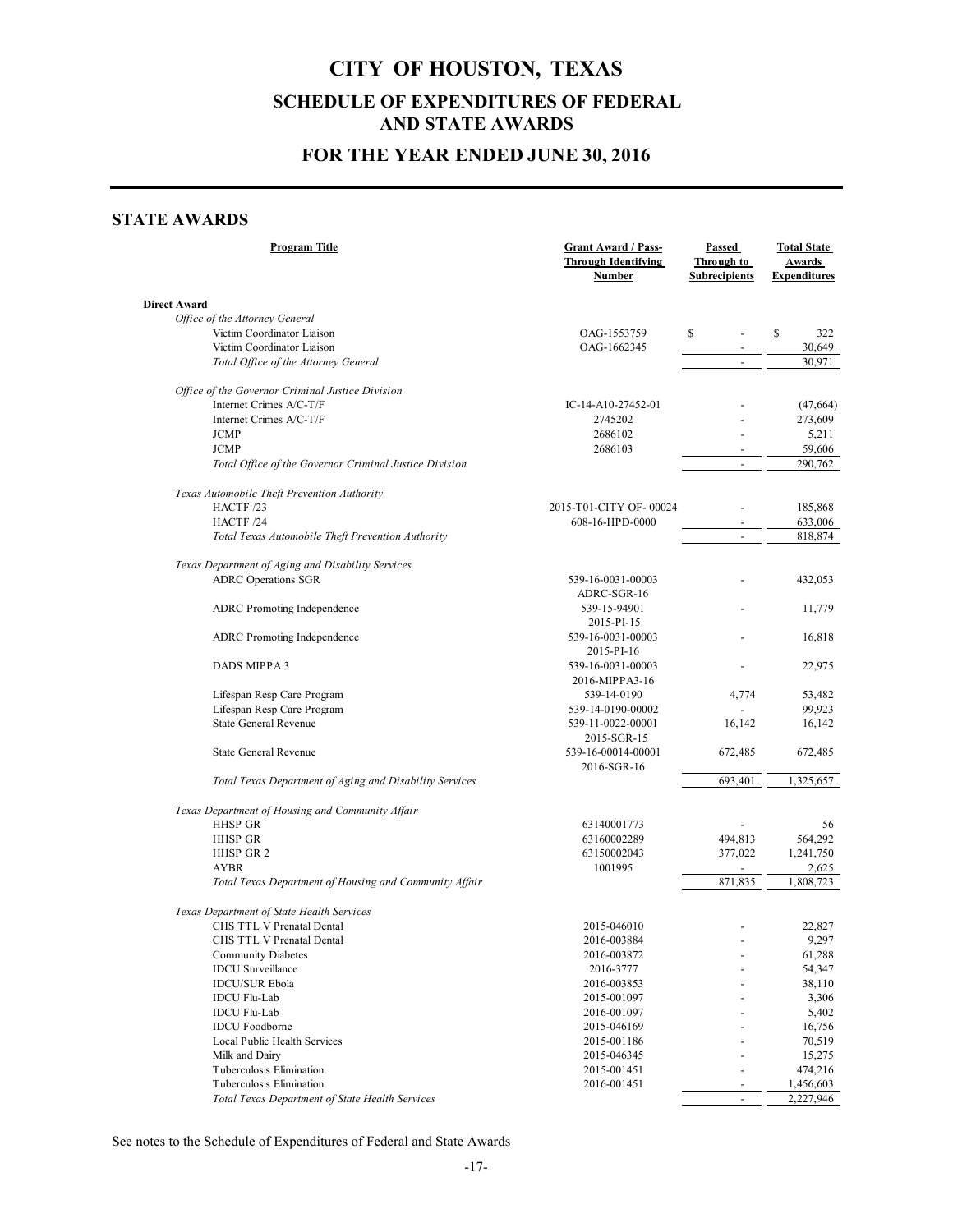### **FOR THE YEAR ENDED JUNE 30, 2016**

| Program Title                                    | <b>Grant Award / Pass-</b><br><b>Through Identifying</b><br><b>Number</b> |   | Passed<br>Through to<br><b>Subrecipients</b> |    | <b>Total State</b><br>Awards<br><b>Expenditures</b> |
|--------------------------------------------------|---------------------------------------------------------------------------|---|----------------------------------------------|----|-----------------------------------------------------|
| Texas Health and Human Services Commission       |                                                                           |   |                                              |    |                                                     |
| Nurse Family Partnership                         | 529-08-0110-00012D                                                        |   |                                              |    | 109,592                                             |
| Total Texas Health and Human Services Commission |                                                                           |   |                                              |    | 109,592                                             |
| Texas Parks and Wildlife Department              |                                                                           |   |                                              |    |                                                     |
| Community Outdoor Outreach Program               | 52-000586                                                                 |   |                                              |    | 34,341                                              |
| Total Texas Parks and Wildlife Department        |                                                                           |   |                                              |    | 34,341                                              |
| Texas State University                           |                                                                           |   |                                              |    |                                                     |
| Tobacco Sting /4                                 |                                                                           |   |                                              |    | 33,844                                              |
| Tobacco Sting /5                                 |                                                                           |   |                                              |    | 68,380                                              |
| Total Texas State University                     |                                                                           |   | $\overline{\phantom{a}}$                     |    | 102,224                                             |
| <b>Total Direct Awards</b>                       |                                                                           |   | 1,565,236                                    |    | \$6,749,090                                         |
| <b>Pass-Through Awards</b>                       |                                                                           |   |                                              |    |                                                     |
| Harris County Protective Services                |                                                                           |   |                                              |    |                                                     |
| CYD Campo DEL SOL                                | C15/0171                                                                  | S |                                              | \$ | 20,039                                              |
| <b>CYD United Minds</b>                          | C74877                                                                    |   |                                              |    | 29,795                                              |
| Total Harris County Protective Services          |                                                                           |   | $\blacksquare$                               |    | 49,834                                              |
| Houston-Galveston Area Council                   |                                                                           |   |                                              |    |                                                     |
| <b>RRWM</b>                                      | 15-16-G15                                                                 |   |                                              |    | 9,120                                               |
| <b>HGAC-Clean Rivers</b>                         | C75404-NCA                                                                |   |                                              |    | 26,217                                              |
| <b>HGAC-Clean Rivers</b>                         | C76397-NCA                                                                |   |                                              |    | 18,598                                              |
| Total Houston - Galveston Area Council           |                                                                           |   |                                              |    | 53,935                                              |
| <b>Total Pass-Through Awards</b>                 |                                                                           |   |                                              | S  | 103,769                                             |
| <b>TOTAL EXPENDITURES OF STATE AWARDS</b>        |                                                                           |   | 1,565,236                                    |    | \$6,852,859                                         |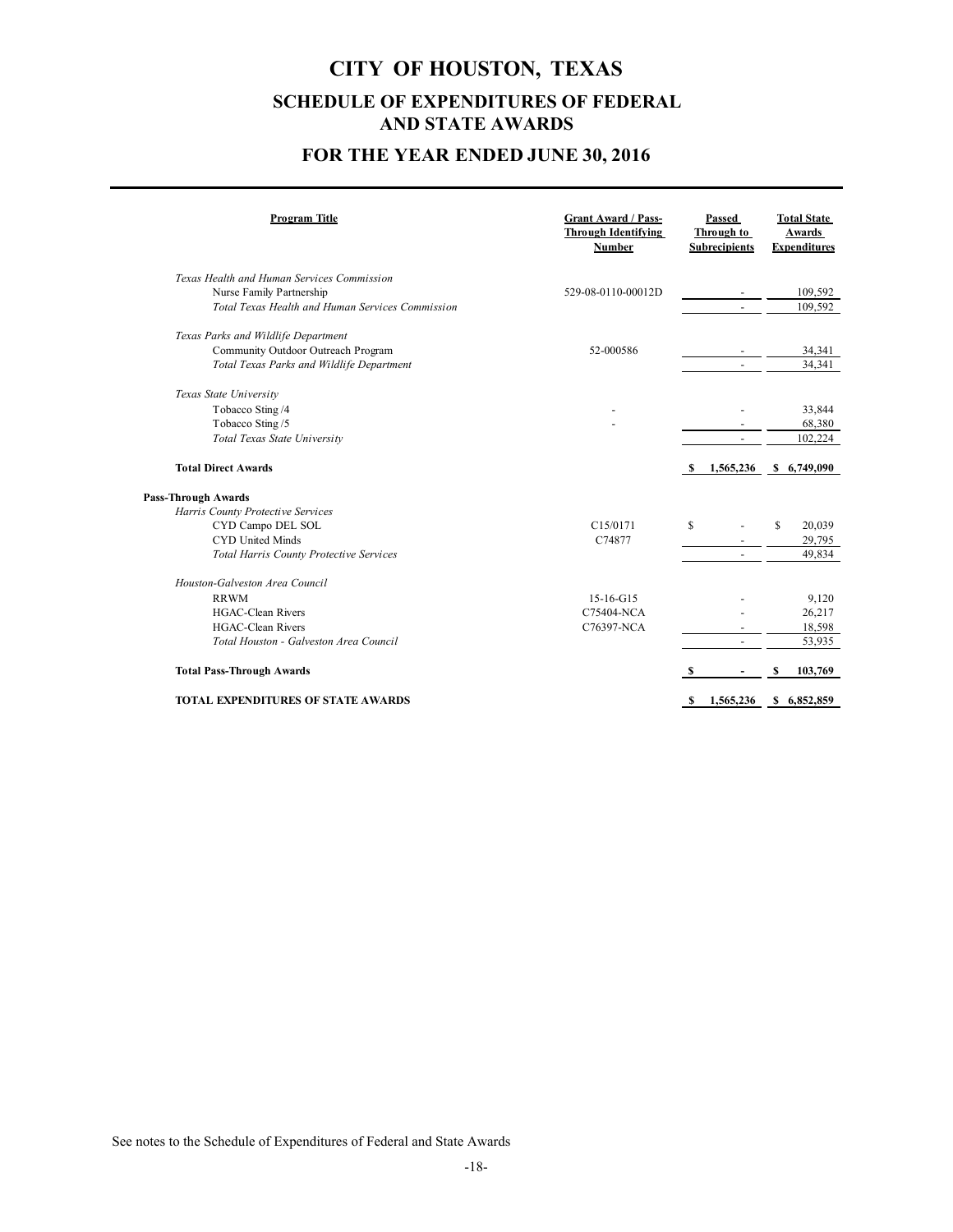## **CITY OF HOUSTON, TEXAS NOTES TO THE SCHEDULE OF EXPENDITURES OF FEDERAL AND STATE AWARDS FOR THE YEAR ENDED JUNE 30, 2016**

- 1. The accompanying schedules of expenditures of federal and state awards includes the federal and state grant activities, respectively, of the City of Houston, Texas (the "City") under programs of the federal and state governments for the year ended June 30, 2016. The information in these schedules are presented in accordance with the requirements of Title 2 U.S. Code of Federal Regulations Part 200, *Uniform Administrative, Cost Principles, and Audit Requirements for Federal Awards* (Uniform Guidance) and the State of Texas *Uniform Grant Management Standards* (UGMS). Therefore, some amounts presented in these schedules may differ from amounts presented in, or used in, the preparation of the basic financial statements.
- 2. Expenditures reported on the schedules are presented on the modified accrual basis of accounting for the governmental funds and the accrual basis of accounting for the enterprise funds, which is described in Note 1 to the City's financial statement. Such expenditures are recognized following, as applicable, either the cost principles contained in the Office of Management and Budget Circular A-87, *Cost Principles for State, Local and Indian Tribal Governments* (Codified in 2 CFR Part 225) or the cost principles contained in Title 2 U.S. Code of Federal Regulations Part 200, Uniform Administrative Requirements, Cost Principles and Audit Requirements for Federal Awards Uniform Guidance, or UGMS, wherein certain types of expenditures are not allowable or are limited as to reimbursement.
- 3. Federal and state awards provided to subrecipients are treated as expenditure when the City is notified by the subrecipient of the expenditure. Amounts reported in the schedule of expenditures of federal and state awards may not agree with the amounts reported in the related financial reports filed with grantor agencies because of accruals, which would be included in the next report filed with the agencies. Negative amounts shown on the schedules represent adjustments or credits made in the normal course of business to amounts reported as expenditures in prior years.
- 4. The City did not elect to use the 10% de minimis indirect cost rate since it either charges indirect cost specifically approved in a grant award document or, when allowed, allocates indirect cost rate previously approved from its cognizant agency. These rates determine the recovery of indirect costs incurred from the delivery of federal and state grant funded programs and Enterprise and Internal Service Fund charge backs.
- 5. Federal and state awards are reported in the City's Comprehensive Annual Financial Report (CAFR) as follows (in thousands):

|                                                            |  | Federal |    | <b>State</b> |  |
|------------------------------------------------------------|--|---------|----|--------------|--|
| <b>Grant Funds</b>                                         |  | 163,673 | \$ | 6,853        |  |
| Housing and Urban Development                              |  | 42,199  |    |              |  |
| Asset Forfeiture (Special Revenue Funds)                   |  | 2,959   |    |              |  |
| Enterprise Fund - Combined Utility System (TX Water Board) |  | 82,643  |    |              |  |
| Enterprise Fund - Airport System Fund                      |  | 15,836  |    |              |  |
| Total                                                      |  | 307,310 |    | 6,853        |  |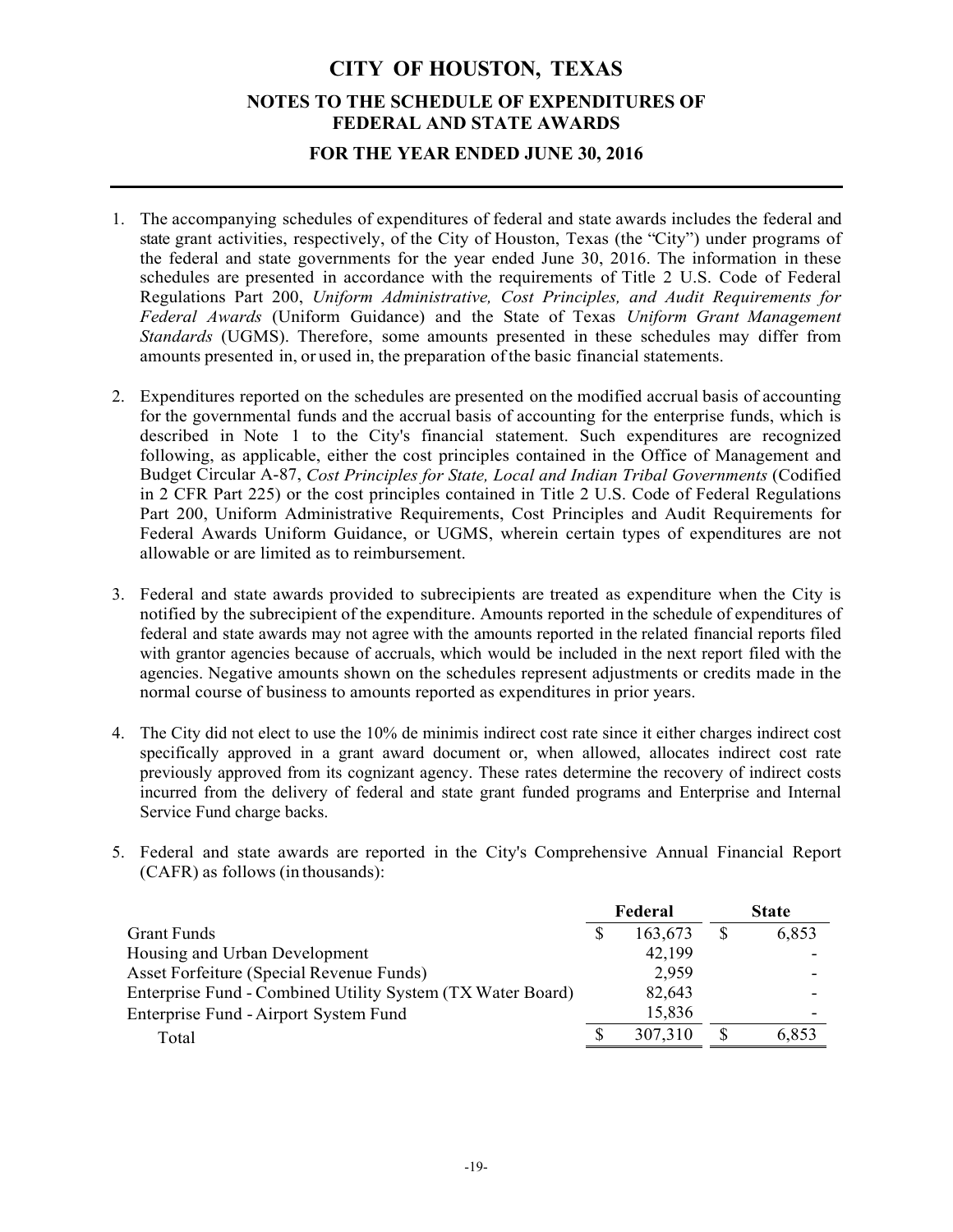### **FOR THE YEAR ENDED JUNE 30, 2016**

- 6. **Noncash Awards** The City received donated vaccines directly from the federal government under CFDA No. 93.268, which were reported at assessed value provided by the federal agency. The amount of such donated vaccines issued/consumed for the year ended June 30, 2016 was \$2,131,405 and was reported as federal award expenditures in the schedule of expenditures of federal awards. The value of donated vaccines as of year ended June 30, 2016 is \$413,769.
- 7. **Loan Outstanding** The City had the following direct federal loan balances outstanding at June 30, 2016 that were reported as federal award expenditures in the schedule of expenditures of federal awards.

| <b>Program Title</b>                            | <b>CFDA</b> Number | Amount<br>Outstanding<br>June 30, 2016 |
|-------------------------------------------------|--------------------|----------------------------------------|
| <b>Community Development Block Grant</b>        | 14.218             | 25,074,198                             |
| <b>HOME</b> Investment Partnerships Program     | 14.239             | 15,262,471                             |
| Housing Opportunities for Persons with HIV/AIDS | 14.241             | 2,446,494                              |
| Section 108 Guaranteed Loan Program             | 14.248             | 1,862,467                              |

- 8. **Contingencies**  The City receives various grants to cover costs of specified programs. Final determination of eligibility of costs will be made by the grantors. Should any costs be found ineligible, the City will be responsible for reimbursing the grantors for these amounts.
- 9. **Subsequent Event** On October 6, 2016, the City wrote off an amount of \$1,540,646 to a grantee with respect to a loan under the Section 108 Guaranteed Loan Program (CFDA 14.248) and simultaneously entered an Agreement of Resolution that will require bridge financing on future economic development projects proposed by the City which should also meet the grantee's economic development underwriting criteria.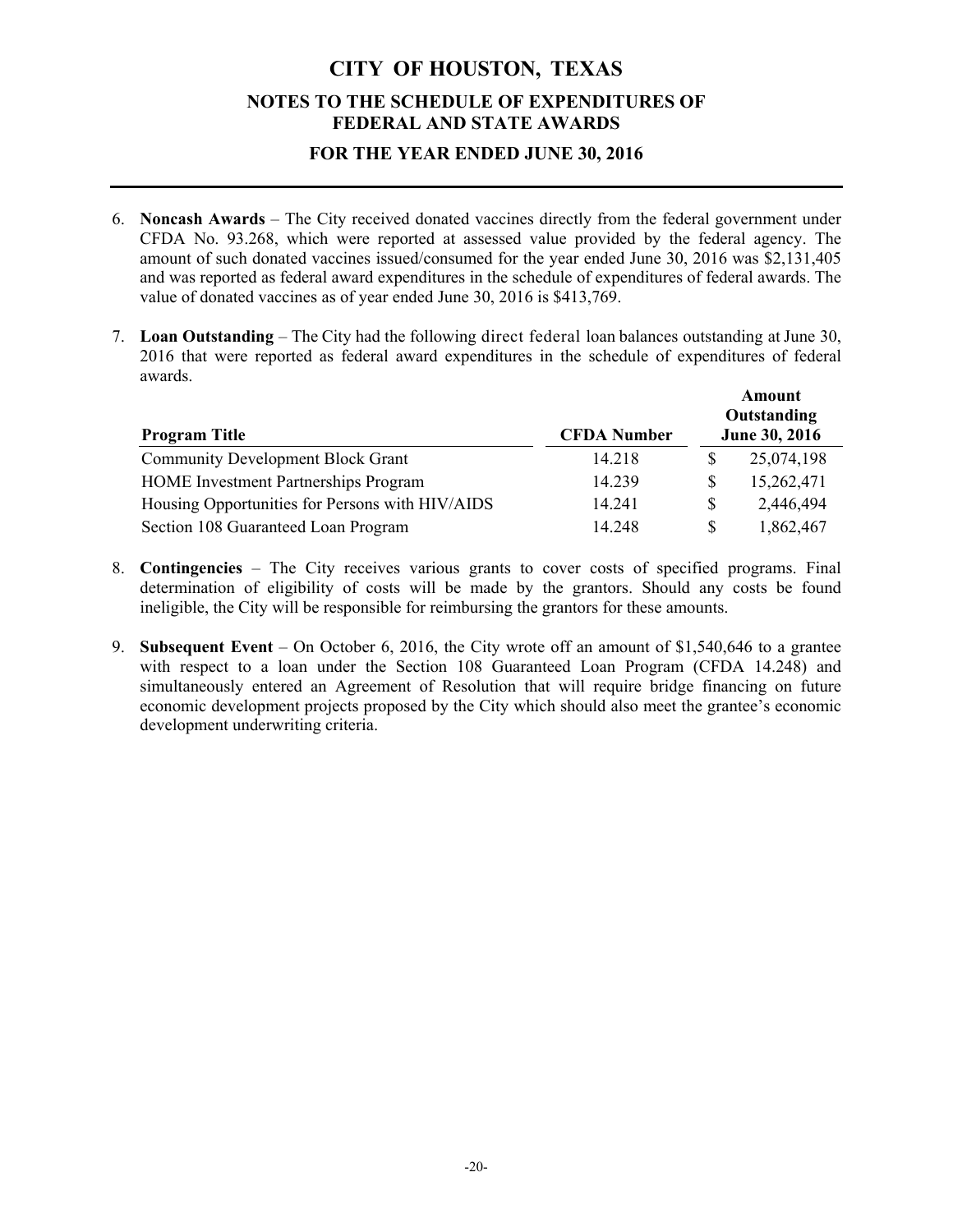#### **I. SUMMARY OF AUDITORS' RESULTS**

- 1. The independent auditors' report on the basic financial statements expressed an unmodified opinion.
- 2. A material weakness and a significant deficiency in internal control over financial reporting were identified.
- 3. No instances of noncompliance considered material to the basic financial statements were disclosed in the audit.
- 4. The independent auditors' report on compliance with requirements applicable to major federal and state award programs expressed an unmodified opinion for all major programs.
- 5. No material weakness or significant deficiency in internal control over compliance with requirements applicable to a major federal or state program was identified.
- 6. No audit findings were identified that are required to be reported in accordance with 2 CFR Section 200.516(a).
- 7. The City's major programs were:

| <b>Name of Major Federal/State Programs</b>                    | <b>CFDA Number</b>     |
|----------------------------------------------------------------|------------------------|
| Aging Cluster                                                  | 93.044, 93.045, 93.053 |
| <b>Immunization Cooperative Agreements</b>                     | 93.268                 |
| Homeland Security Grant Program                                | 97.067                 |
| HIV Prevention Activities Health Department Based              | 93.940                 |
| Disaster Grants $-$                                            | 97.036                 |
| <b>Public Assistance (Presidentially Declared Disasters)</b>   |                        |
| Home Investment Partnerships Program                           | 14.239                 |
| Capitalization Grants for Drinking Water State Revolving Funds | 66.468                 |
| Capitalization Grants for Clean Water State Revolving Funds    | 66.458                 |
| <b>State General Revenue</b>                                   | $N/A - State$          |
| <b>HACTF</b> State Program                                     | $N/A - State$          |
| <b>HHSP</b> State Program                                      | $N/A - State$          |

- 8. For federal awards and state awards, a dollar threshold of \$3,000,000 and \$750,000, respectively, was used to distinguish between Type A and Type B programs, as defined in the Uniform Guidance and State of Texas UGMS.
- 9. The City did not qualify as a low-risk auditee, as defined in the Uniform Guidance and the State of Texas UGMS.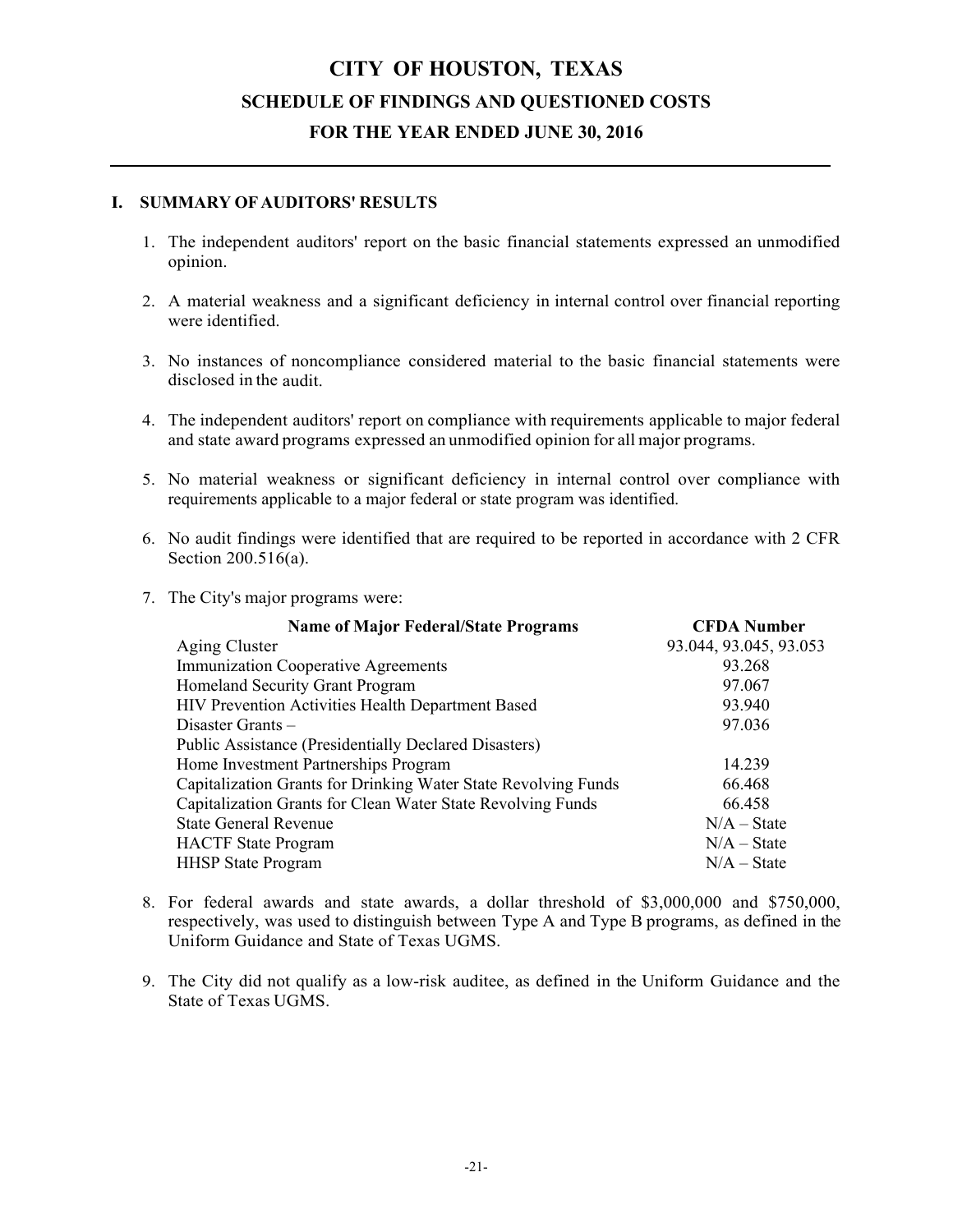#### **II. FINANCIAL STATEMENT FINDINGS SECTION**

#### **FINDING NO. 2016-001 – MATERIAL WEAKNESS IN INTERNAL CONTROL OVER SWAPS AND DEBT REFUNDING TRANSACTIONS**

**Condition and Cause** – During our review of the City's debt transactions for the year, we identified the following weaknesses in internal controls over debt related accounts that when taken together, are considered a material weakness:

- In our review of the City's calculation and recording of the fair value change of its swap accounts, a hedging derivative instrument, we noted the related deferred outflow of resources account and the related liability balances as of June 30, 2016, were both understated by \$11.3 million. The error was due to the failure to properly obtain a fair market valuation for recording the year-end balance for its reduced notional and hypothetical swaps.
- An error was noted on the City's calculation of gain or loss for the refunding of a long-term debt. This was due to the failure to exclude the bond proceeds from a portion of the bond offering related to new money in determining the reacquisition price for the refunded debt. As a result, deferred outflow of resources due to bond refunding and interest expense during the year were both overstated by \$244 million and \$1.4 million, respectively.

The swap transaction is considered significant and complex to the City's accounting process wherein third party service organizations were contracted to provide the necessary financial expertise to address the complexities. The refunding transaction, while also significant and complex, it requires a highly technical understanding of all the inputs to appropriately calculate the deferred refunding amount. In addition, the City experienced turnover in a key management position that is responsible for overseeing, analyzing, and ensuring the accuracy of debt related transactions and valuations. The City's ability to appropriately address and research the complexities associated with the fiscal year ended June 30, 2016 debt transactions were significantly impacted due to the loss of the key personnel.

The City made the necessary adjustments to correct the errors identified and, as a result, our opinion on the City's financial statements is unmodified.

**Criteria –** Paragraph 20 of the Governmental Accounting Standards Board (GASB) Statement No. 53, *Accounting and Financial Reporting for Derivative Instruments*, states that derivative instruments should be measured at fair value and changes in fair values should be recognized through the application of hedge accounting.

Paragraph 4 of GASB Statement No. 23, *Accounting and Financial Reporting for Refundings of Debt Reported by Proprietary Activities*, states that the difference between the reacquisition price and the net carrying value amount of the old debt should be deferred and amortized as a component of interest expense in a systematic and rational manner over the remaining life of the old debt or the life of the new debt, whichever is shorter. Footnote 3 of the same statement defines reacquisition price as the amount to repay previously issued debt in a refunding transaction.

Effective internal controls over debts include processes and procedures for proper valuation of debt and related fund level accounts, ensuring the accuracy of debt transactions and ascertaining that debts are recorded in accordance with U.S. GAAP.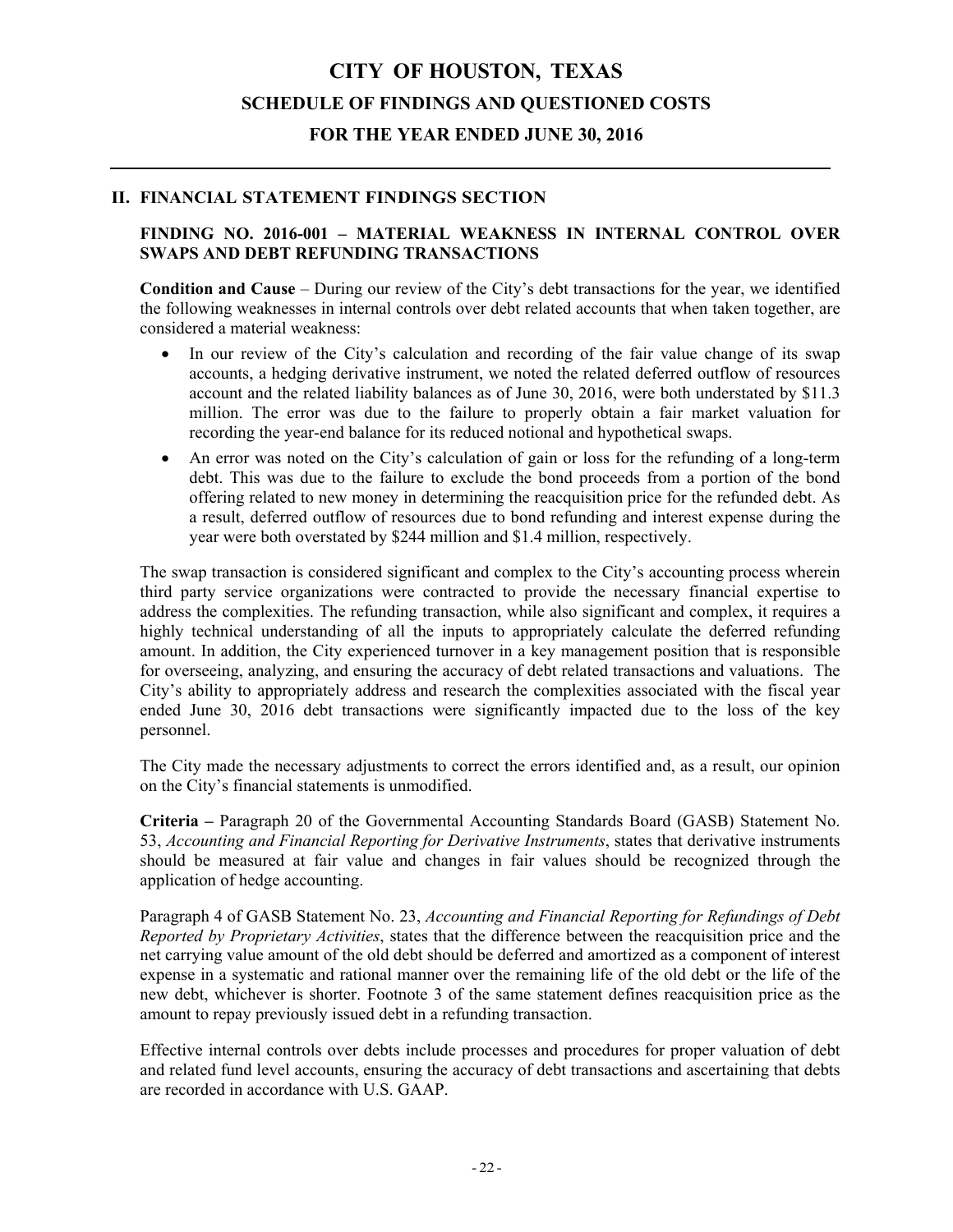# **CITY OF HOUSTON, TEXAS SCHEDULE OF FINDINGS AND QUESTIONED COSTS**

### **FOR THE YEAR ENDED JUNE 30, 2016**

**Effect or Potential Effect** – Inaccurate valuation and recording of debt related transactions increases the risk that the related accounts and the financial statements as a whole would be misstated.

**Recommendation** – We recommend the City strengthen its internal control procedures over debt transactions to ensure:

- A more in-depth review and understanding of the fair value report related to its swap accounts by verifying that inputs, assumptions, measurements and methodologies used are in accordance with U.S. GAAP.
- Management obtains a reasonable assurance of controls placed in operation by third party service organization contracted to provide information that are relevant in the determination of account balances at year-end.
- Adequate research of technical guidance in determining the proper reporting and accounting treatment of unique and complex transactions.
- Key accounting personnel obtain training to develop the needed competencies to properly apply and implement complex accounting guidance.

**Views of Responsible Officials** – *Management does not agree with the material weakness finding and has following position:* 

- *SWAP accounts To mitigate risks related to the complexity of the non-routine transactions, the City relied on a third party service organization to provide the data related to the SWAP instruments and understand that a more thorough review of their work was needed.*
- *Refunding of long term debt While the City experienced turnover, review procedures are in place and the error would have been detected prior to finalization of financial statements (transaction) during the final review. The proposed entry by the auditor was not accurate and the City corrected the error and accurately recorded the entry prior to the finalization of the financial statements. Further, the error had no material effect on the overall ending Net Position.*

**Corrective Action Plan** – *The following actions will be taken by the City:* 

- *SWAP accounts The Controller's Office will coordinate meetings with the applicable departments and the third party service organization to assure that the departments obtain the necessary information to report the transactions properly. The third party service organization will also be available to the departments in reference to the fair market value report.*
- *Refunding of long term debt The City has filled key vacant positions and will also obtain additional training for existing and new debt accounting personnel as well as provide technical guidance and review of all debt transactions.*

#### **Estimated Completion Date** – *June 30, 2017*

**City Contact Persons** – *Deputy City Controller, Debt Division, Deputy City Controller, Financial Reporting Division, and Deputy Director of Finance for Public Works and Engineering Financial Management*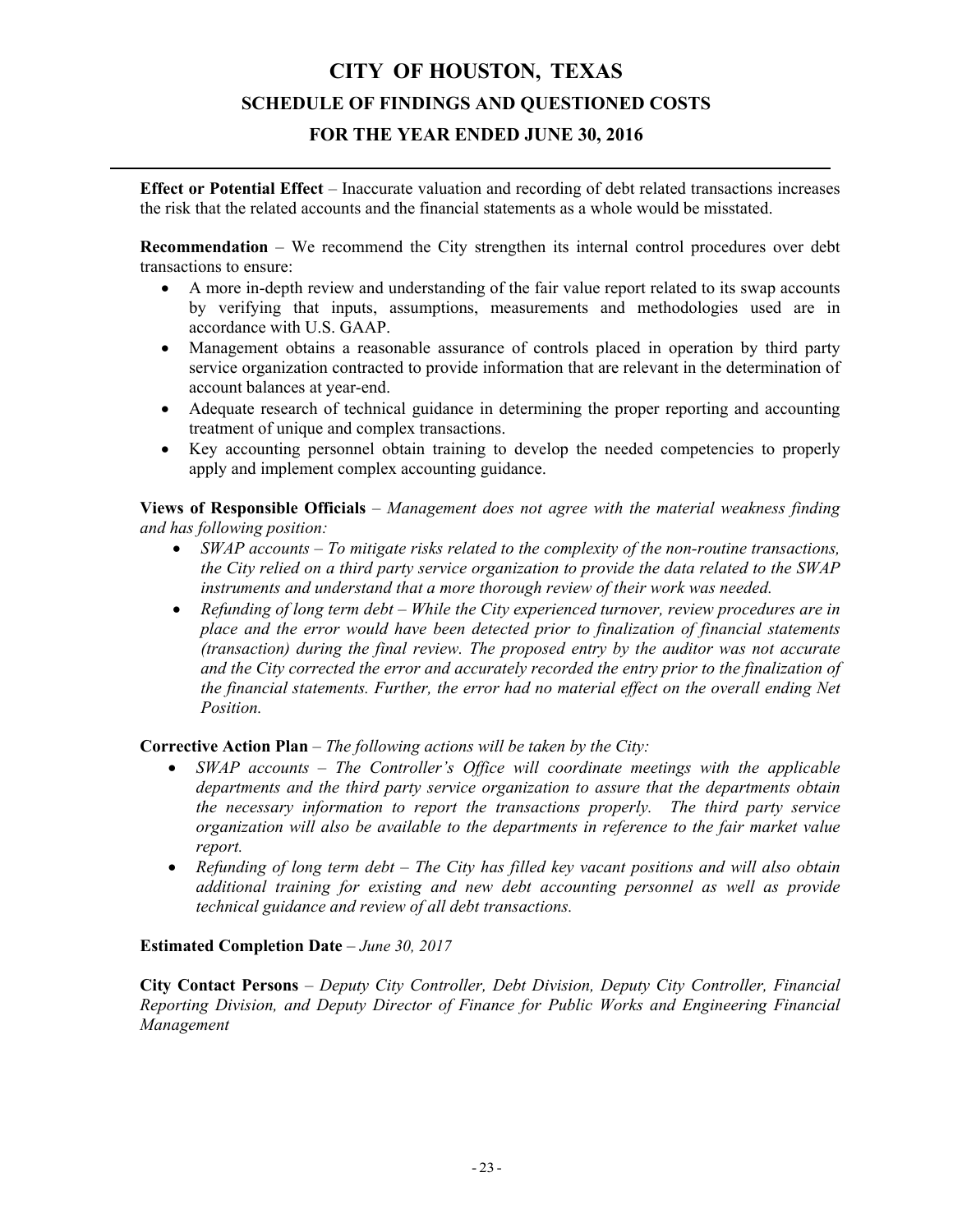#### **FINDING NO. 2016-002 – SIGNIFICANT DEFICIENCY IN INTERNAL CONTROL OVER ACCOUNTING AND REPORTING ACTIVITIES WITHIN CASH AND INVESTMENT POOLS**

**Condition** – The City pools excess cash and investments on hand in order to maximize earnings. It reports "equity in cash and investments" in each fund participating in the respective cash and investment pools. It also maintains a "cash pool fund" and an "investment pool fund" to account for the collective cash and investment balances. Within those funds, however, the City does not properly account for or monitor the participating funds equity in the respective pools.

As of June 30, 2016, the "cash pool fund" had a negative balance though the combined funds were positive. The City's accounting system does not track each fund's equity in the pools by type and alternative accounting procedures had to be employed to assess the proper cash balance in each of the funds participating in the pool.

In connection with the 2016 Comprehensive Annual Financial Statements (CAFR), the City included a note to the financial statements to properly report each fund's investment in the respective cash and investment pools using an allocation method; redefined cash and cash equivalents consistent with U.S. GAAP; and used a similar allocation method to properly report purchases and sales of investments in the statement of cash flows.

**Criteria –** Effective internal controls over financial reporting include processes and procedures for proper recording of transactions, monitoring of account balances, timely reconciliation of general ledger account details to control accounts, proper cut-off procedures and effective supervision, review and approval processes to ensure preparation of financial statements in conformity with U.S. GAAP.

**Cause** – Inadequate design of the financial reporting system and internal controls over monitoring and reconciliation of effected accounts in the general ledger.

**Effect or Potential Effect** – The absence of properly designed financial reporting system and control policies and procedures relevant to financial reporting processes and reconciliation of the pooled cash and investment account activity increases the risk that the City's financial statements could contain misstatements.

**Identification as a Repeat Finding – This is a repeat of Finding No. 2015-001 from the fiscal year** 2015 report due to the systems effect on the pooled cash reporting process.

**Recommendation** – As recommended last year, the City should take appropriate steps to properly account for and monitor participating funds' equity in the cash and investment pool funds. We accordingly recommend the following:

- Controller's Office of Operations and Technical Services (OTS) and Treasury Operations should work with HITS to utilize capabilities within SAP to create and maintain system balancing "investment" and corresponding "equity" accounts for each fund participating in the cash and investment pools.
- Monitoring the "cash" and related "equity" accounts to appropriately flag accounts in jeopardy of incurring negative cash position.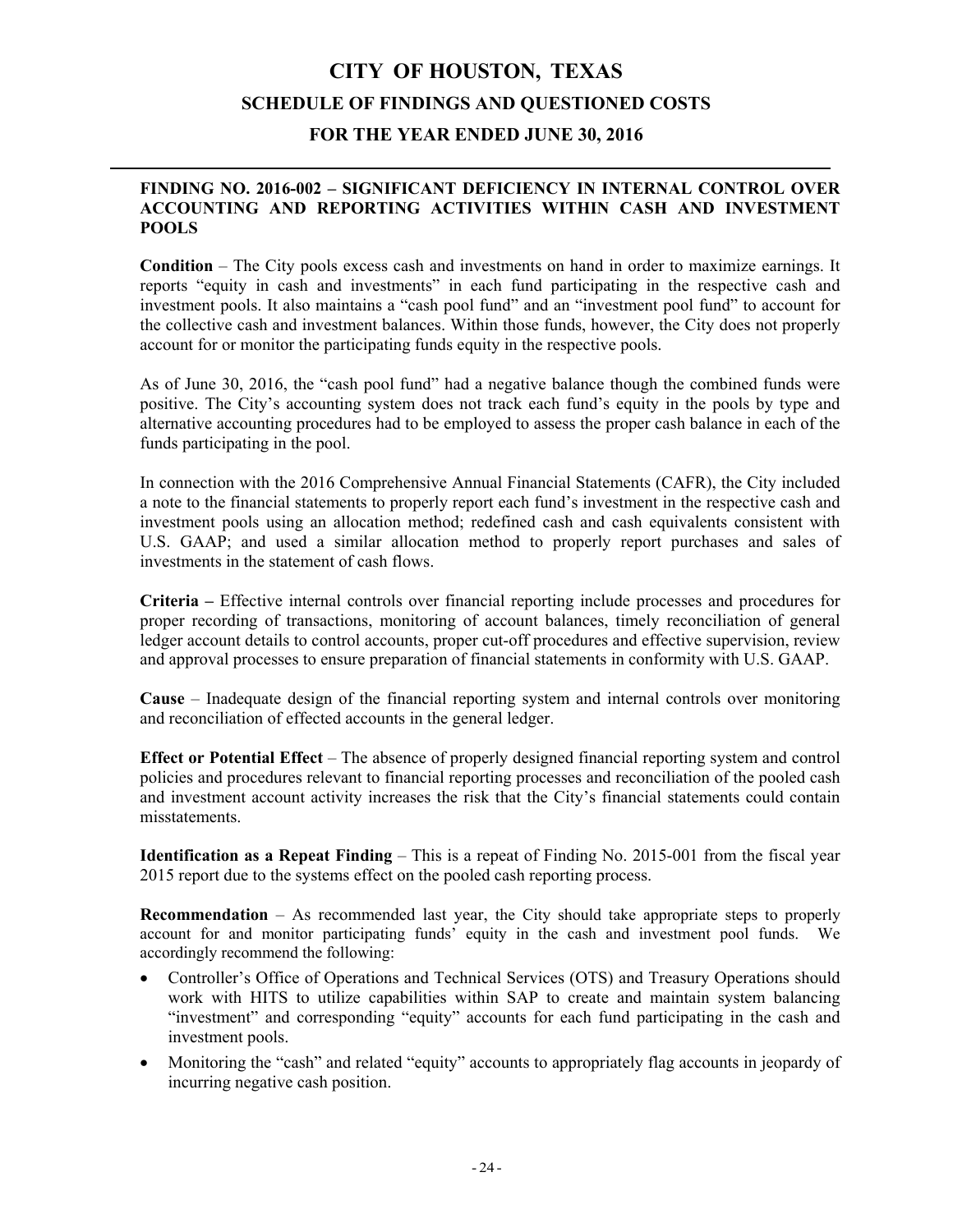- Once created, each fund's respective "investment", "cash" and "equity" accounts should be balanced as part of the regular month end close process, similar to the balancing of interfund accounts.
- Hold regular meetings with participating fund stakeholders to ensure each stakeholder is in agreement with their respective equity positions in the pools.
- Formalize and document procedures used to account for balances within the pools and to allocate earnings within the pools as well as purchases and sales of investments to participating funds.

**Views of Responsible Officials** – *Management does not disagree with this finding.*

**Corrective Action Plan** – *Controller's Office Financial Reporting, Treasury and Operations Divisions will continue working the HITS/ERP to develop new reports to calculate and monitor cash and investment equity in the pool funds. We will monitor cash status by fund when detail information is available and inform fund holders for transfers needed to cover a fund's negative balance of cash.*

**Estimated Completion Date** – *June 30, 2017*

**City Contact Person** – *Deputy City Controller, Financial Reporting Division*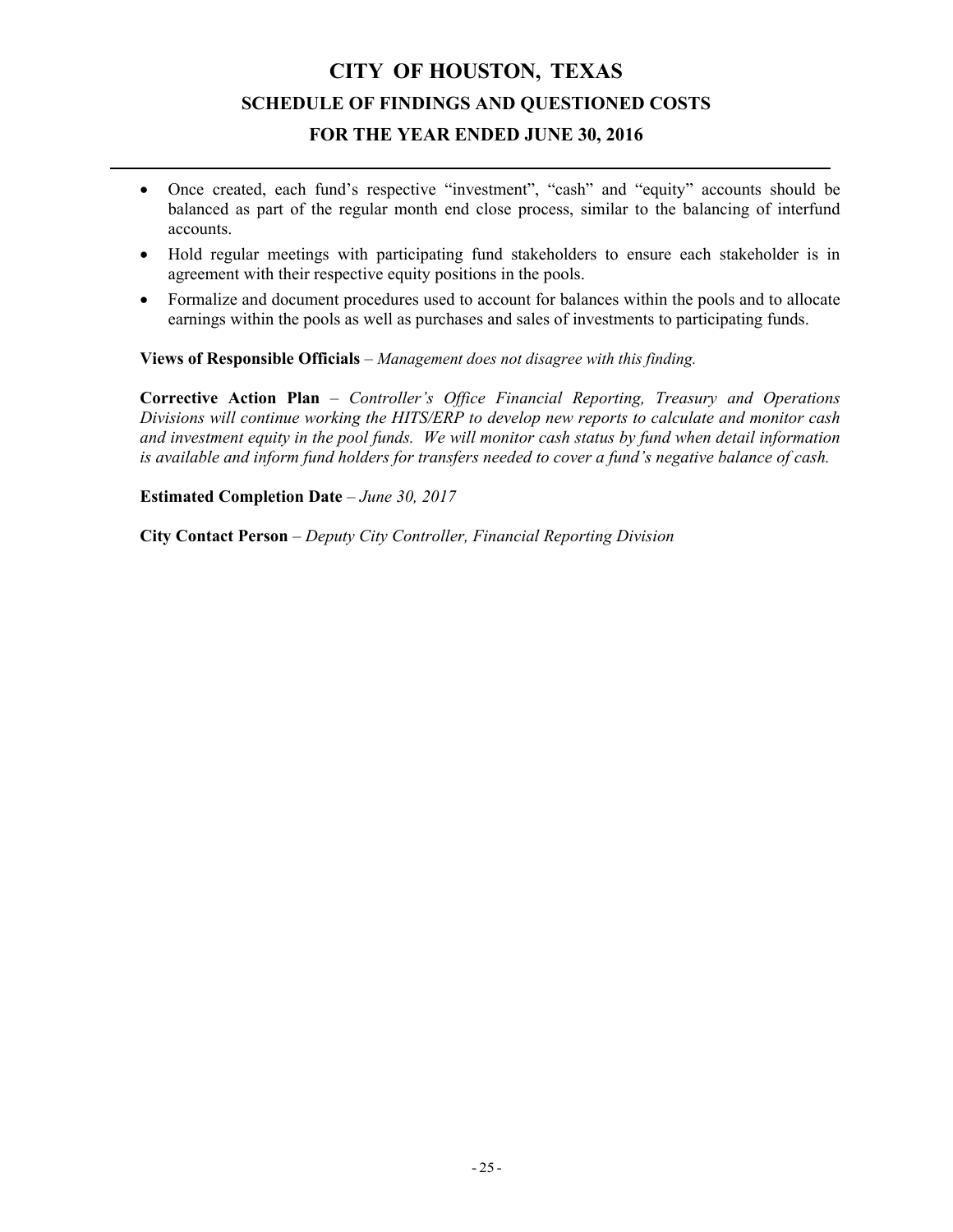### **III. FEDERAL AND STATE AWARDS FINDINGS AND QUESTIONED COSTS SECTION**

This section identifies findings involving major federal and state programs for noncompliance, material weaknesses and/or significant deficiencies related to internal control over compliance, as well as any instances of noncompliance required to be reported in accordance with 2 CFR Section 200.516(a).

No findings were noted.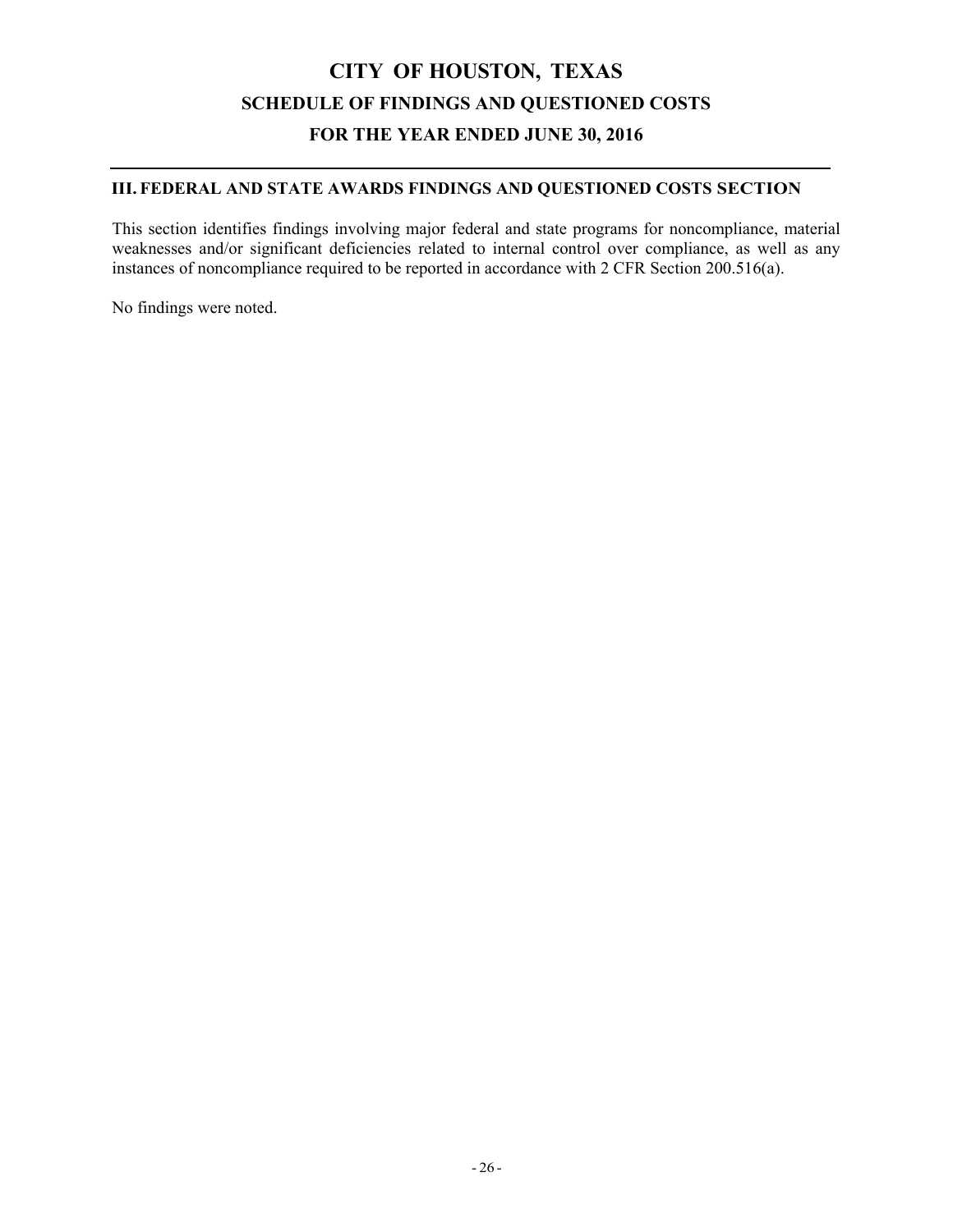## **CITY OF HOUSTON, TEXAS SCHEDULE OF PRIOR YEAR AUDIT FINDINGS FOR THE YEAR ENDED JUNE 30, 2016**

#### **IV. STATUS OF PRIOR-YEAR FINDINGS AND QUESTIONED COSTS**

#### **FINDING NO. 2015-001 – SIGNIFICANT DEFICIENCY IN INTERNAL CONTROL OVER ACCOUNTING AND REPORTING ACTIVITIES WITHIN CASH AND INVESTMENT POOLS**

**Condition** – The City pools excess cash and investments on hand in order to maximize earnings. It reports "equity in cash and investments" in each fund participating in the respective cash and investment pools. It also maintains a "cash pool fund" and an "investment pool fund" to account for the collective cash and investment balances. Within those funds, however, the City does not properly account for or monitor the participating funds equity in the respective pools. Within the "investment pool fund", however, there are fund balance accounts amounting to \$1.9 billion.

During the course of the audit, we made inquiries of persons within the Controller's Office of Operations & Technical Services (OTS) and the Treasury Operations and within the offices of Houston Information Technology Services Department (HITS) as to the basis for determining the "equity in cash and investments" balances within each of the participating funds as well as the fund balance accounts within the "investment pool fund". We were unable to receive a complete or comprehensive explanation as to how the balances were determined.

Additionally, the City has historically defined cash and cash equivalents for purposes of the statement of cash flows for the enterprise funds to include the entire "equity in cash and investments". This definition was inconsistent with the definition of cash and cash equivalents under generally accepted accounting principles (GAAP).

In connection with the 2015 Comprehensive Annual Financial Statements (CAFR), the City included a note to the financial statements to properly report each fund's investment in the respective cash and investment pools using an allocation method; redefined cash and cash equivalents consistent with GAAP; and used a similar allocation method to properly report purchases and sales of investments in the statement of cash flows.

**Recommendation** – While the City made the above steps to ensure more accurate reporting within its 2015 CAFR, additional steps should be taken to properly account for and monitor participating funds equity in the cash and investment pool funds. We accordingly recommended the following:

- OTS and Treasury Operations should work with HITS to utilize capabilities within SAP to create and maintain system balancing "investment" and corresponding "equity" accounts for each fund participating in the cash and investment pools. This process would include reallocating the fund balance accounts within the "investment pool fund" as part of the "equity' accounts for the participating funds.
- Ensure persons responsible for monitoring the "investment" and "equity" accounts are properly trained.
- Once created, each funds respective "investment" and "equity" accounts should be balanced as part of the regular month end close process, similar to the balancing of interfund accounts.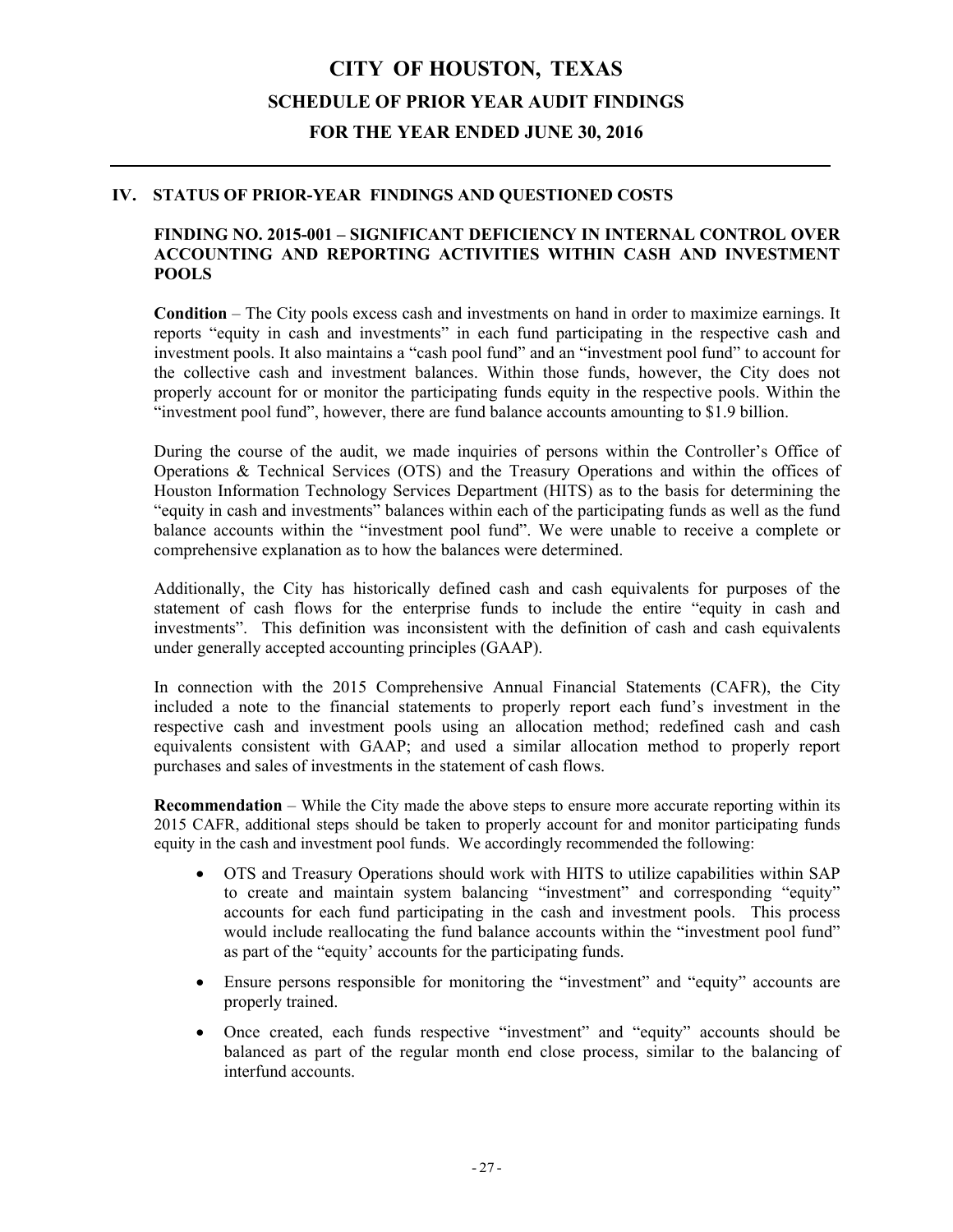## **CITY OF HOUSTON, TEXAS SCHEDULE OF PRIOR YEAR AUDIT FINDINGS FOR THE YEAR ENDED JUNE 30, 2016**

- Hold regular meetings with participating fund stakeholders to ensure each stakeholder is in agreement with their respective equity positions in the pools.
- Formalize and document procedures used to account for balances within the pools and to allocate earnings within the pools as well as purchases and sales of investments to participating funds.

**Status** – *This finding is repeated in fiscal year 2016 as Finding No. 2016-002.*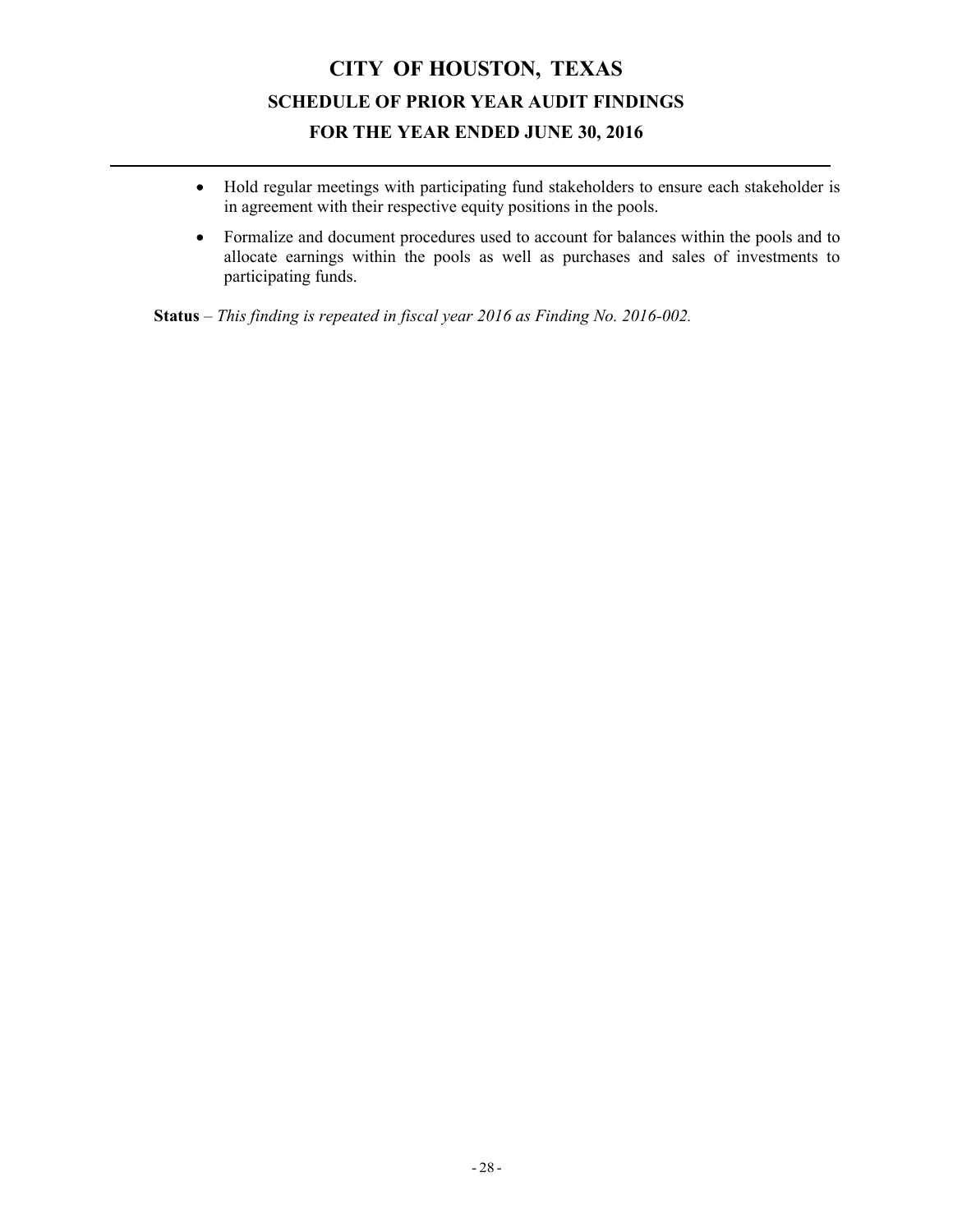## **CITY OF HOUSTON, TEXAS SCHEDULE OF PRIOR YEAR AUDIT FINDINGS FOR THE YEAR ENDED JUNE 30, 2016**

### **FINDING NO. 2015-002 – SIGNIFICANT DEFICIENCY IN INTERNAL CONTROL DEBT RELATED ACCOUNTS**

**Condition** – During our audit of the City's debt related accounts, we noted the following:

- As of June 30, 2015, The City's Series 2001B Capital Appreciation Bonds were understated by \$4 million. The error occurred due to the fact that the City had accounted for the future principal payment to be made in September 2015 as a reduction to the principal. As a result, the present value of the bonds as of June 30, 2015 and the accretion interest expense were both understated by \$4 million for the year ended June 30, 2015. The present value is the amount that the City would have paid if the debt was terminated at June 30, 2015.
- In the City's fund level reporting, a current year repayment of \$11 million on a longterm note payable was recorded as a negative entry to bonds proceeds rather than a principal payment expenditure.
- An annual payment of \$784,000 for a forward contract obtained during the fiscal year to guarantee the payment of the City's Series 2013Q Tax and Revenue Certificate of Obligation at maturity was erroneously recorded as a principal retirement for that obligation. Consequently, the City also failed to book the annual payment to a separate investment account.

The City made the necessary adjustments to correct the affected June 30, 2015 balances of the above debt related accounts.

**Recommendation** – We recommended management continuously review debt accounting transactions to ensure they are accurate and are recorded in accordance with U.S. GAAP.

**Status** – *Corrective action was taken hence not a repeat finding in fiscal year 2016.*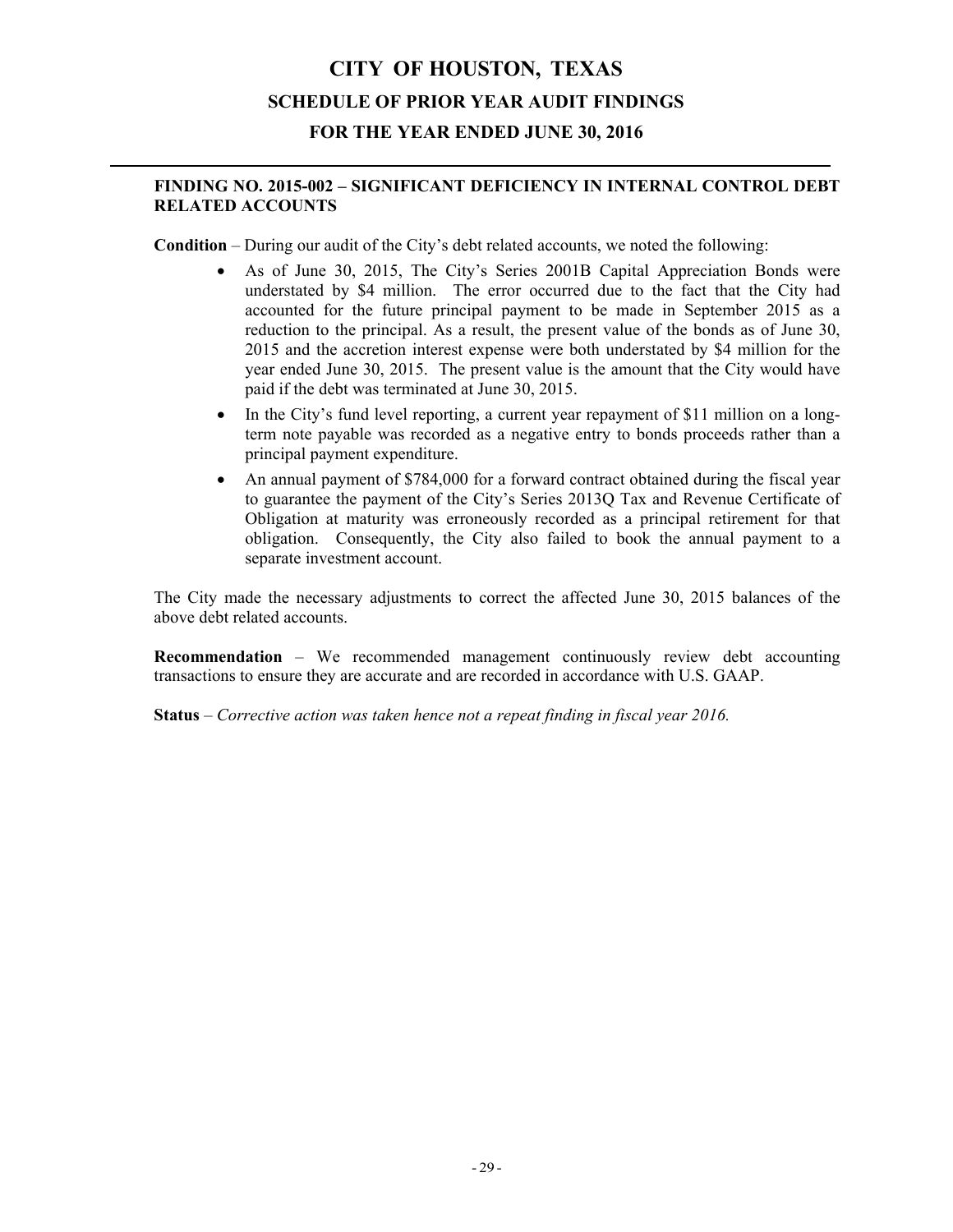# **CITY OF HOUSTON, TEXAS SCHEDULE OF PRIOR YEAR AUDIT FINDINGS**

### **FOR THE YEAR ENDED JUNE 30, 2016**

#### **FINDING NO. 2015-003 – SIGNIFICANT DEFICIENCY IN INTERNAL CONTROL OVER PREPARATION OF SCHEDULE OF EXPENDITURES OF FEDERAL AWARDS (SEFA) AND SCHEDULE OF EXPENDITURES OF STATE AWARDS (SESA)**

**Condition** – During our review of both the SEFA and SESA as of June 30, 2015, we noted the following:

- An expenditure award of \$13 million was funded under a federal grant that was passedthrough from a state government agency. This award was improperly included in the SESA instead of in the SEFA. Once the error was identified, it was corrected in the current fiscal year.
- A previously disallowed expenditure of \$3 million by a pass-through grantor was included as a federal expenditure in the current year's SEFA through a general journal entry. The error was corrected in the current fiscal year. Additionally, no reimbursement was sought from the funding agency.

**Recommendation** – We recommended that designated personnel at the departmental level should be cognizant of the grant application and other related documents that would indicate the source of grant funding. Once awarded, grant documents should be thoroughly reviewed to confirm the source of funding, including identification of CFDA numbers. If the grant award document is missing such identification, representatives at the grantor agency should be approached to identify such missing information to avoid any misrepresentation on the SEFA / SESA. Additionally, grant set-up documents that form the basis of identification of the type of funds (i.e., federal, state or local) should be thoroughly reviewed before general ledger accounts / funds are set-up.

**Status** – *Corrective action was taken hence not a repeat finding in fiscal year 2016.*